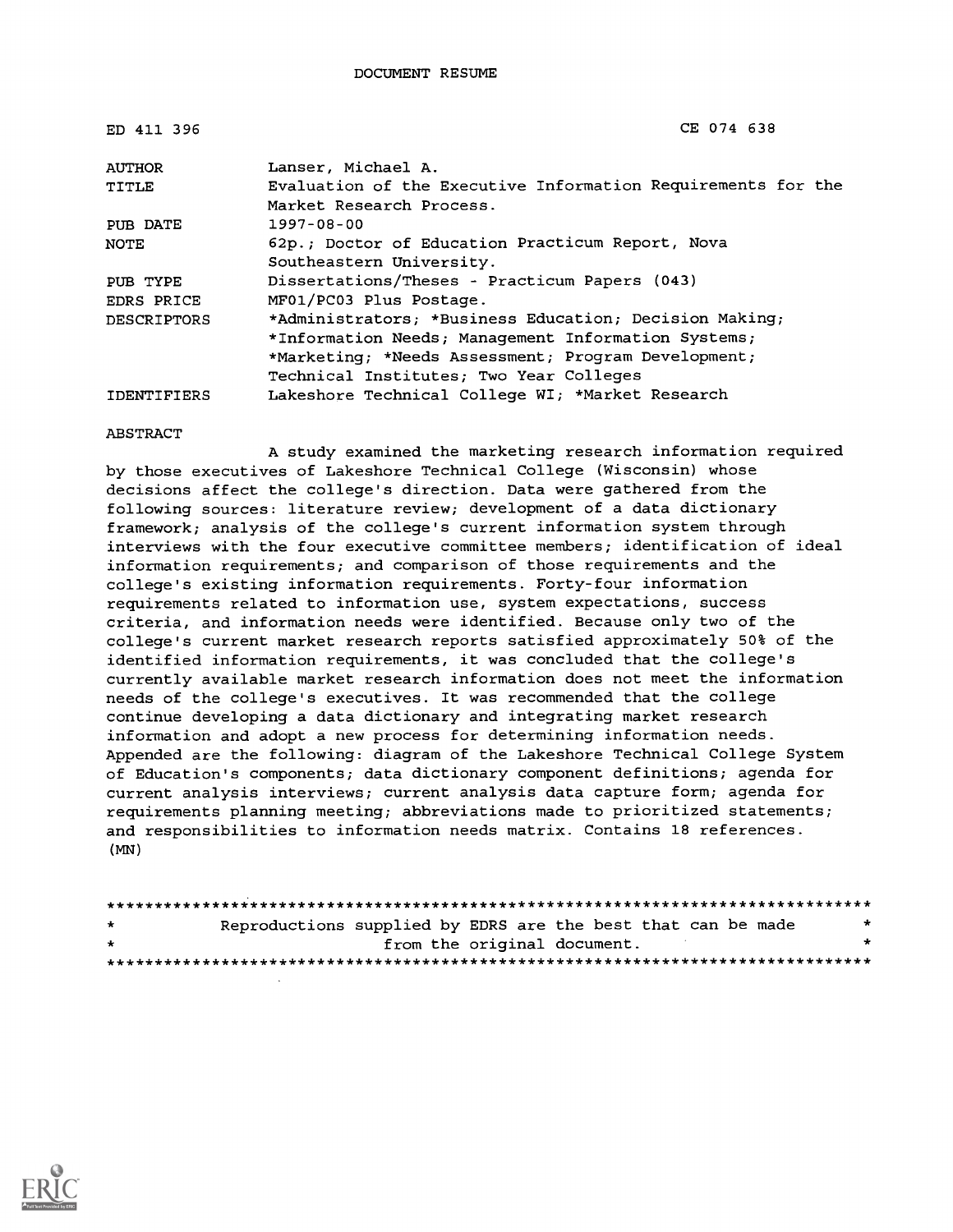## EVALUATION OF THE EXECUTIVE INFORMATION REQUIREMENTS

### FOR THE MARKET RESEARCH PROCESS

Database Management Systems

Michael A. Lanser

### Lakeshore Technical College

U.S. DEPARTMENT OF EDUCATION Office, of Educational Research and Improvement EDUCATIONAL RESOURCES INFORMATION

his document has been reproduced as received from the person or organization onginattng lt.

□ Minor changes have been made to improve<br>- reproduction quality

Points of view or opinions stated in this docu-<br>ment :do: not: necessarily represent: official<br>OERI position or policy

Susan A. Torbenson

Chicago Cluster

PERMISSION TO REPRODUCE AND DISSEMINATE THIS MATERIAL HAS BEEN GRANTED BY

TO THE EDUCATIONAL RESOURCES INFORMATION CENTER (ERIC)

A practicum report presented to Programs for Higher Education

in partial fulfillment of the requirements for the

degree of Doctor of Education

Nova Southeastern University

August, 1997

 $329402$ 

BEST COPY AVAILABLE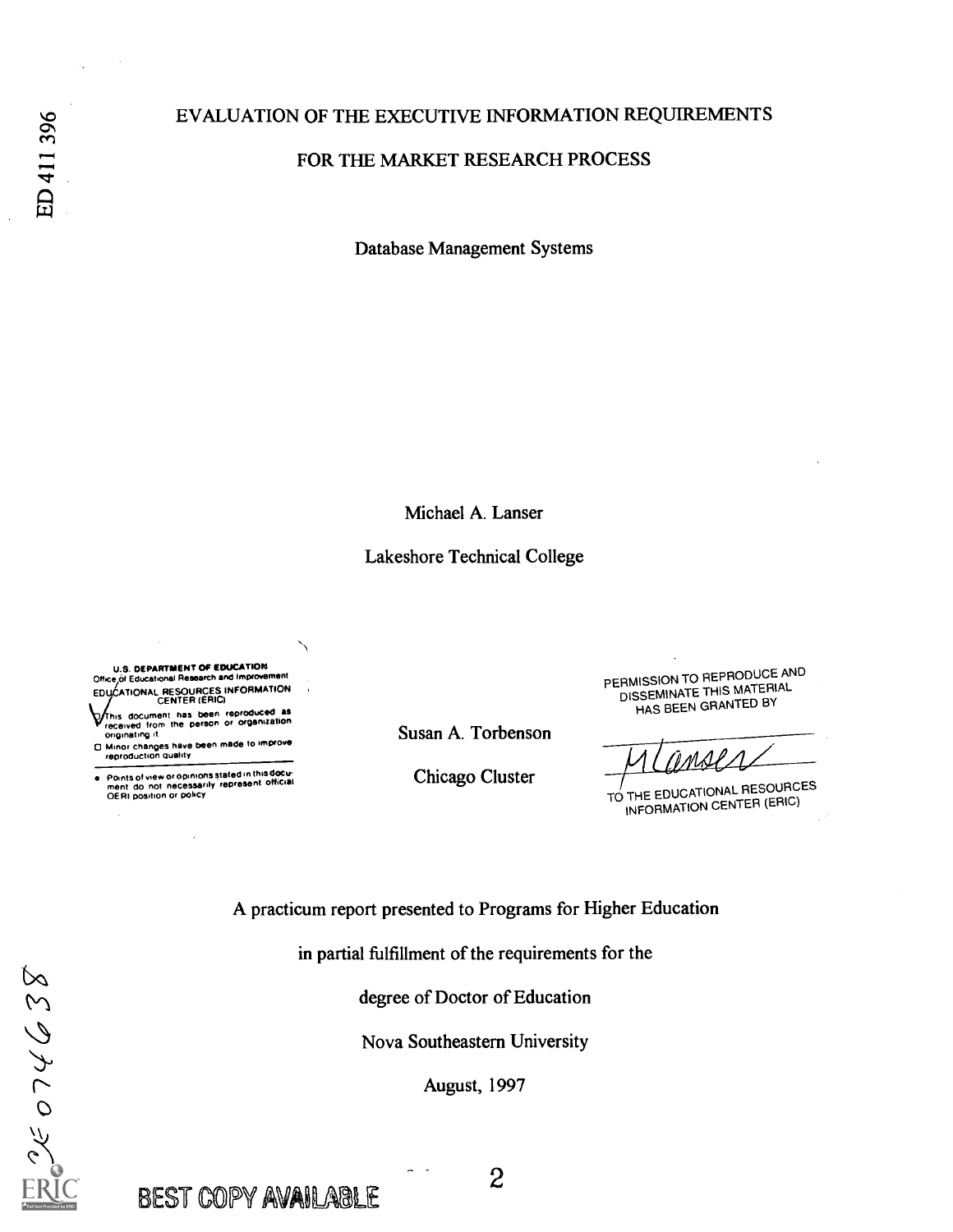## Abstract of a practicum report presented to Nova Southeastern

University in partial fullment of the requirements

for the degre of Doctor of Education

# EVALUATION OF THE EXECUTIVE INFORMATION REQUIREMENTS FOR THE MARKET RESEARCH PROCESS

by

Michael A. Lanser

### August, 1997

Market research and analysis is a core process in the Lakeshore Technical College System of Education. It was not known if the research information requirements of executive users were being met and a process did not exist for identifying information requirements. The purpose of the study was to evaluate the research information requirements of executive staff who were selected because of the impact their decisions have on the direction of the college.

Research questions addressed ideal information requirements, information currently available, comparison of ideal to current requirements, and recommendations. Six procedures focused the study including (a) a literature review, (b) development of a data dictionary framework, (c) analysis of the current information system, (d) identifying ideal information requirements, (e) comparing current and ideal requirements, and (f) executive approval.

Results found that 44 information requirements were identified related to use of information, system expectations, success criteria, and information needs. Furthermore, only two current report satisfied around 50% of the requirements. Based on the results it was concluded that the current information available does not meet the executive information needs



 $\overline{3}$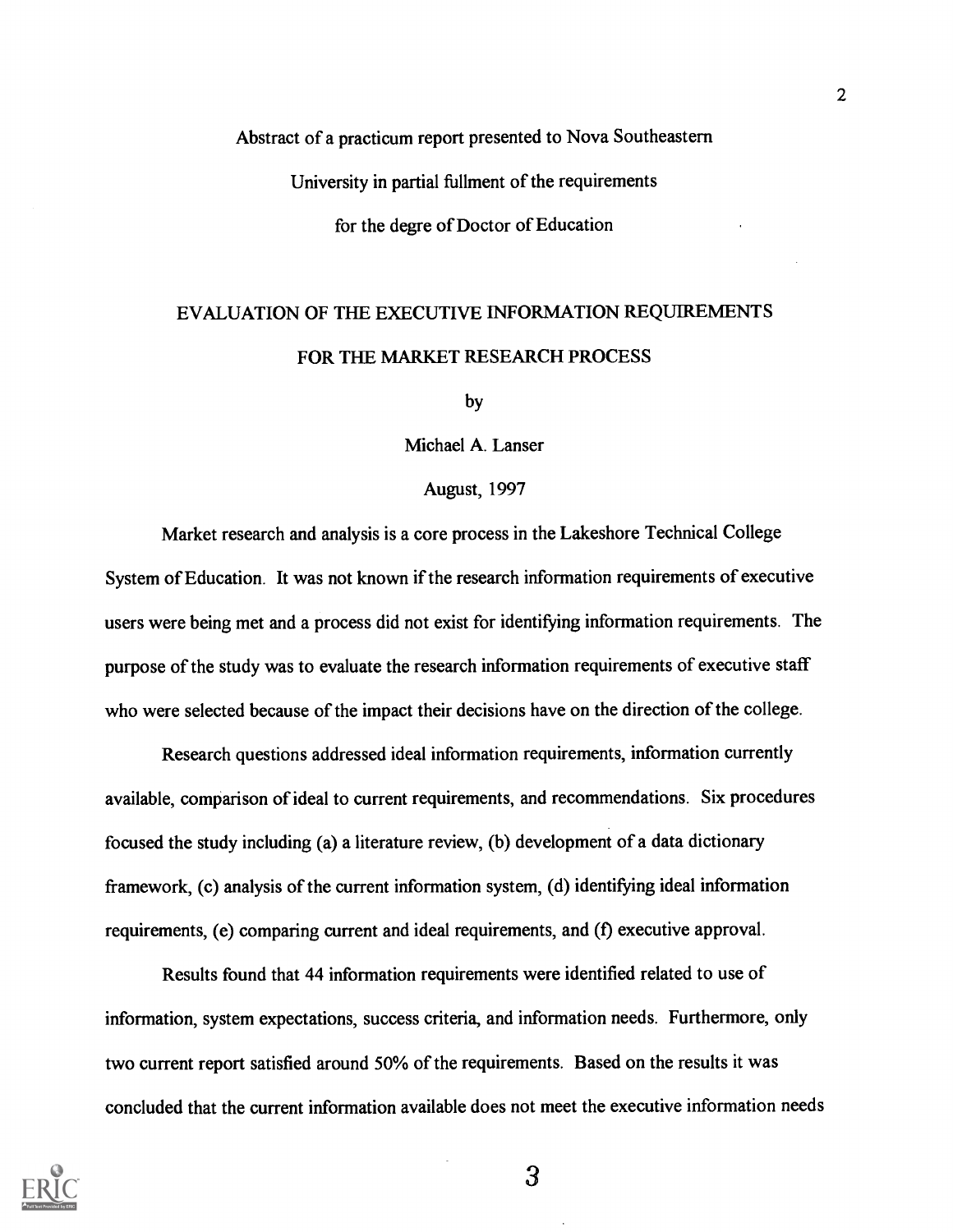and that only two of the current reports were able to satisfy the needs. Also, the existing database is capable of meeting the requirements, however, access needs to be improved and an overall system developed.

Recommendations included the continued development of the data dictionary and an integrated market research information system. Finally, the process to determine information requirements should be adopted institutionally.

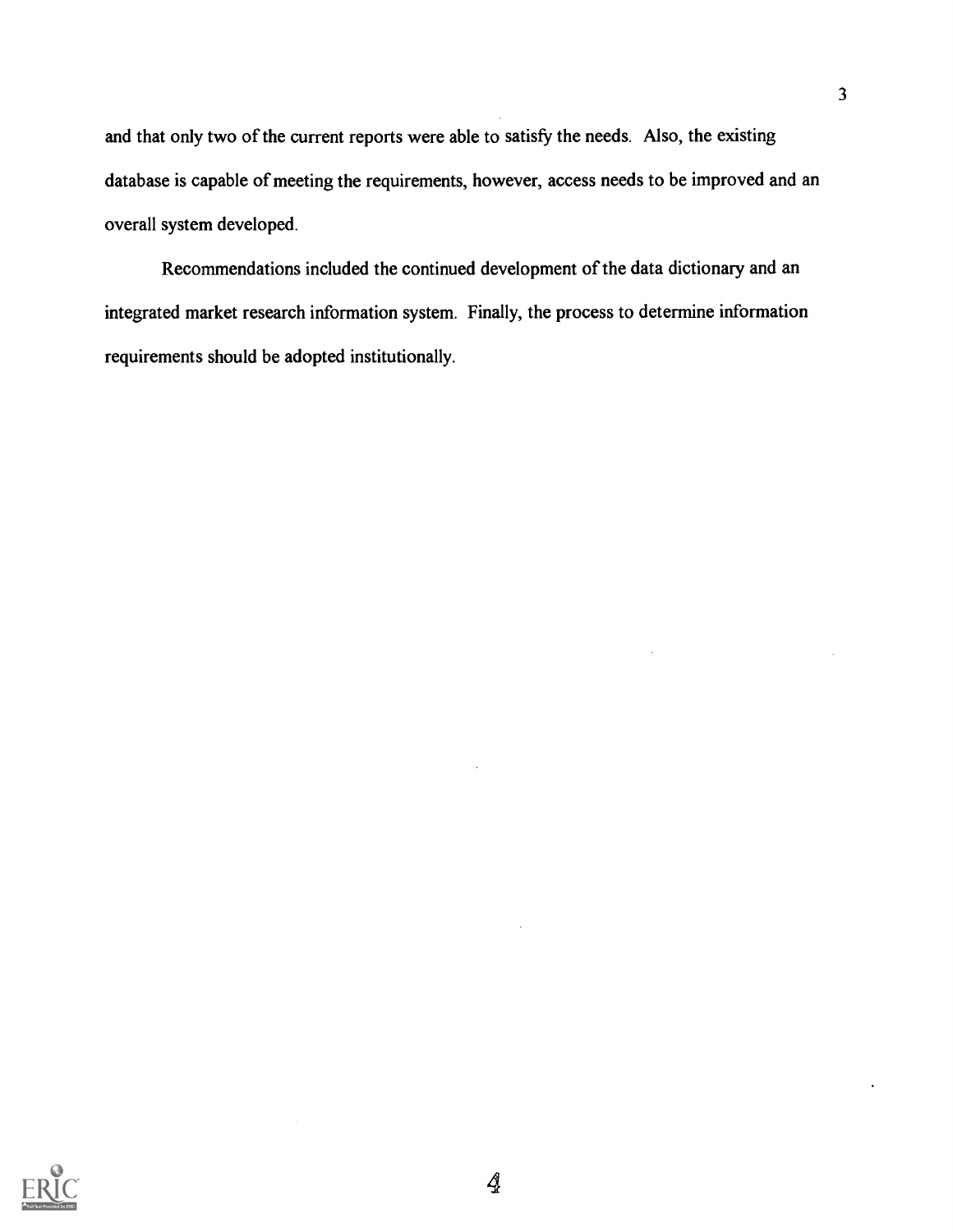## TABLE OF CONTENTS



Page

 $\hat{\mathbf{r}}$ 

 $\frac{1}{2}$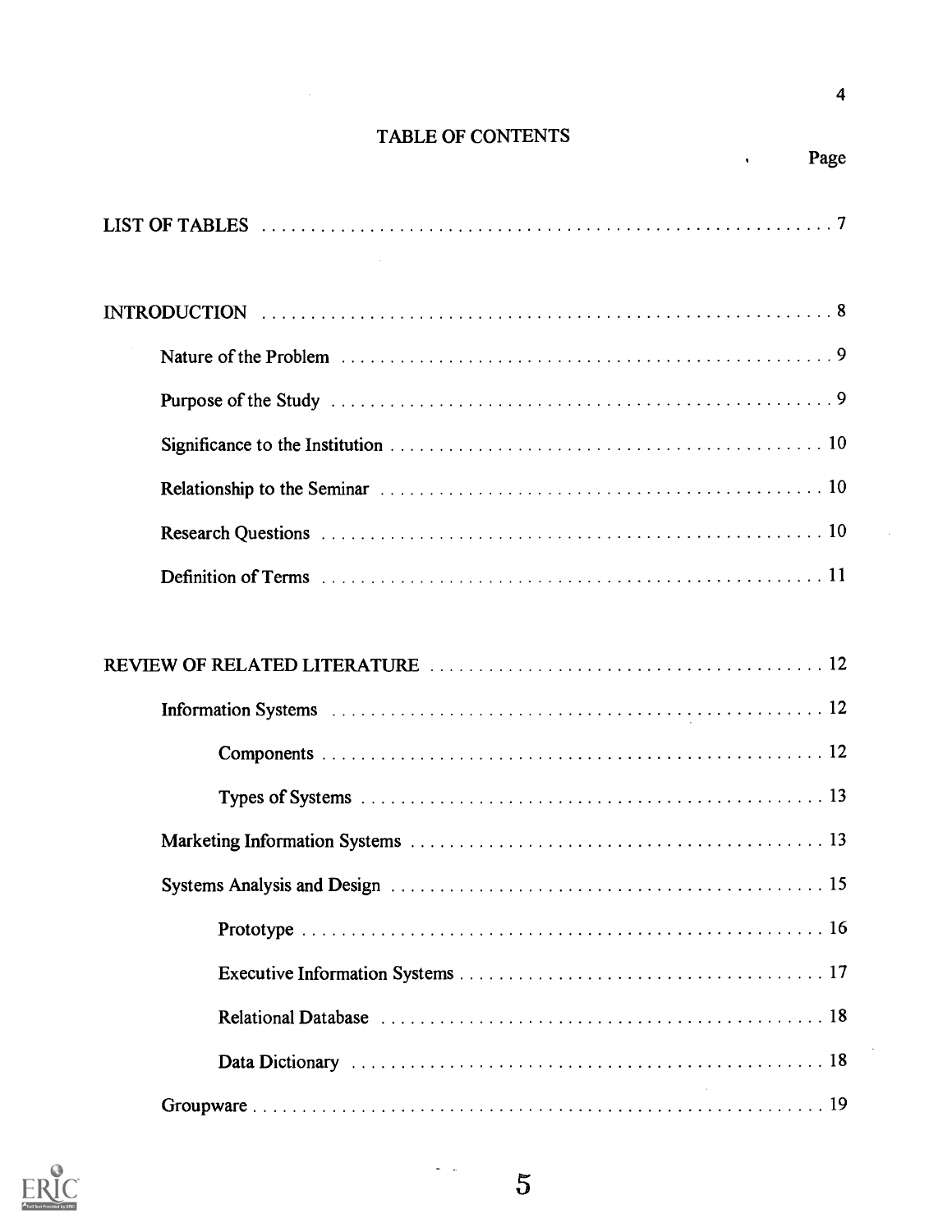| 5                                          |  |
|--------------------------------------------|--|
|                                            |  |
|                                            |  |
|                                            |  |
|                                            |  |
|                                            |  |
|                                            |  |
|                                            |  |
|                                            |  |
|                                            |  |
|                                            |  |
|                                            |  |
| DISCUSSION, CONCLUSIONS, IMPLICATIONS, AND |  |
|                                            |  |



 $\bar{\mathcal{A}}$ 

 $\frac{1}{\sqrt{2}}\frac{1}{\sqrt{2}}\frac{1}{\sqrt{2}}\frac{1}{\sqrt{2}}\frac{1}{\sqrt{2}}\frac{1}{\sqrt{2}}\frac{1}{\sqrt{2}}\frac{1}{\sqrt{2}}\frac{1}{\sqrt{2}}\frac{1}{\sqrt{2}}\frac{1}{\sqrt{2}}\frac{1}{\sqrt{2}}\frac{1}{\sqrt{2}}\frac{1}{\sqrt{2}}\frac{1}{\sqrt{2}}\frac{1}{\sqrt{2}}\frac{1}{\sqrt{2}}\frac{1}{\sqrt{2}}\frac{1}{\sqrt{2}}\frac{1}{\sqrt{2}}\frac{1}{\sqrt{2}}\frac{1}{\sqrt{2}}$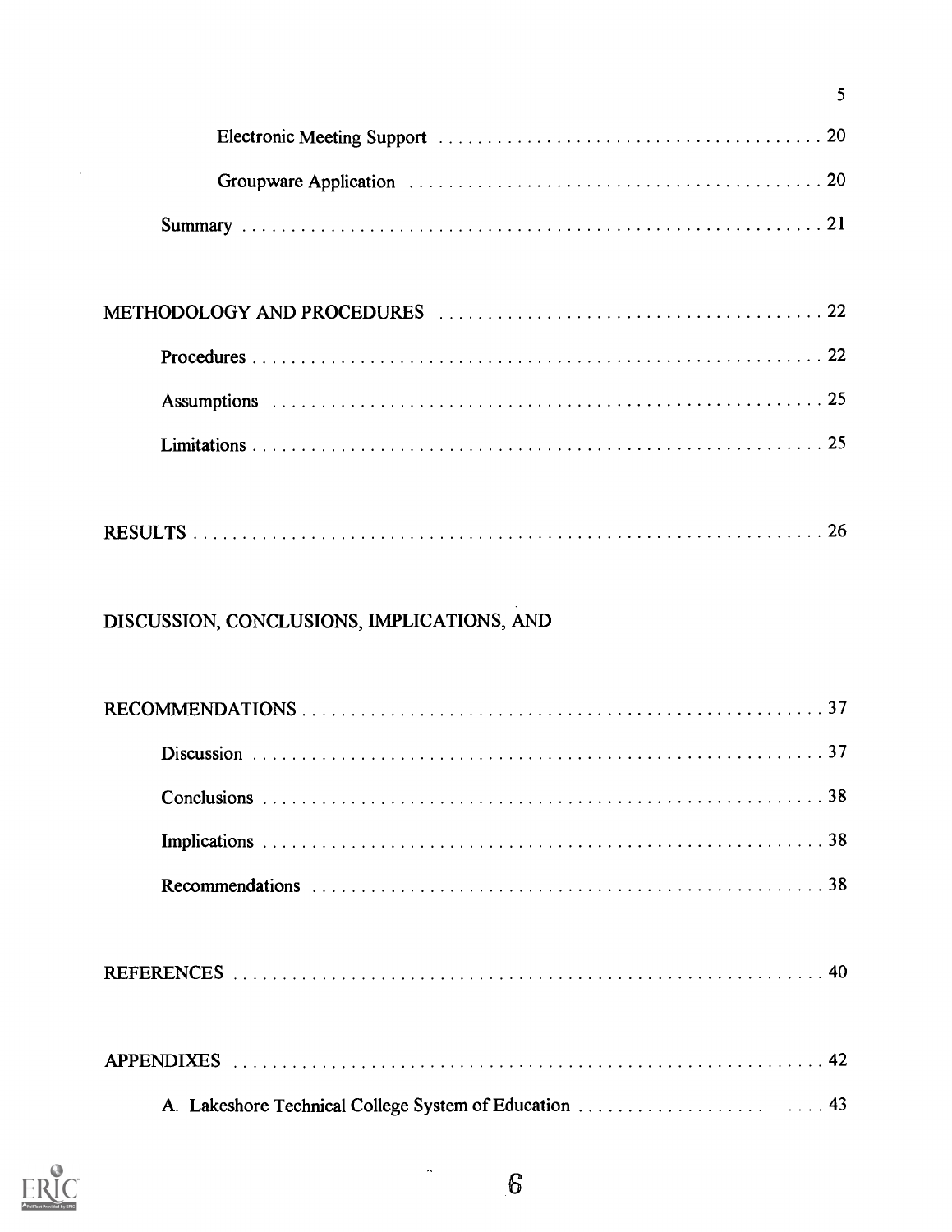6

 $\bar{\tau}$ 



 $\hat{\mathcal{A}}$ 

 $\hat{\mathcal{A}}$ 

 $\ddot{\cdot}$ 

 $\mathcal{A}$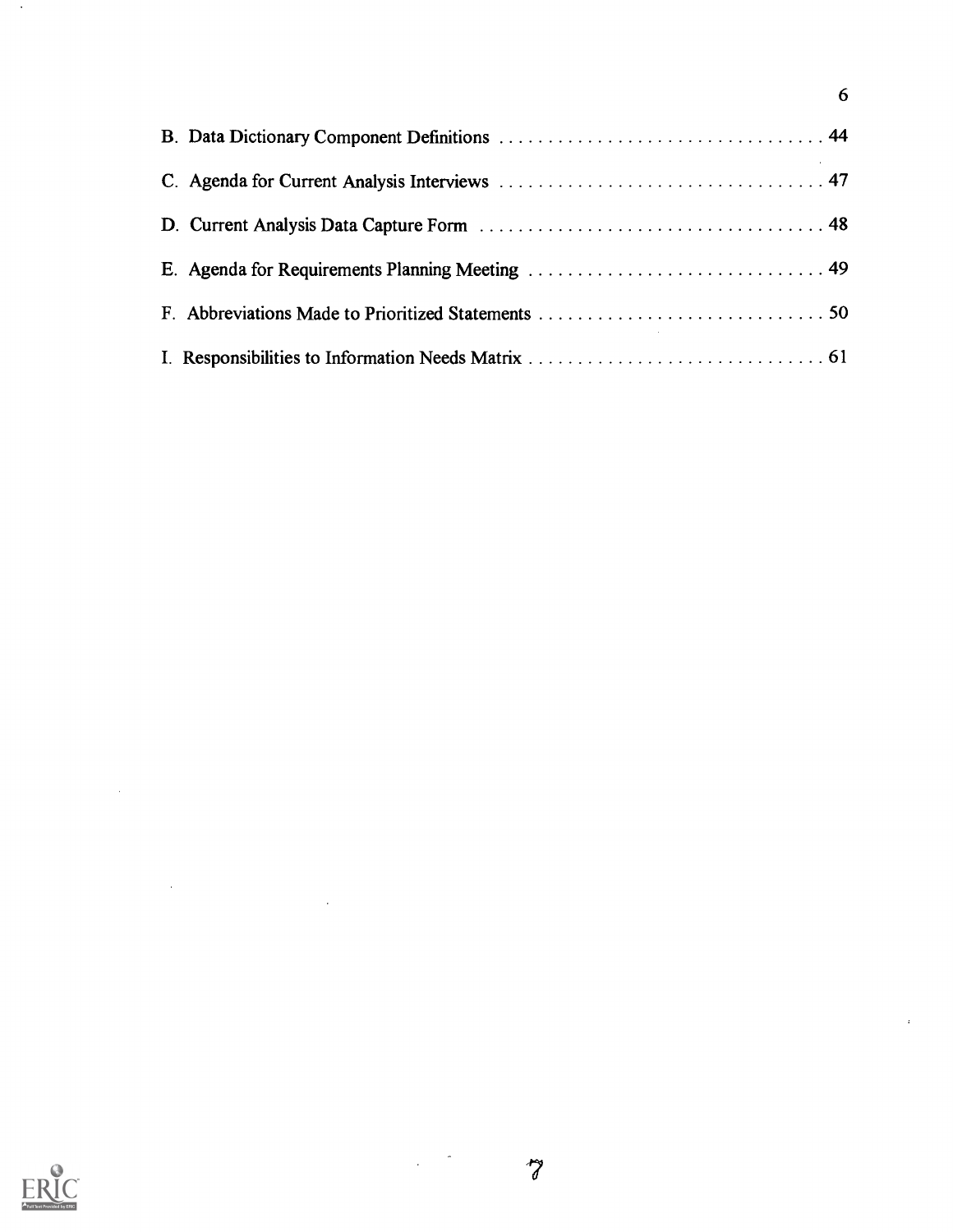## LIST OF TABLES

 $\mathcal{L}(\mathcal{F})$ 

 $\frac{1}{2}$ 

7

 $\mathbb{R}^3$ 

 $\ddot{\phantom{a}}$ 

| Table          | Page |
|----------------|------|
| 1.             |      |
| 2.             |      |
| 3 <sub>1</sub> |      |
| 4 <sub>1</sub> |      |
| 5 <sub>1</sub> |      |
| 6.             |      |
| 7 <sub>1</sub> |      |



 $\ddot{\phantom{0}}$ 

 $\ddot{\phantom{0}}$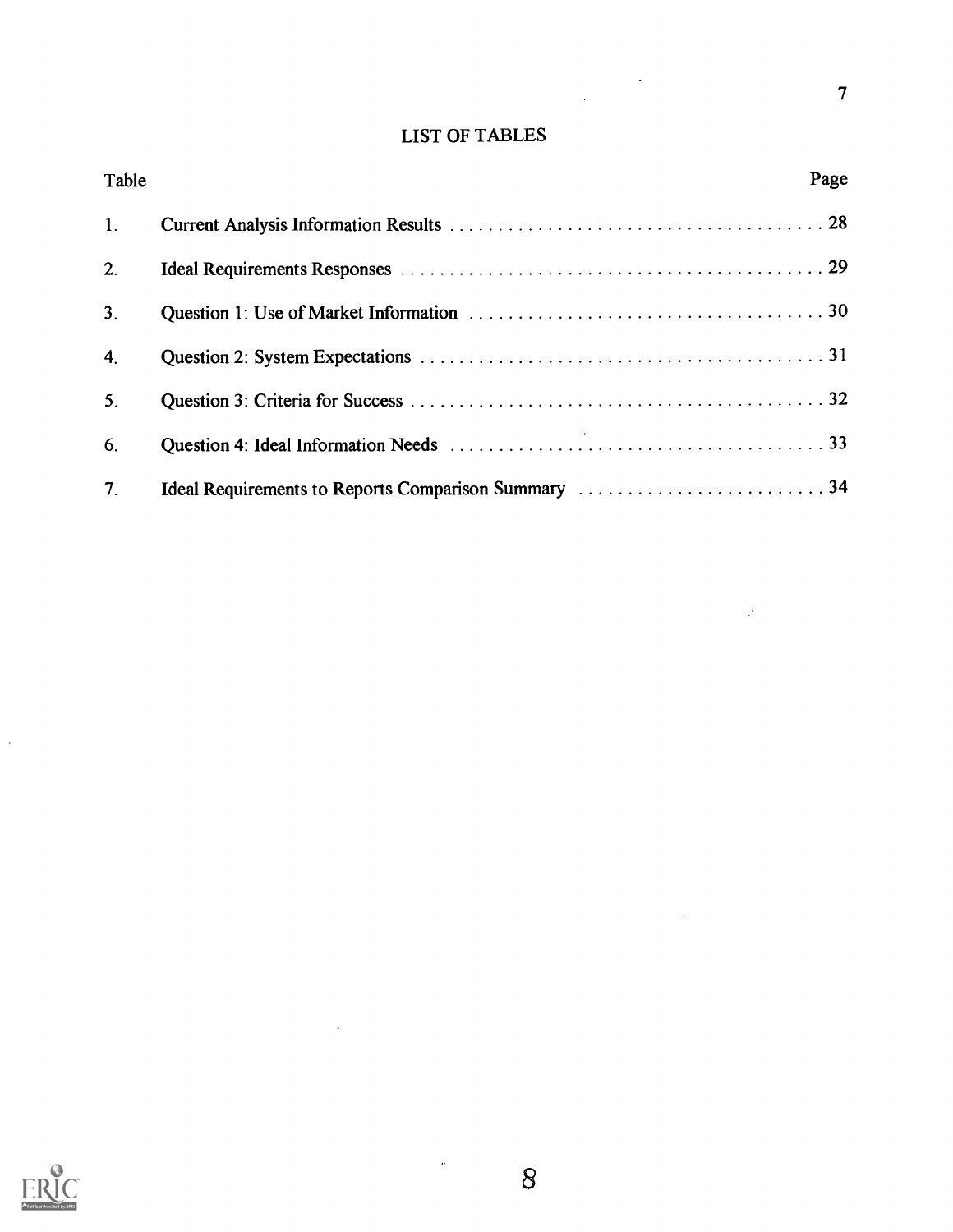#### Chapter 1

#### INTRODUCTION

Lakeshore Technical College (LTC), one of Wisconsin's 16 Technical Colleges and part of the Wisconsin Technical College System (WTCS), operates under a shared governance concept with the state and local boards equally responsible for setting and administering policies. The college offers associate degree and technical diploma programs, and adult and continuing education courses. Lakeshore Technical College is accredited by the North Central Association of Colleges and Schools (NCA). The college received its most recent ten-year accreditation from North Central in 1992.

The college serves a diverse customer market and has identified four market segments including (a) high school graduates, (b) employed adults seeking upgrade training, (c) unemployed adults entering or reentering the workforce, and (d) employer requested training. High school graduates were considered to be the traditional market and therefore, systems and processes were designed to meet their needs. In recent years the college has experienced a shift from the traditional high school graduate market to the employed adult and employer requested training markets. Lakeshore Technical College has recognized this shift and has adopted strategies to guide the organization as it responds to the shift. Flexibility and accessibility of systems and services in meeting the needs of all the customer markets are necessary if the college is to remain competitive.

Market information is crucial if programs, courses, and services are to be designed to meet the needs of the changing marketplace. Over the years Lakeshore Technical College has accumulated a significant amount of student, staff, financial, and course data. This data is used by staff for a variety of purposes including planning and market research. Additionally, a

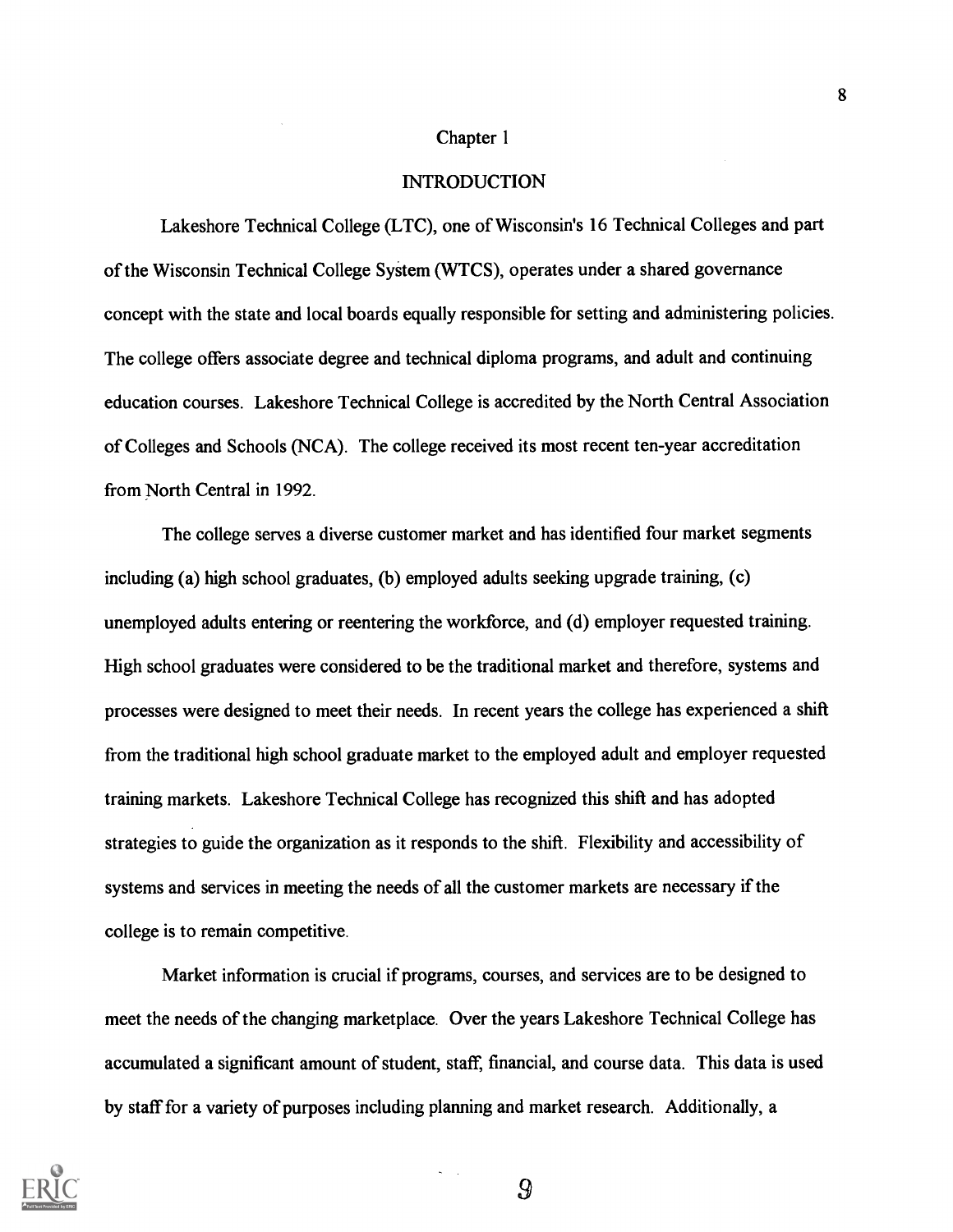strategic planning process was implemented that resulted in setting strategies and objectives geared toward serving specific customer markets. This has created a need for market research information that did not exist before.

### Nature of the Problem

The problem was, that it was not known if the market research information requirements of executive users were being met. Market research and analysis is a component of the LTC System of Education (see Appendix A). A process did not exist for identifying the information requirements of users in general. This resulted in frustration on both the part of technical staff and the users. Users claimed that technical staff did not understand their information needs and similarly the technical staff claimed that users were not telling them what information they wanted or needed. Furthermore, different users had different needs. Additionally, the LTC computer network links together several different hardware and software platforms which create additional challenges related to staff accessibility and exchange of information. The executive users are the four members of the LTC Executive Committee, who include the President, and the Vice Presidents of Instructional Services, Enrollment Management, and Educational Support.

#### Purpose of the Study

The purpose of the study was to evaluate the marketing information requirements of the executive staff at LTC. Executive staff members were chosen as the population because of the impact their decisions have on the overall direction and operations of the college. The identification of marketing information requirements means identifying what the executive users are currently using for marketing information, identifying what their ideal needs are and then comparing the ideal needs to what is currently being used. Any gaps between what is currently being used and the ideal needs can provide direction for future systems development.

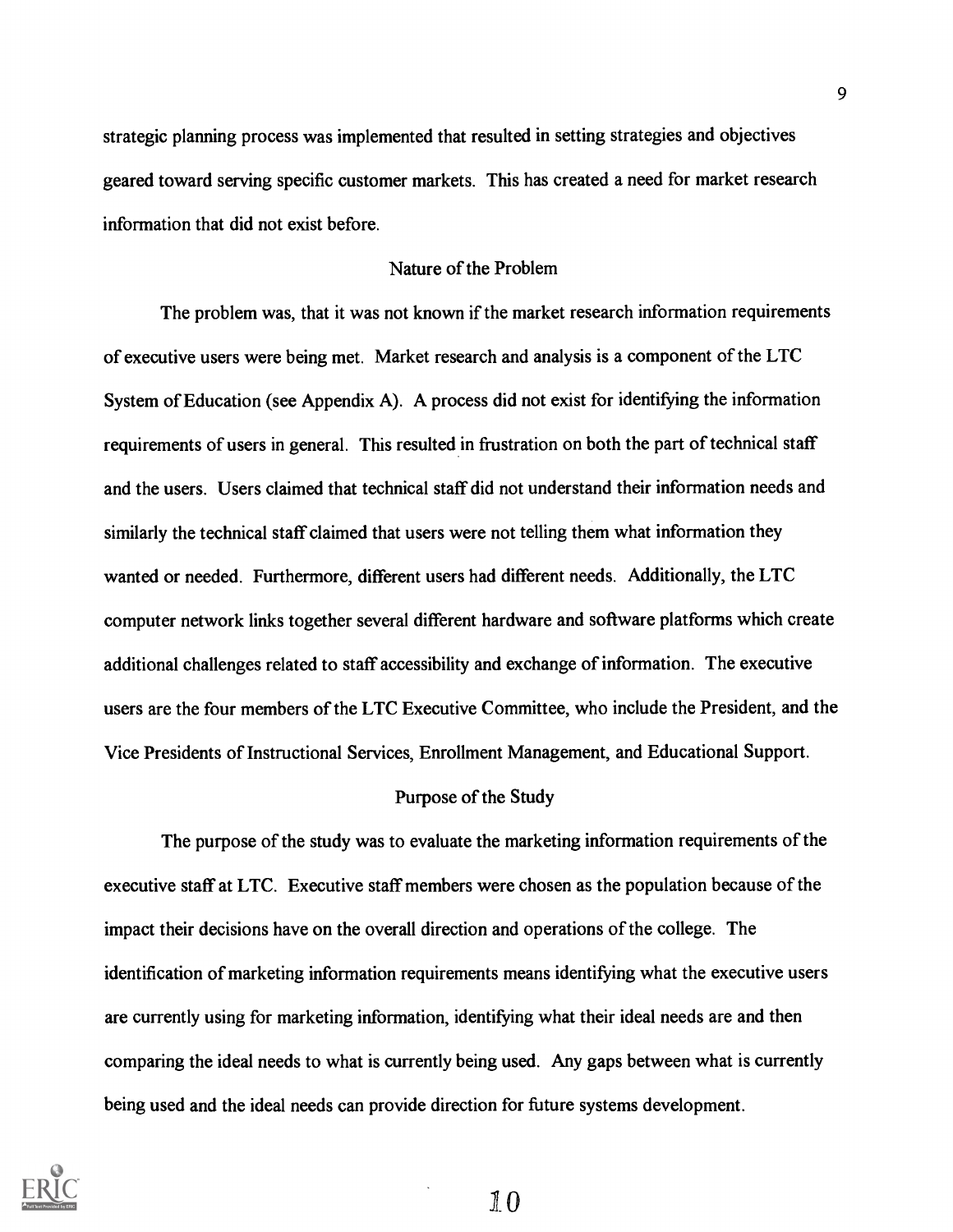### Significance to the Institution

Information is an organizational resource and understanding executive information requirements is the first step in designing an information system that provides the information needed to make strategic decisions and monitor the performance of the organization. Limited resources available to support programs, courses, and services makes it more important than ever to make the right educational delivery decisions. The result of making the right decisions is improved student enrollment and customer satisfaction.

### Relationship to the Seminar

This study is directly related to the Data Base Management Systems seminar because it will address the evaluation of information requirements which are critical in database design. There are two types of databases -- transactional and analytical. Vaskevitch (1995) discusses the difficulties in getting information out of a transactional database. Additionally, he goes on to indicate that analytical databases are more suited to user interaction and for users to query. Vaskevitch also stresses that it is important that transactional and analytical databases be linked so that decisions are made on the most recent data (pp. 247-257).

### Research Questions

There were four research questions for this study. First, what are the ideal market research information requirements of the Executive Committee? Second, what market information is currently available to the Executive Committee? Third, how do the ideal market information requirements compare to the information currently available to the Executive Committee? And fourth, what are the recommendations for obtaining information that meets the Executive Committee information requirements?



11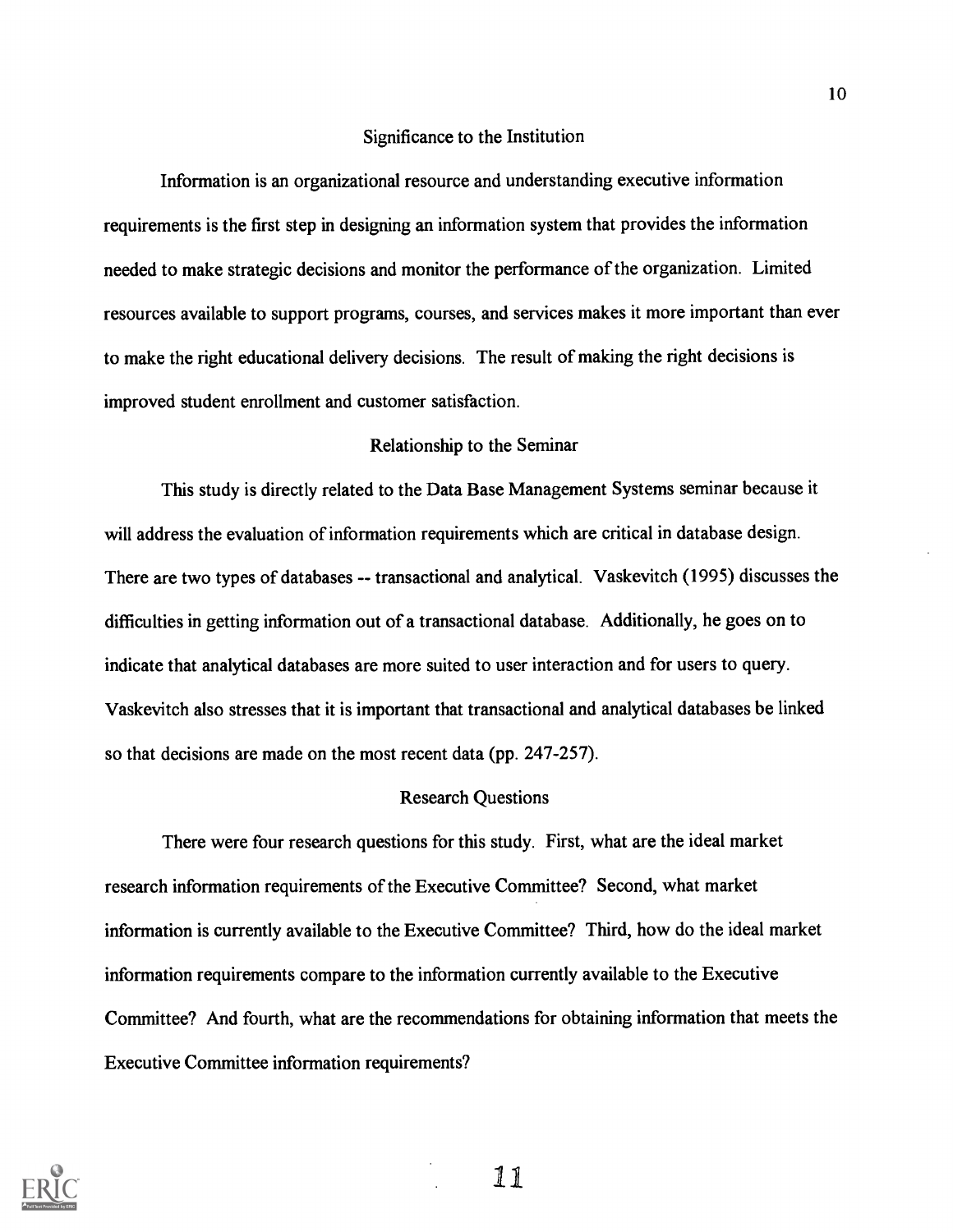### Definition of Terms

The following terms are related to this study and are being defined for further clarification:

Analytical Database. A database used to analyze patterns in a business environment.

The information is used for comparison purposes, therefore, may not be up to date.

Data. Raw facts represented by numbers, letters, or graphics.

FTE. Full time equivalent

Information. Data that has been transformed that has meaning to a user.

Market Research. Market research is the process of gathering information on various customer markets and on the competition for decision making.

PVA/PPP. Program Value Analysis/Program Prioritization Process.

Technical Staff. Persons responsible for information system development.

Transactional Database. A transactional database handles the transaction processing requirements of an organization and usually contains up-to-date information.

Users. Persons who use information systems to perform their job.

WTCS. Wisconsin Technical College System.

WTCSB. Wisconsin Technical College System.

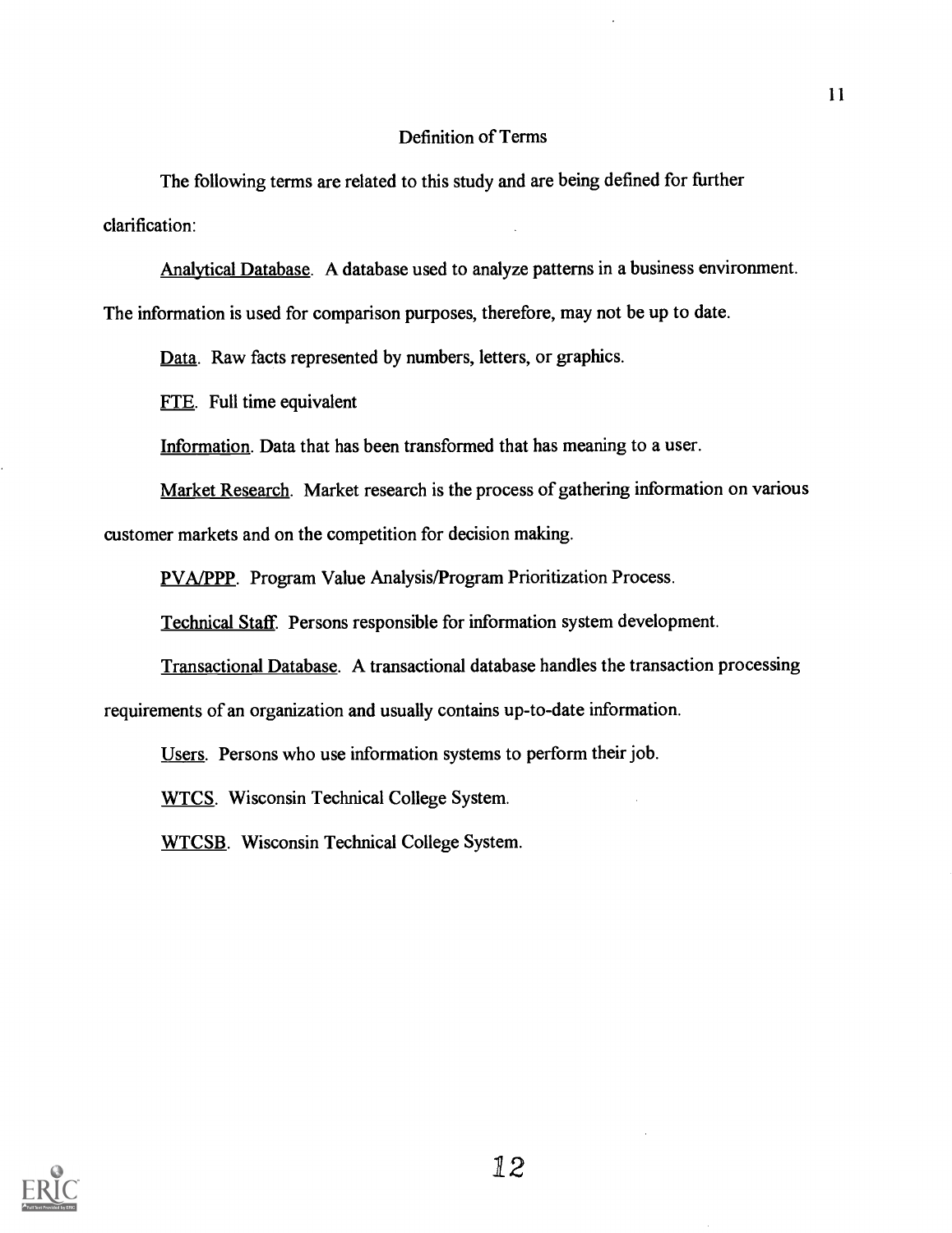#### Chapter 2

### REVIEW OF RELATED LITERATURE

A review of literature in the areas of information systems, marketing information systems, systems analysis and design, database, and groupware was conducted. Information from the literature review was used in the design of the study.

### Information Systems

Licker (1987) defines an information system as a collection of elements that exchange data with one another and with the environment" and that the value of an information system lies in its ability to transform source data into information" (pp. 28-29). According to Dolence and Norris (1995) a symptom of the information explosion is the . . . increasing importance to continually synthesize vast amounts of information (p. 26). Information systems can help people search, select and synthesize information to create knowledge. (Dolence & Norris, 1995, p. 26).

### **Components**

Information systems are made up of a number of components. Ross (1994) has identified six categories of information system components including: (a) hardware, (b) software, (c) data, (d) communications, (e) people, and (f) procedures (p. 58). Although similar, Licker (1987) listed only five categories: (a) hardware, (b) data, (c) people, (d) programs, and (e) procedures (p. 27). Hoffer, George, and Valacich (1996) identified three key components of every information system and suggests that anyone who analyzes or designs systems should understand them. Those components include data, data flows, and processing logic (pp. 9-10).

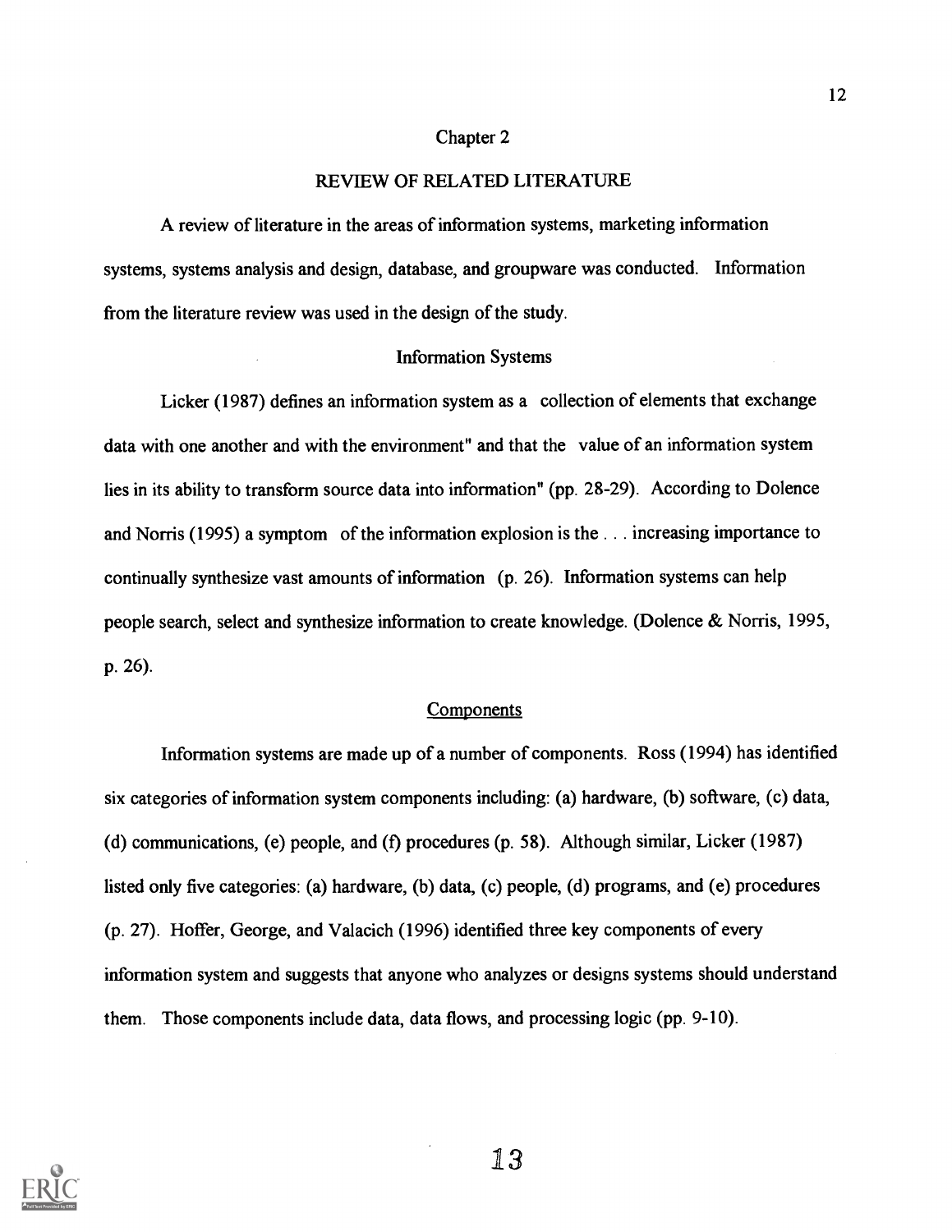### Types of Systems

Modell (1996) suggests that information systems can be generally classified into two types: operational and informational (p. 33). According to Modell (1996) "operational systems are characteristically transaction-based and cyclically processed as opposed to information systems which are broader-based, more horizontal in nature, and usually arise from the operational files of the firm (Modell, 1996, p. 34). A third type of system which is both horizontal (informational) and vertical (operational) in nature is classified as an administrative system (Modell, 1996, p. 34).

Hoffer, George, and Valacich (1996) are more specific in their classification of

information systems. They identify four classes of information systems which are transaction processing systems, management information systems, decision support systems (for individuals, groups, and executives), and expert systems and provide the following description:

Transaction processing systems (TPS) automate the handling of data about the business activities or transactions. A management information system (MIS) takes the relatively raw data available through a transaction processing system and converts them into meaningful aggregated form that managers need to conduct their responsibilities. Decision support systems (DSS) are designed to help organizational decision makers make decisions. A DSS is composed of a database (which may be extracted from TPS or MIS), mathematical or graphical models of a business processes, and user interface (or dialogue modules) that provides a way for the decision maker, usually a nontechnical manager, to communicate with the DSS. An expert system (ES) attempts to codify and manipulate knowledge rather than information. (pp. 20- 22)

### Marketing Information Systems

Marketing has been defined as an activity directed at satisfying needs and wants through the exchange process consisting of a number of different activities including: product development, research, communications, distribution, pricing and service (Marketing and Marketing Research Resources). Kotler (1983) describes a marketing information system as a continuing and interacting structure of people, equipment, and procedures to gather, sort,

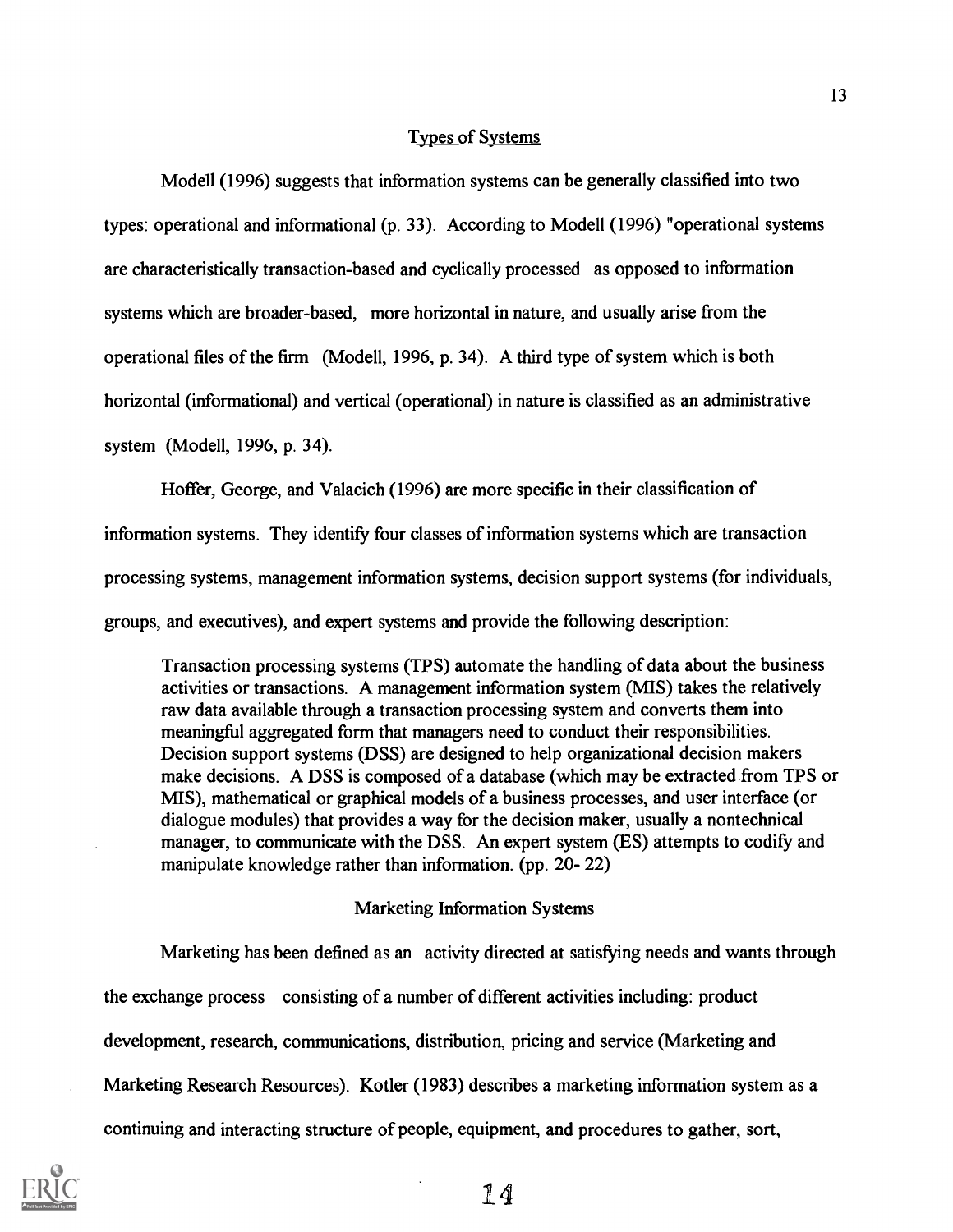analyze, evaluate, and distribute pertinent, timely and accurate information for use by marketing decision makers to improve their marketing planning, execution, and control" (p. 55). The marketing information system is made up of four subsystems that help organizations identify and analyze trends. Those subsystems include: the internal reports system, market intelligence system, marketing research system, and analytical marketing system" (Kotler, 1983, p. 55).

According to Li (1997):

The role of Marketing Information System (MKIS) is to assist the manager in decision making activities and makes it possible for a firm to react more quickly to the customer's needs. It allows the manager to follow up on how well the needs have been met. This feedback information is then used to modify, improve, or delete products and services which in turn increases the efficiency and effectiveness of the firm's operations and improve its competitive edge. (p. 27)

Li (1997) explains that "many marketing managers associated their marketing

information system with reports, data/file retrieval, or different managers' information needs" (p.

30). Additionally, he states that the most popular definition of MKIS is:

... a group of subsystems (some gather data, and some process it). The data gathering subsystems are marketing research, marketing intelligence, and internal accounting/data processing. The processing subsystems produce information about the major marketing activities (product, price, distribution channels, and promotion). (Li, 1997, pp. 30-31)

Information for the marketing information system can come from a variety of sources.

Lis (1997) research identifies the three most common sources of marketing information in an

organization as: internal accounting/data processing, marketing research, and marketing

intelligence. Li (1997) reports that:

. . . Internal accounting/data processing function, which provides marketing managers with the data about the firm's operations and its existing customers, was regarded as the most important source of MKIS information by 54% of the 72 respondents. Marketing intelligence (31.9%) and marketing research (13.9%) functions followed in sequence but were not as much as expected. These two functions give managers the data about potential customers, competitors, governments, and national economy. (p. 31)

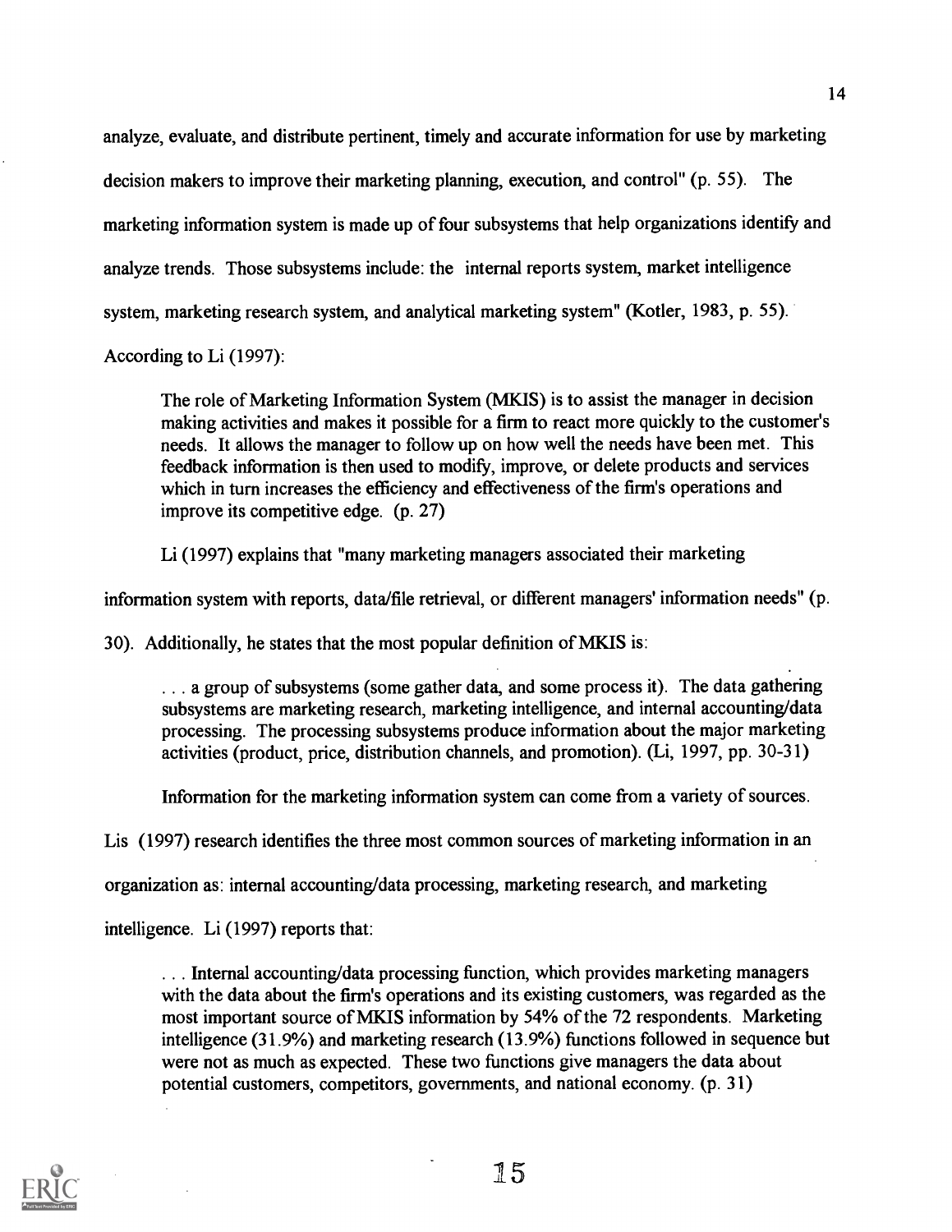External analysis is another source of marketing information. Morrison (1997) reports that "a number of external analysis methods developed in the futures research community could serve as transformation tools for educational organizations, including environmental scanning, issue management, vulnerability and opportunity assessment, and scenario planning" (p. 3). These methods assist an organization in gathering information on its customers and on the environment. Designing systems to support an organizations marketing needs is very important. According to Moriarty and Moran (1990) a company that designs and manages its system strategically will achieve a powerful advantage over rivals that add channels and methods in an opportunistic and incremental manner" (p. 154).

### Systems Analysis and Design

Systems analysis and design begin with the identification of customer needs to determine requirements. Requirements planning is primarily a fact finding activity where customer needs are being identified (Hoffer, et al. 1995, p. 271). Multiple customers may exist and it is important to know who they are and what their needs are. In order to identify customer requirements there needs to be an understanding of customer needs (Frame, 1994, p. 98). Moen and McClure (1996) were awarded a contract for by the United States Government to determine the extent to which the Government Information Resource Locator Service (GILS) was meeting the expectations of users. A variety of methods were used to collect data and the analysis resulted in an understanding of the extent to which GILS was serving various users as well as identifying success factors.

According to Hoffer, George, and Valacich (1995), "the challenge of most organizations is to design comprehensive information models containing data that are relatively independent from the languages and programs used to access, create, and update them" (p. 201). In other



1.6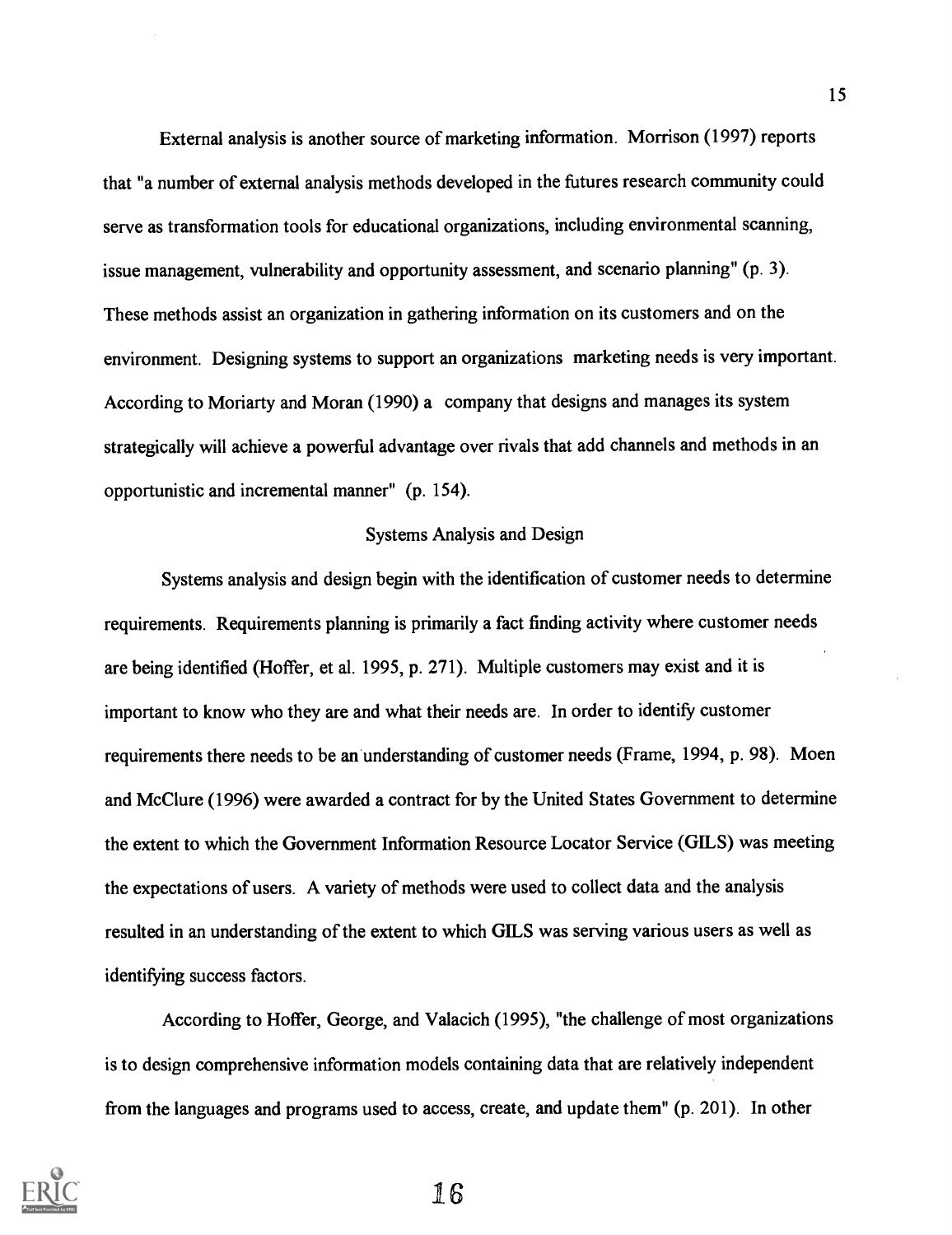words, original or legacy systems were designed to process transactions efficiently -- not to provide information to users about customer groups. It supports the importance of a systems design that follows a planned approach in order to meet the needs of the organization rather than just a small group or process. A key question that needs to be answered when designing the system is "What information (or data) requirements will satisfy the decision-making needs or business processes of the enterprise today and well into the future" (Hoffer et al., 1995, p. 201)?

#### **Prototype**

One way to facilitate the identification of customer requirements is a process known as rapid prototyping. Rapid prototyping is a process that relies on the involvement of customers in the development of requirements and then having them react to prototypes so they can see what they will get (Frame, 1994, pp. 59-60). This process gives the customer something tangible so that they can see, think about, and respond to the prtotype as it is being developed which can reduce the rework involved in a project. Hofer, George, and Valacich (1995) describe the prototype development process in the following way:

Designing and building a scaled -down but functional version of a desired system is the process known as prototyping. Using prototyping as a development technique, the analyst works with users to determine the initial or basic requirements for the system. The analyst then quickly builds a prototype. When the prototype is completed, the users work with it and tells the analyst what they like and do not like about it. The analyst uses this feedback to improve the prototype and takes the new version back to the users. This interactive process continues until the users are relatively satisfied with what they have seen. Two key advantages of the prototyping technique are the large extent to which prototyping involves the user in analysis and design and its ability to capture requirements in concrete, rather than verbal or abstract, form. (p. 29)

Advantages of the prototype process such as greater involvement of the users and

reduced development time, can be very beneficial when working with executive users.

Executive users use of computer systems is growing and they have a need for timely information

and analysis (Rockart & Treacy, 1982, p. 83). Problems exist with defining exactly what data

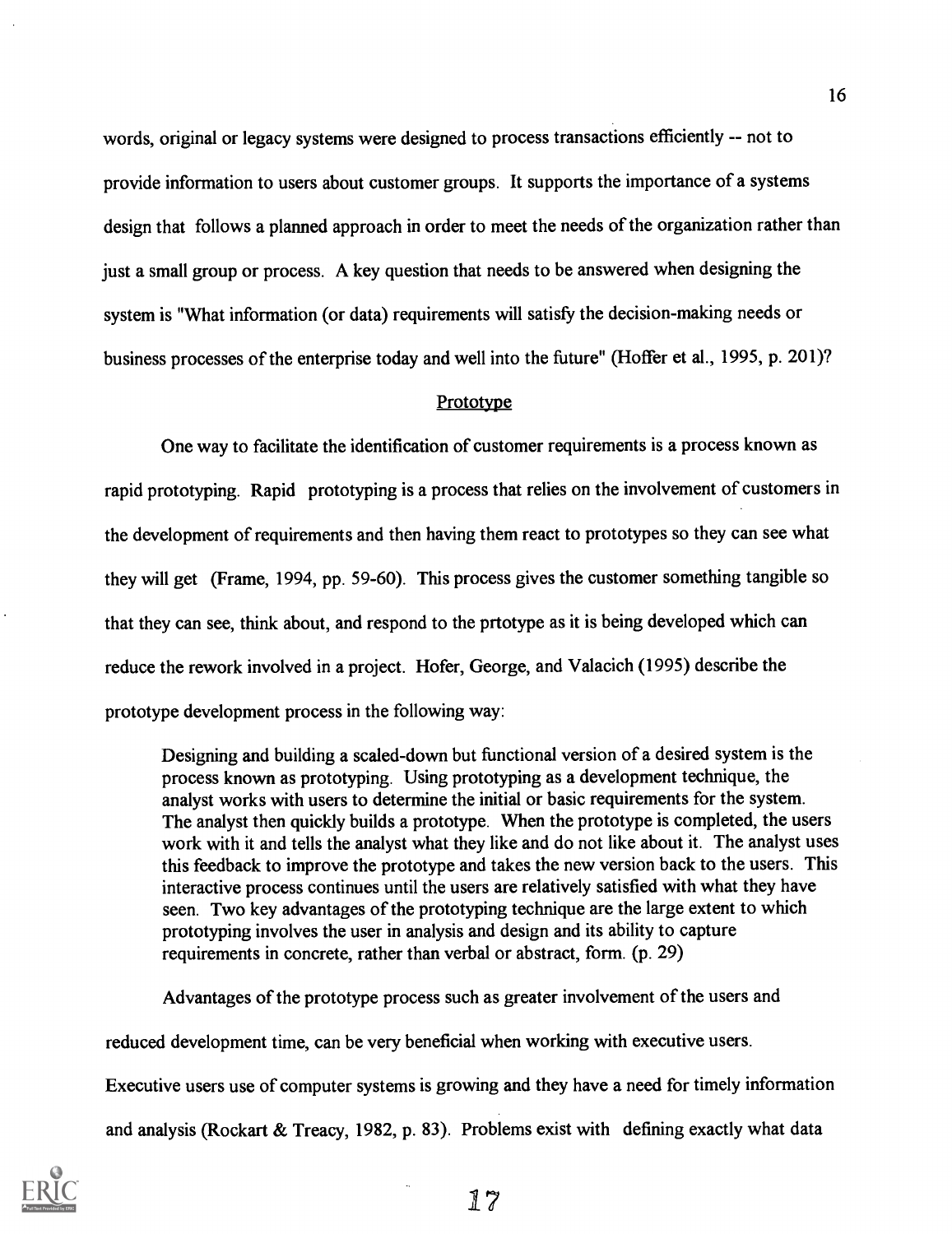the chief executive (or any other general manager) needs" (Rockart, 1979, p. 82). Rockert (1979) reports that a method called the critical success factor approach has been used successfully to determine the information needs of executive users.

The MIT research team's experience in the past two years with the critical success factors (CSF) approach suggests that it is highly effective in helping executives to define their significant information needs. Equally important, it has proved efficient in terms of the interview time needed to explain the method and to focus attention on information needs. (pp. 84-85)

### Executive Information Systems

Executive information systems (EIS) are systems that provide executive users access to the information they need. "All EIS systems share a central purpose, a common core of data, and a support organization" (Rockart & Treacy, 1982, pp. 83-85). The common core of data, or the database is a core component of the executive information system.

According to Carter (1995), "one of the main contributions that the installation of a large shared database management system (DBMS) makes to an organization is to encourage it to consider its data as a resource which is central to its operations and decision making" (p. 1). If the data is to be used as a resource, the database must be designed to allow accessibility by users. The word database has three meanings (Vaskevitch, 1995, p. 236). First it serves as a repository of data. Second, it provides tools that individuals need to retrieve and analyze information. And third, it provides a conceptual model of how the business works. How successful a business is at developing a useful conceptual model will determine its level of success at building a useful database (Vaskevitch, 1995, p. 237).

From a users perspective, a database is a collection of tables or files. The terms table and file are interchangeable, as are the terms field and column. Each table contains

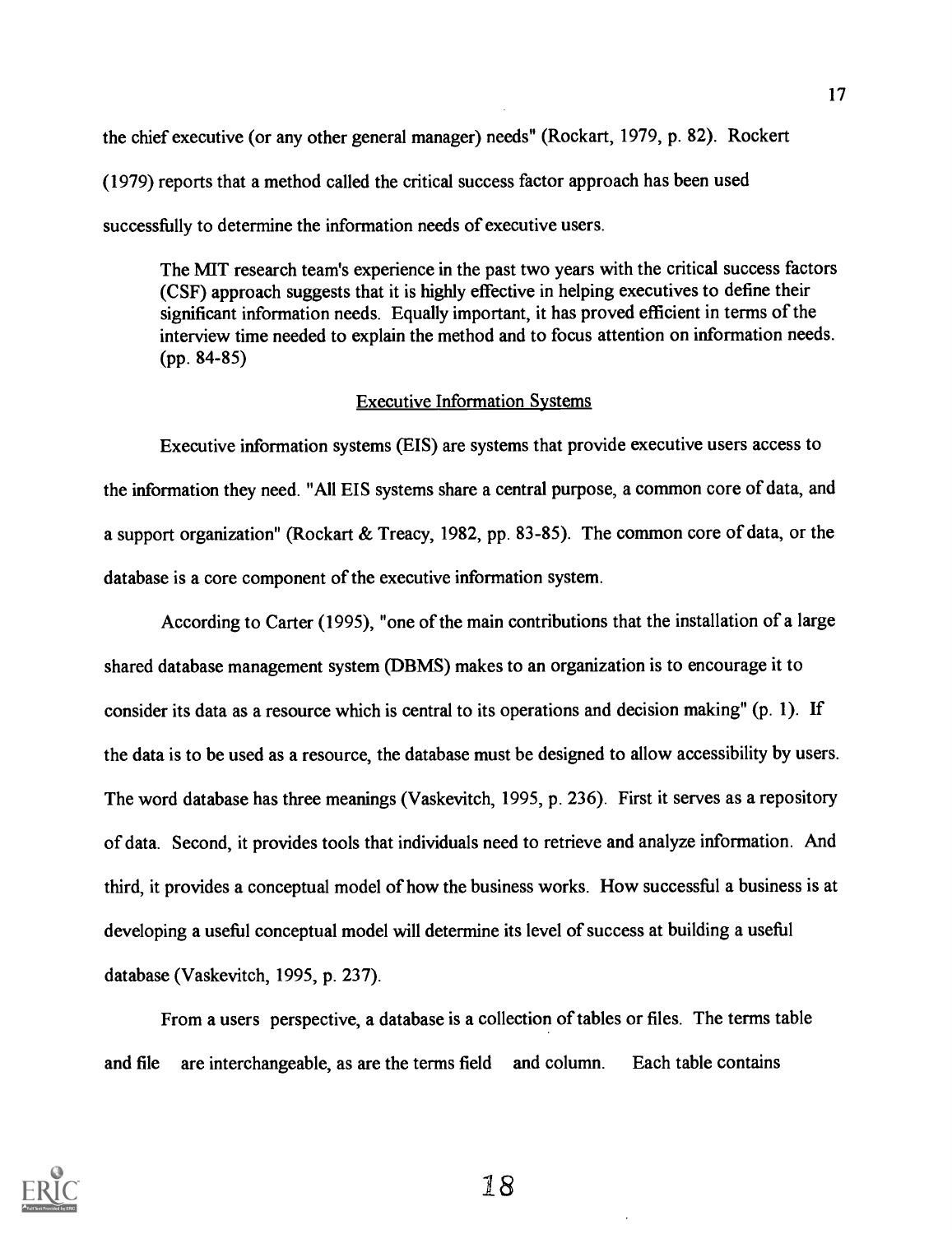records which contain fields. The database provides a certain organization to data that enables users to interpret the records (Vaskevitch, 1995 p. 28).

### Relational Database

The relational database model describes data using a notation which corresponds to a data organization used by a database management system (Hoffer et al., 1996, p. 554). Hofer (1996) describes a relation in the following manner:

A relation is a named, two-dimensional table of data. Each relation (or Table) consists of a set of named columns and an arbitrary number of unnamed rows. Each column in a relation corresponds to an attribute of that relation. Each row of a relation corresponds to a record that contains data values for an entity. (Hoffer et al., 1996, p. 557)

A table is nothing more than a set of rows and columns, and is commonly used to keep information in an organized format. In a relational model each row contains data that describe one attribute of that object or process (Saunders, 1992, p. 21). Information accessed from a database once analyzed is often shared or sent to someone for action or follow-up. Many companies are using technology to facilitate the sharing of the information between two or more people.

## Data Dictionary

A tool that helps companies and employees find the information they are looking for is called a data dictionary. The data dictionary provides descriptive information on data elements or reports to help users locate needed information.

A data dictionary is an automated tool for collecting and organizing the detailed information about system components. Data dictionaries maintain facilities to document data elements, records, programs, systems, files, users, and other system components. A data dictionary will also have facilities to cross-reference all system components to each other. (Modell, 1996, p. 119)

A data dictionary provides a mechanism for a company to establish a single operational

definition for each data element and cross reference the definitions. Cross referencing enables

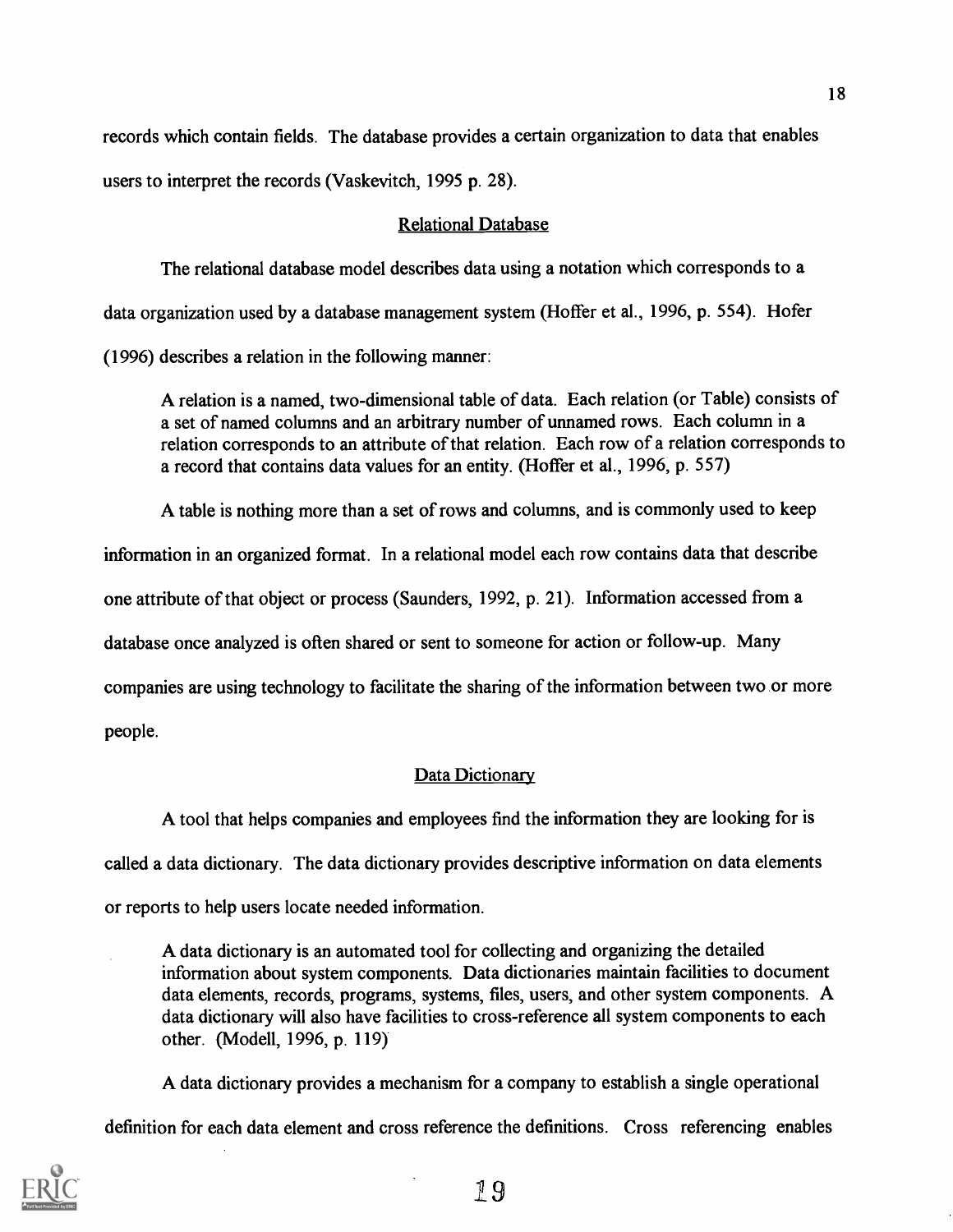one description of a data item to be stored and accessed by all individuals (systems analysts and

end users) so that a single definition for a data item is established and used (Hoffer, George,  $\&$ 

Valacich, 1996, p. 158) . This eliminates duplication and provides a common understanding of

information in the system.

Hoffer, George, and Valacich (1996) identify six components typically found in a data

dictionary:

- 1. Element name and any aliases.
- 2. Textual description of the element.
- 3. List of related elements.
- 4. Element type and format.
- 5. Range of acceptable values.
- 6. Other information unique to the proper processing of this element. (p. 158)

Developing a data dictionary evolves over time. All the information may not be known

initially. According to Licker (1987):

It is not necessary (or always possible) to describe each data item completely. Most of the physical information will be added later, during physical design. However, name(s), address, form, type, and access are logical characteristics, important during logical design." (p. 473)

## Groupware

"Groupware is a set of technologies intended to improve the productivity of two or more

workers cooperating to achieve common goals" (Gibb, 1995, pp. 73). The concept of groupware

is vaguely defined but generally involves applications that help a group of users exchange

task-related information and manage work flow and usually provides electronic mail,

calendaring, shared databases, and work flow support services (Gibb, pp. 296-298). Groupware

"enables us to go beyond traditional time and motion studies to reengineer business processes

and refocus organizations around the business team" (Tapscott, 1993, p. 41).

The old work model --everyone sitting at a PC, duplicating everyone else's work and shooting messages from point A to point B --is holding us back. Applications suited to

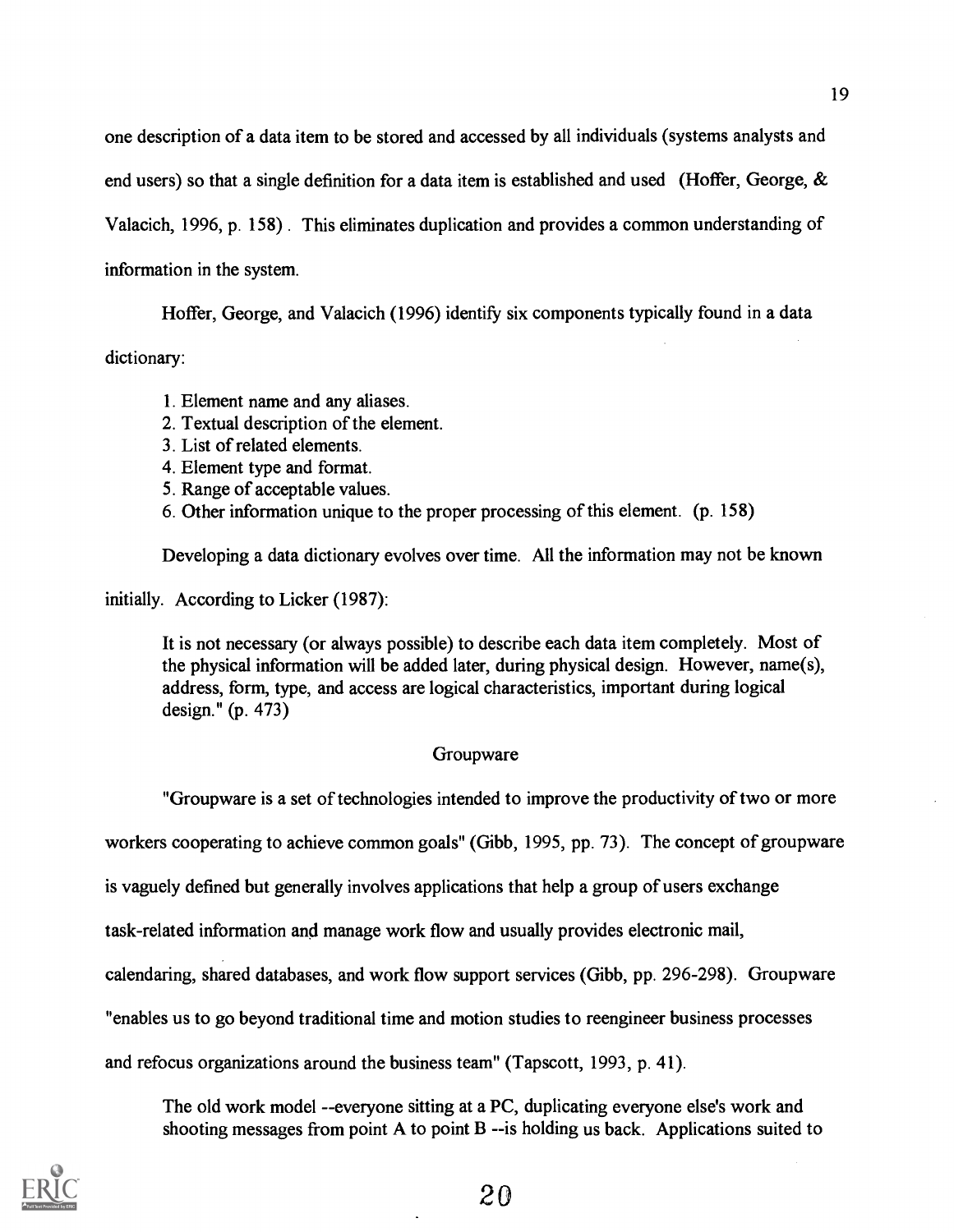work patterns of the group can eliminate wasted effort by taking advantage of work already completed. At the same time, we can have instant access to just the information we need to make better decisions, plot better strategies, and call fewer meetings. (Kaplan, Lauriston, & Fox, 1992, p. 209)

## Electronic Meeting Support

Electronic meeting support software is a groupware application that facilitates interaction

and collaboration using technology. Kranz and Sessa (1994) report that in addition to saving

time and improving participation the software produces additional benefits over traditional

meetings.

They are better-planned and stay on task because an agenda is a integral part of the electronic process; they create a wider range of alternatives for consideration; they provide the ability for the group to measure and move toward consensus and commitment at all times; they produce a stronger commitment to solutions; and they create meetings that are fully documented with computer-generated printouts available during and after the meetings. Uses for electronic meeting software are as varied and creative as the organizations that employ them: Strategic planning, total quality management facilitation, and community planning are but are a few. (Kranz & Sessa, 1994, p. 207)

## Groupware Application

Perreault and Moses (1992) conducted a study that compared students using groupware

to complete a writing assignment with students using face-to-face meetings to complete the

assignment. No significant differences were found between the groups (Perreault et al., 1992, p.

163). They did conclude, however, that student perceptions for ease, speed, and convenience

were more positive for face-to-face meetings (Perreault et al., 1992, p. 162).

Groupware is being used in a variety of ways at colleges and universities (Watkins, 1992,

p. A22). Georgetown University uses computer conferences to select job candidates for

interviews. San Diego State University uses electronic meetings to conduct simulated negotiation

sessions in management classes. Gallaudet University uses electronic meeting technology for

students to identify topics for compositions. Additionally, "studies conducted by the University

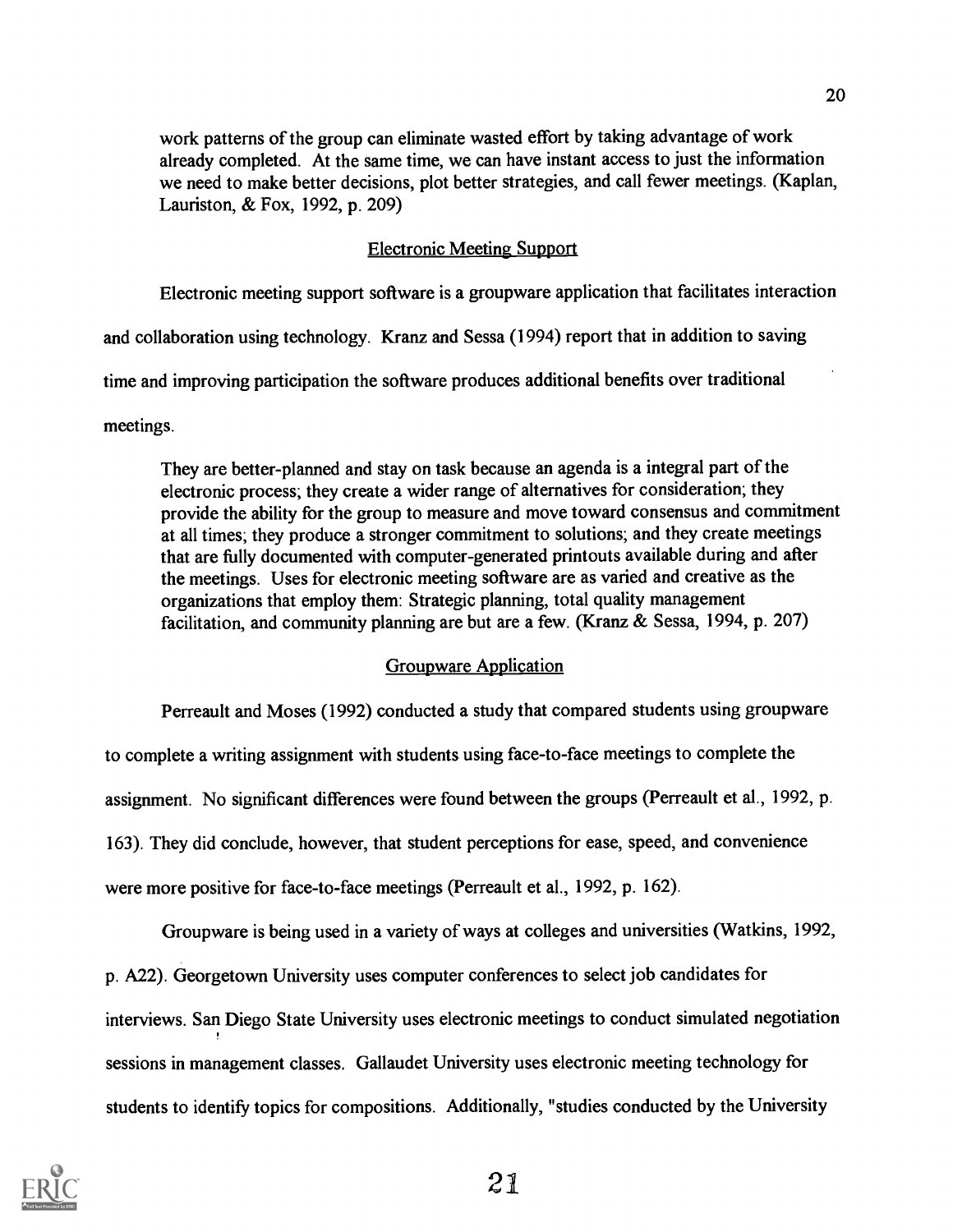of Arizona and International Business Machines (IBM) have shown that electronic meetings take 55% less time than traditional meetings" (Watkins, 1992, p. A22).

#### Summary

Information systems are comprised up of different components and differ in type. Typical components of an information system are hardware, software, data, procedures, and people. Two broad classifications separate information systems, (a) operational and (b) informational. Operational systems provide information to run the business and informational systems provide information to people to make decisions. Marketing information systems are considered informational because they provide information to marketing decision makers.

The determination of customer requirements is a key first step in designing an information system. A key challenge in designing information systems is to transform the data collected from the organizations transaction processing systems into information usable for decision-making. To accomplish this systems designers must work closely with the users of the information system.

Executive information systems are included as a type of information system because they are specifically designed to provide high level information to people at the executive and management level for decision-making purposes. Another technology called groupware enables users to electronically collaborate with other users on the information obtained through the executive information system.

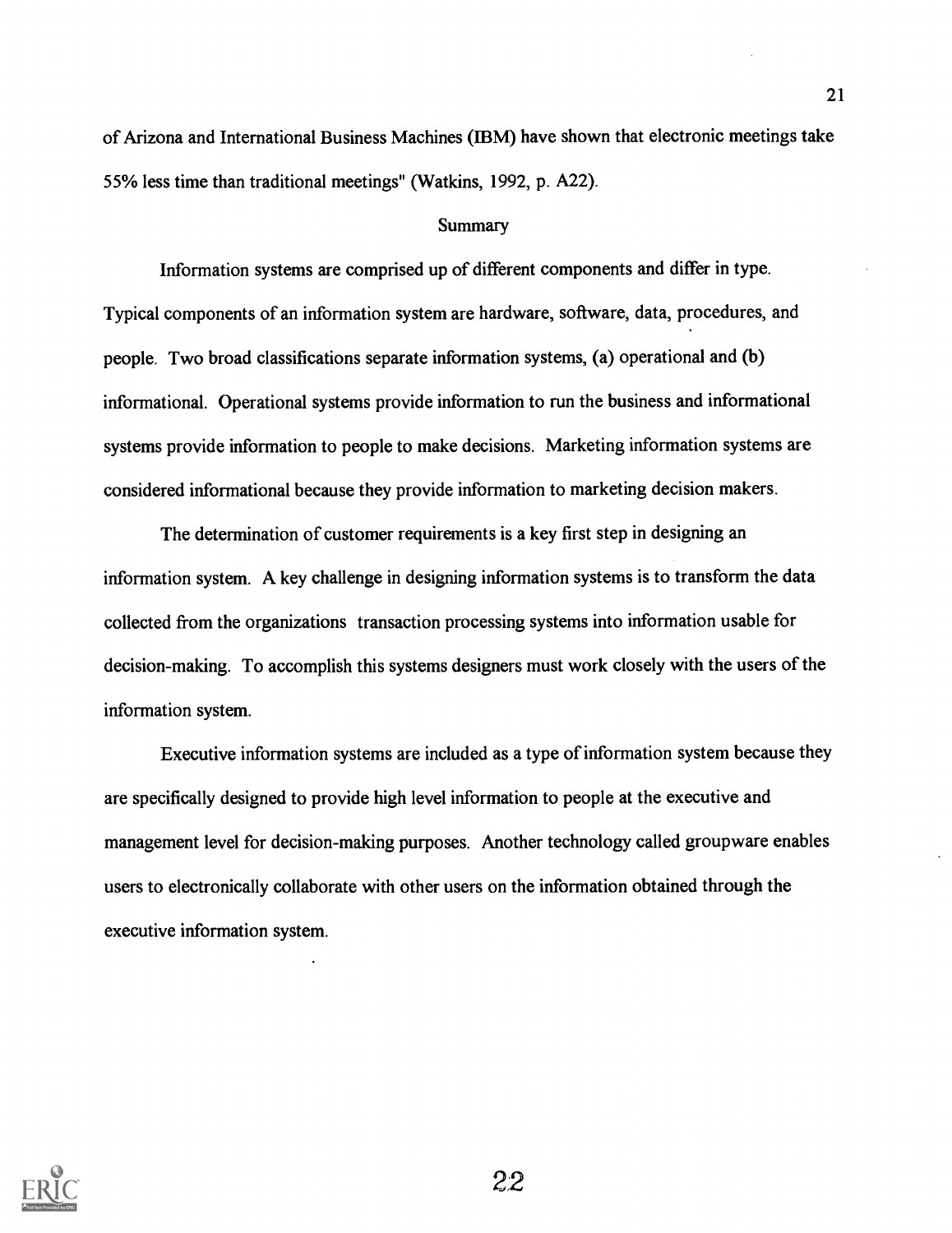### Chapter 3

### METHODOLOGY AND PROCEDURES

#### Procedures

This study followed the evaluative problem solving methodology. Six procedures were used to complete the study.

First, a review of the literature was conducted. Topics reviewed included information systems, marketing information systems, systems analysis and design, database, and groupware.

Second, a framework for a data dictionary was developed to maintain specific information on the information requirements that are identified (see Appendix B). A data dictionary is an automated tool for collecting and organizing the detailed information about system components (Modell, 1996, p. 119). The Data Processing Systems Manager, the Systems Analyst, the Research Assistant, and the Administrator of Educational Support identified the components of the data dictionary using the six components identified by Hoffer, George, and Valacich (1996) as a guide. The data dictionary provided a framework for recording descriptive data on reports, data elements, and files that were identified in the project. The elements and their definitions are listed in Appendix B. A form to facilitate the capture of the data based on the elements was designed by the Research Assistant and validated by the Data Processing Systems Manager and the Administrator of Educational Support.

Third, an analysis of the current information system situation was conducted. The information systems planning (ISP) model discussed by Hoffer, George, and Valacich (1996) was used to collect the data.

During ISP you must model current and future organization informational needs, and develop strategies and project plans to migrate the current information systems and technologies to their desired future state. ISP must look at information systems and

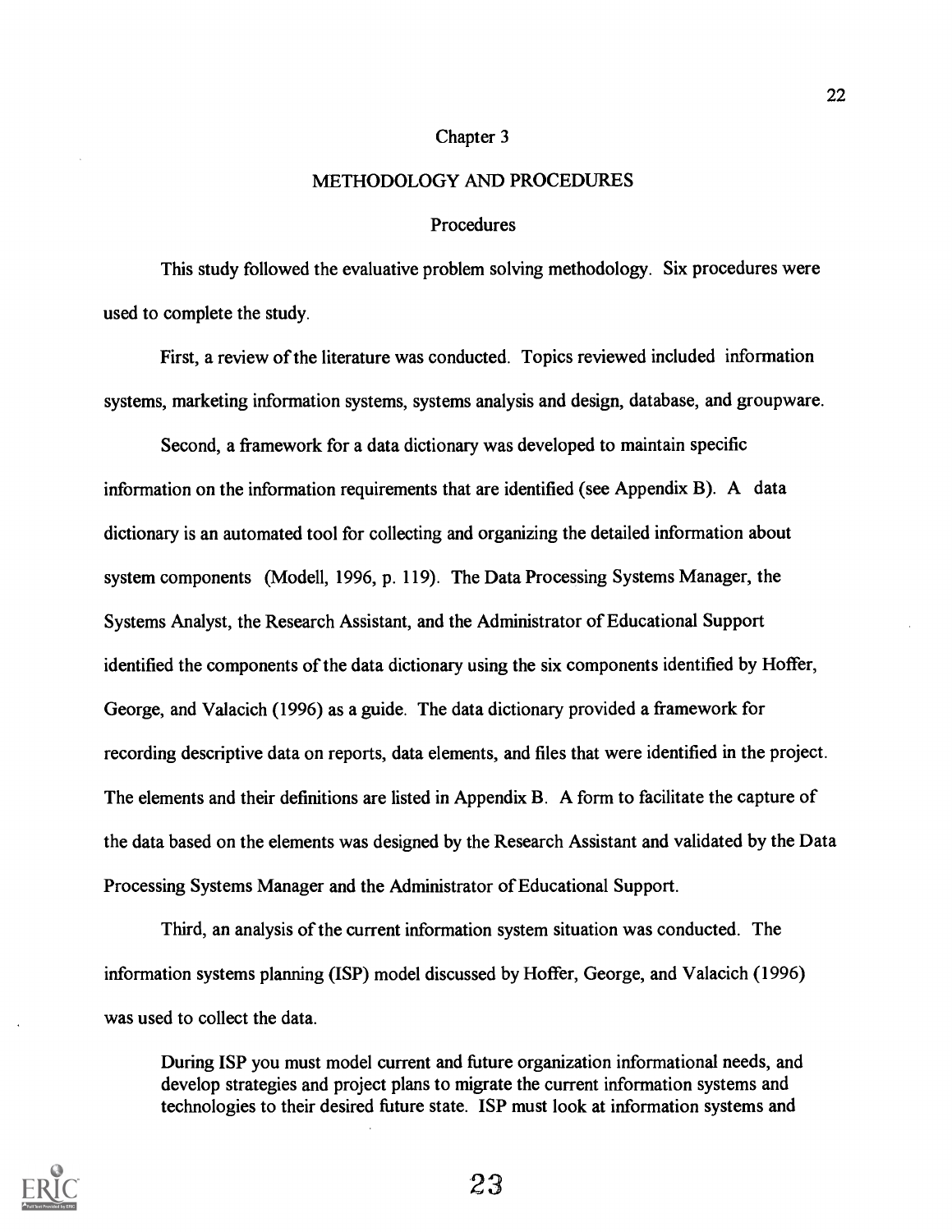technologies in terms of how they help the business achieve its objectives defined during corporate strategic planning." (p. 205)

Data were gathered through an interview of each member of the Executive Committee. Each Executive Committee member was interviewed at an individual session. The Vice President of Educational Support and the Data Processing/Systems Manager conducted each of the sessions. The same agenda (see Apendix C) was used for each session. Each Executive Committee member was asked to identify the report or information item used, what they did with the report or information, the frequency of use, and who they shared the report or information with. The responses were captured on a form (see Appendix D). A copy of each item identified was obtained and a data dictionary entry made.

Fourth, the ideal information requirements of the Executive Committee were identified resulting in a list of the requirements. The initial draft of the questions and the agenda for the session were based on questions suggested by Poe ( 1996, p. 109-110) and developed by the Vice President of Educational Support. The questions and agenda were reviewed by the Administrator of Research and revised based on the input. The list of the questions and the agenda is included in Appendix E. The session was conducted in the Electronic Meeting Room at LTC. Each agenda item was structured around a question and followed a sequence of activities that included brainstorming, categorization, and prioritization.

Group Systems V, version 1.1 meeting management software was used to capture the responses and prioritize the information requirements. Group Systems software contains a suite of meeting support tools and a survey tool and is marketed by Ventana corporation in Tucson, Arizona. Group Systems Survey runs on a local area network and can be accessed by anyone using the network. A separate program exists for those not on the network for use on their PCS. The software can be used to facilitate focus group sessions. Participants can respond at length to

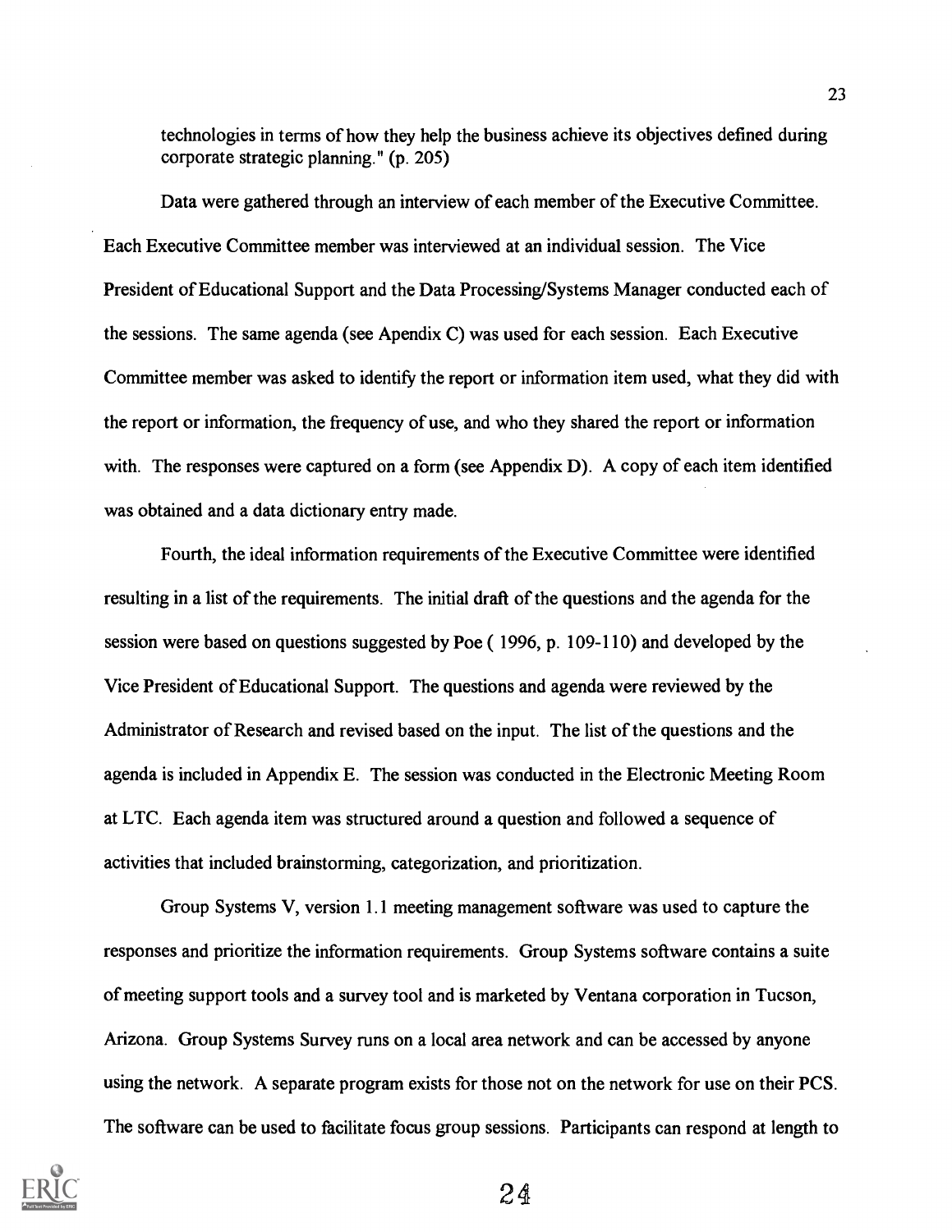open-ended questions with anonymity. According to PC Magazine "Group Systems V, has the richest set of tools for running same-time, same-place, electronically enhanced meetings, as well as equally strong support for meetings held across a network and those held at different places and different times" (Kranz & Sessa, 1994, p. 206).

A three step procedure was followed for each question that included (a) brainstorming responses, (b) grouping like responses, and (c) prioritizing responses. First, a brainstorm session was held, using the Group Systems categorizer tool, where each member of the Executive Committee responded to the question. Second, like items were grouped by the Executive Committee. This was done by consensus by examining all the responses, discussing similar ones and then combining like responses under a response that was agreed upon to best represent the other items. Third, the responses were prioritized by the Executive Committee using the vote tool in Group Systems. Each member could vote for ten items from all the responses for a given question. After all votes were cast they were electronically tallied and the items listed in descending order of votes. The responses with two or more votes were selected as the priority responses for the question. This procedure was repeated for each question.

Fifth, the ideal information requirements identified in step four were compared to the reports identified in step three. This was done by developing matrix listing the prioritized requirements on the horizontal axis and the reports on the vertical axis. Before constructing the matrix, the priority responses were revised using correct grammar and wording by the Vice President of Educational Support. The revisions were then reviewed by the Data Processing/Systems Manager. The prioritized information requirements were correlated against the identified reports (Hoffer, George, & Valacich, 1996, pp. 211 - 214) and an X was placed at the requirements/report intersection for those information requirements being met by an

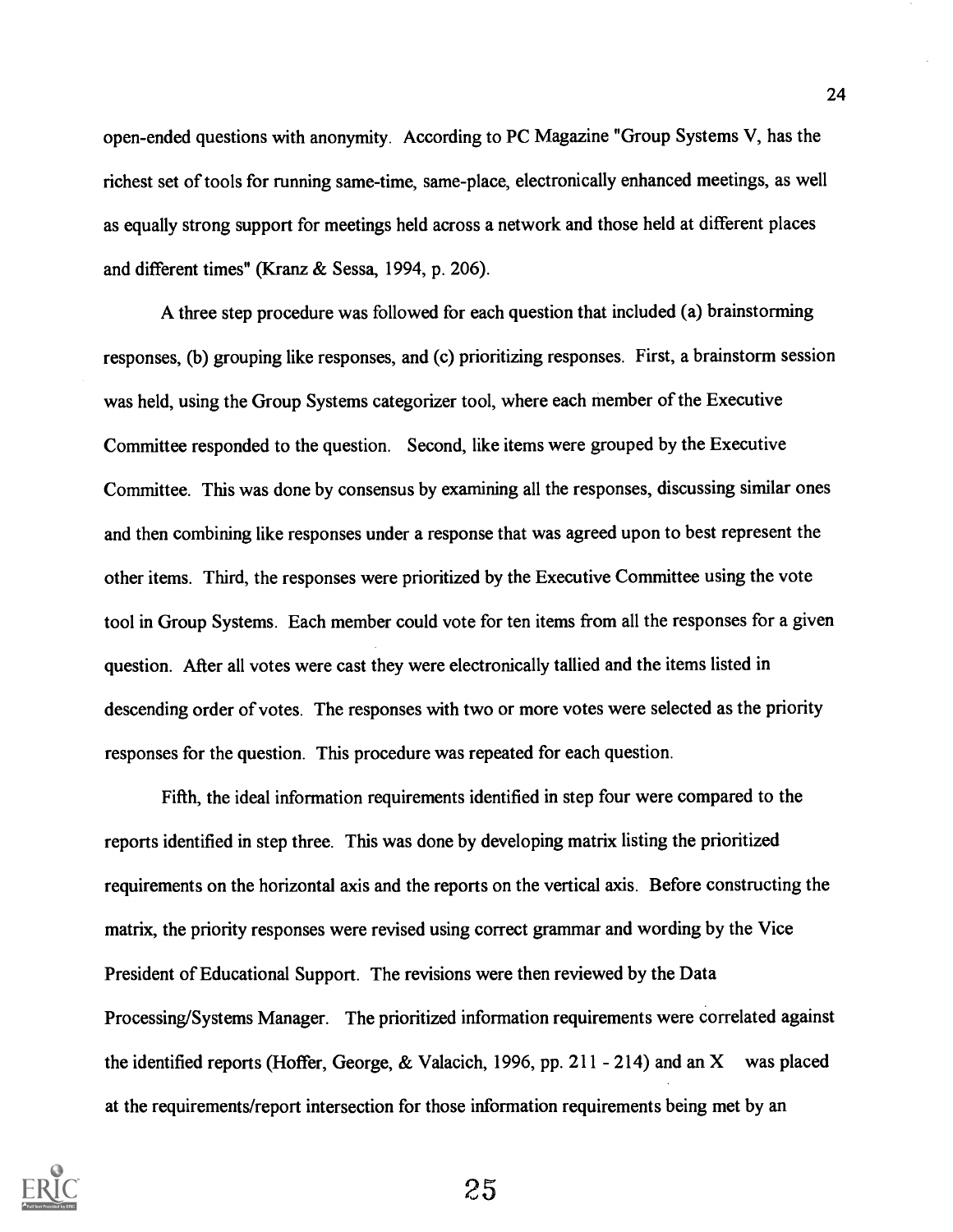existing report. A table was prepared listing the original and the modified response next to each other in case questions were raised later on the revision (see Appendix F). The matrix was constructed with the executive information requirements listed on the horizontal access and information currently available and being listed on the down the vertical axis.

Sixth, the results were presented to the Executive Committee for discussion and approval. After some discussion the Executive Committee approved the information requirements. The information requirements were incorporated into the LTC Information Technology Plan as the basis for designing the marketing information system.

### **Assumptions**

It is assumed that the Executive Committee has the background and knowledge to validate the market research information requirements. It is also assumed that the market research information requirements identified by the Executive Committee represent the broad information requirements of the college. It is further assumed that the matrix technique used to compare the information requirements to the information available is a valid method for analyzing the data.

### Limitations

The study had the following limitations. First, the study was limited to information requirements applicable to Lakeshore Technical College. Another limitation is that only the information requirements of the Executive Committee were evaluated. A further limitation was that the study only focuses on market research information requirements.



 $\mathbb{R}^{\mathbb{Z}}$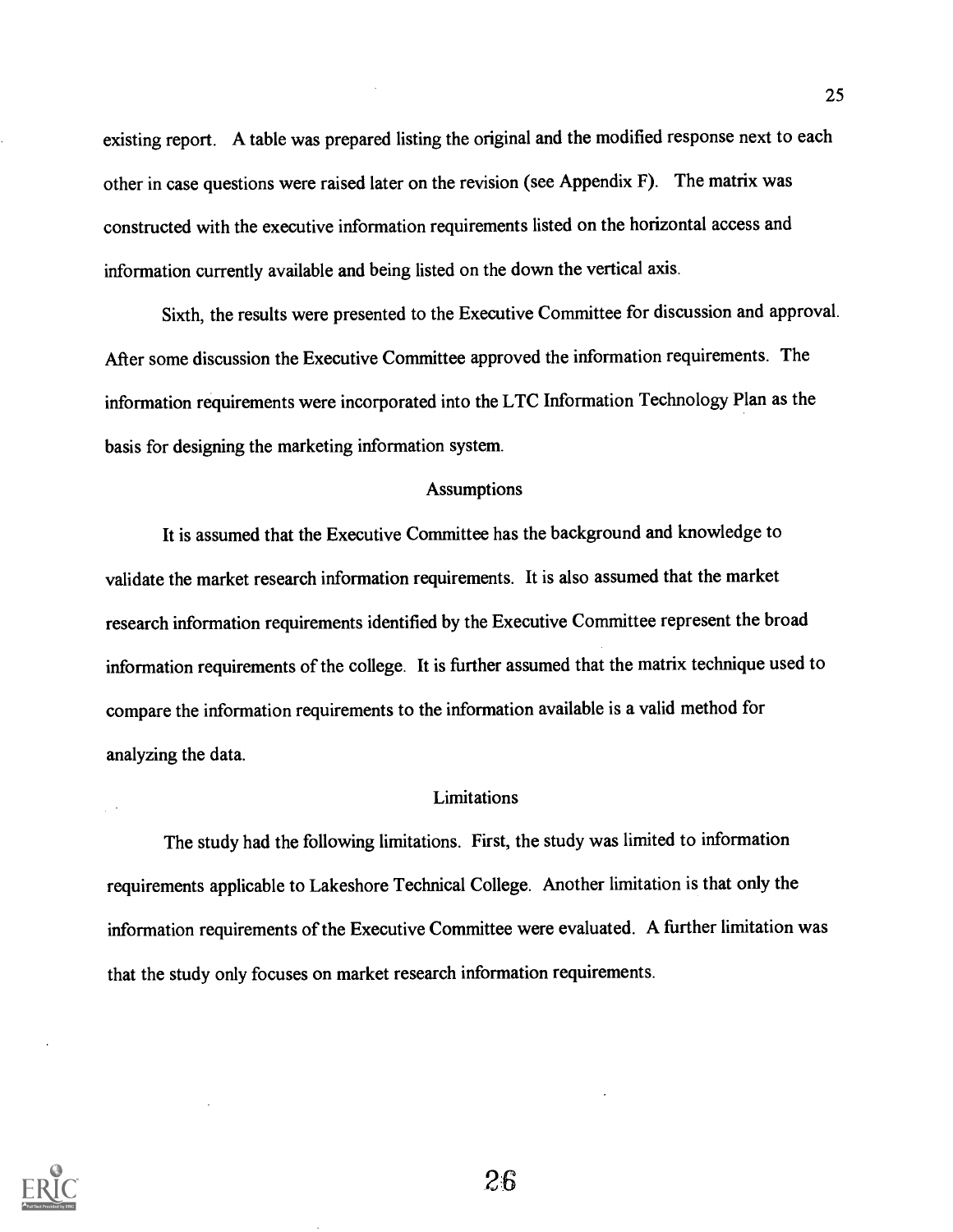#### Chapter 4

### RESULTS

A review of the literature was conducted. Topics reviewed included information systems, marketing information systems, systems analysis and design, database, and groupware.

Basically there are two types of information systems, (a) operational and (b) informational (Modell, 1996, p. 33). The distinction between the two is that operational systems are transaction based and informational systems arise from the operational files to provide information to users (Modell, 1996, p. 34.). Marketing information systems are a continuing and interacting structure of people, equipment, and procedures to gather, sort, analyze, evaluate, and distribute pertinent, timely and accurate information for use by marketing decision makers to improve their marketing planning, execution, and control and is made up of four subsystems including the internal reports system, market intelligence system, marketing research system, and analytical system (Kotler, 1983, p. 55). In researching marketing information systems, Li (1997) found that most managers associated their marketing information systems with reports, data/file retrieval, or different managers information needs (pp. 30-31). Additionally, they regarded data from internal sources as the most important source of marketing information followed by marketing intelligence and marketing research (Li, 1997, p. 31).

Identifying customer needs is the first step in designing a system and this step should follow a planned approach (Hoffer, George, and Valacich, 1995, p. 201). Prototyping is a process that can be used to assist in identifying customer requirements by providing the customer something tangible to react to during the process(Frame, 1994, pp. 59-60).

Executive and management staff in an organization are key users of an information system. Their decisions tend to impact the overall direction of the organization. Systems

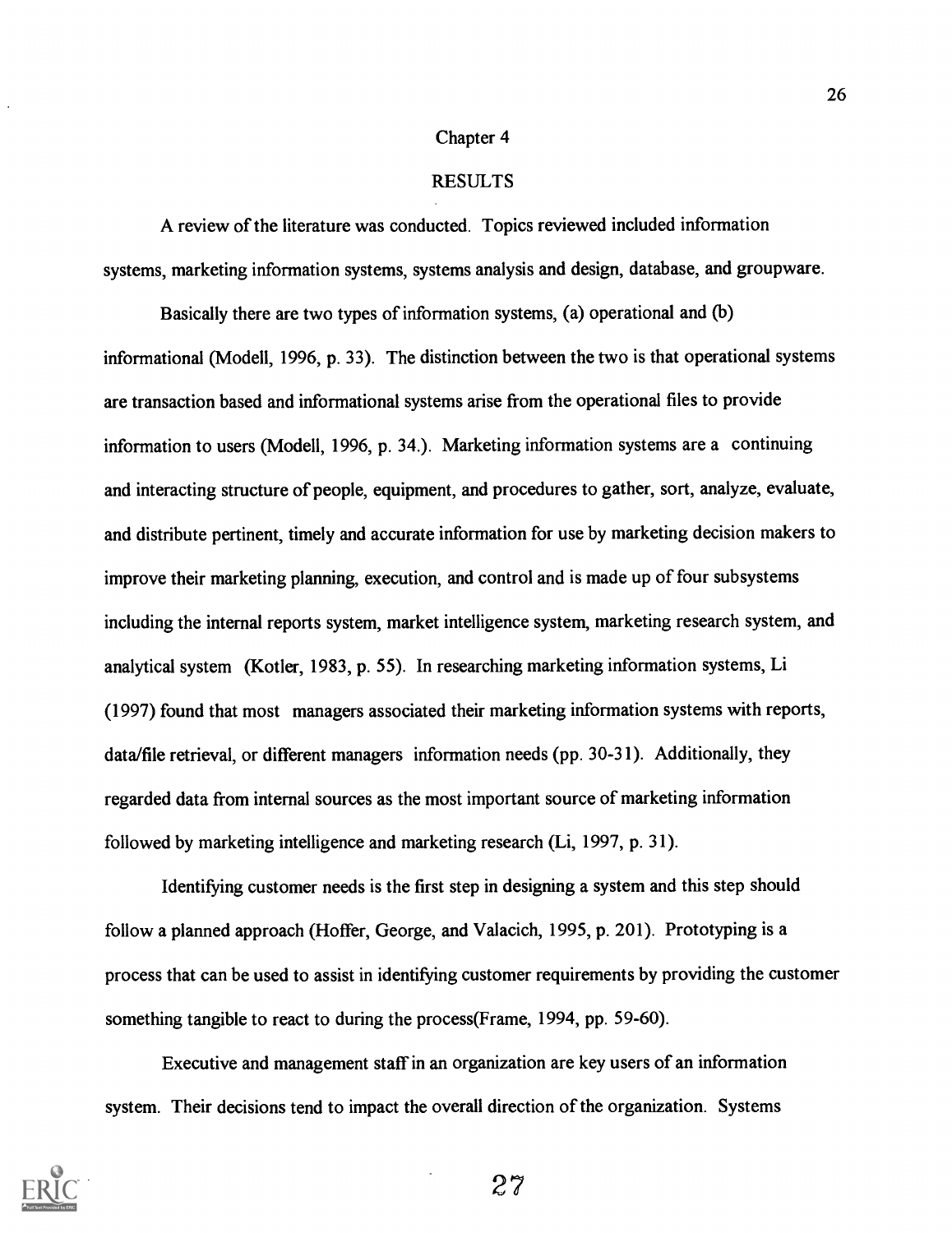designed to meet their information needs are called executive information systems. These provide executive and management users access to a common core of data (Rockart & Treacy, 1982, pp. 83-85).

Following the review of literature a data dictionary format was developed to maintain specific information on the reports and information requirements that are identified. The review of literature and discussion of the project with the Data Processing/Systems Manager, the Systems Analyst, and the Research Analyst resulted in the identification of six components of the data dictionary including -- type, name, number, description, source, and notes. A description of the data dictionary components and a copy of the form can be found in Appendix B. The data dictionary was validated by the Data Processing/Systems Manager and the Vice President of Educational Support. The data dictionary was used to record descriptive data on the reports that were identified in step three of the procedures which was to determine what information is currently being used by the Executive Committee. The data dictionary was also used to gather descriptive information on the responses to question four in step four of the procedures which was to determine the ideal information needs. The form used to gather information on the information requirements was modified to gather information on frequency of reporting (see Appendix B). Data dictionary entries were recorded in Word Perfect a word processing software package.

The information that the Executive Committee was currently using in decision-making was identified. This was accomplished by interviewing each member of the Executive Committee and looking at hard copy reports, computer menu options, and computer query screens. A format was created by the researcher and the Data Processing/Systems Manager to

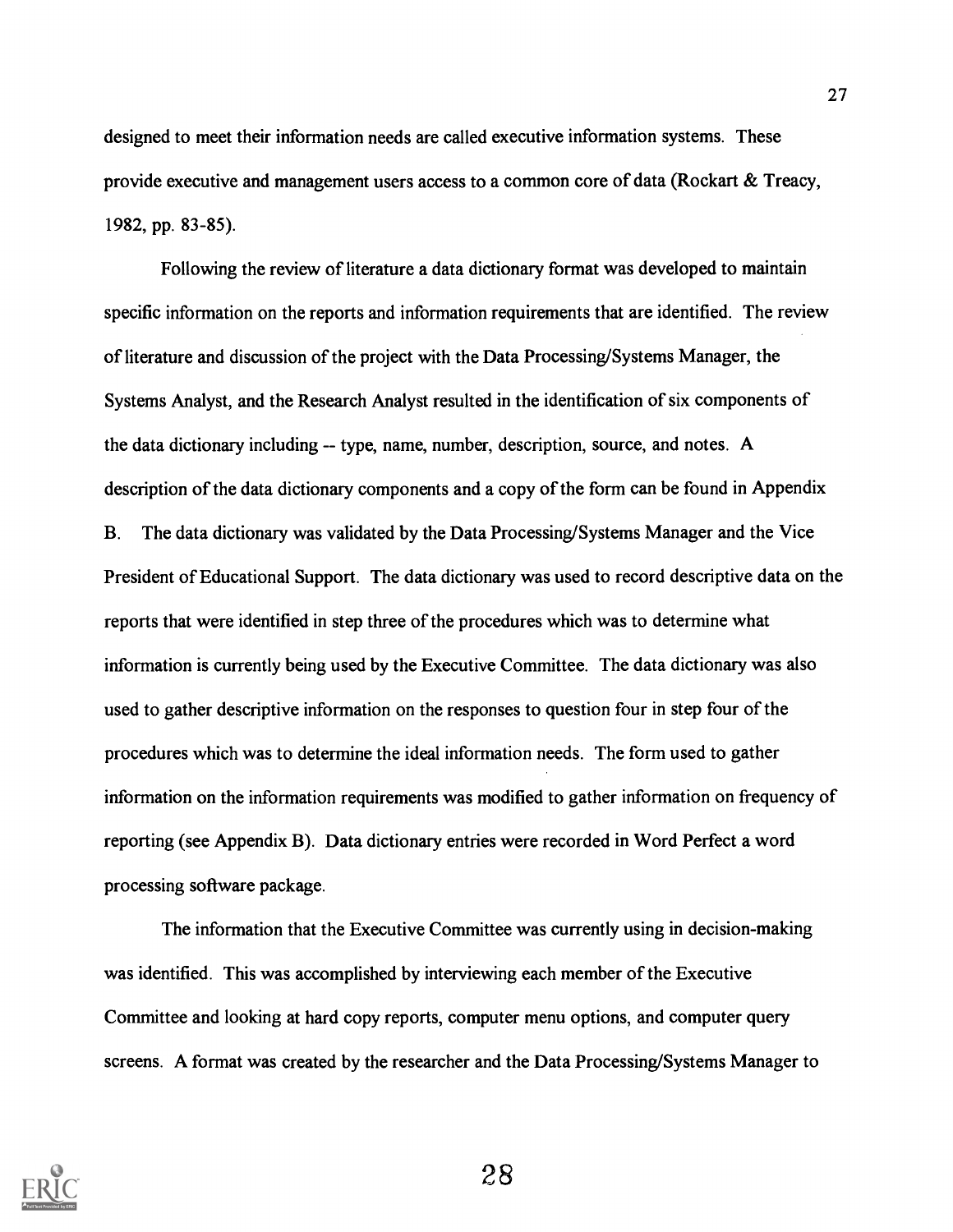capture the data (see Appendix C). The format was designed to capture the name of the report or query screen, what it was used for, the frequency of use, and who is the information shared with. Table 1

|          | Hard Copy<br>Number / Percent | Computer     | Total<br>Number / Percent Number / Percent |
|----------|-------------------------------|--------------|--------------------------------------------|
| Internal | 10                            | $\mathbf{2}$ | 60%<br>12                                  |
| External |                               |              | 40%<br>8                                   |
| Total    | 85%<br>17                     | 15%          | 20                                         |

## Current Analysis Information Results

Twenty items were identified as containing data currently being used to access market research information. Sixty percent of the items or 12 were generated from internal sources and 40 percent or eight originated from external sources. Eighty-five percent of the items were in hard copy format and three of the reports or 15% were accessible via the computer. Seventeen of the 20 reports, or 85%, were in hard copy format and the other 3, or 15% were accessible via the computer. Data dictionary entries were completed for each report. Table 1 summarizes the data.

The ideal information requirements of the Executive Committee were identified and prioritized using Group Systems Electronic meeting software and followed a three step process centered around four questions (see Appendix E). First, responses to each question were brain stormed. Second similar responses were grouped together and third, the responses were prioritized by voting. The questions were related to Executive Committee use of market information, expectations of a market research and analysis system, criteria for success, and ideal information needs. Four members of the Executive Committee participated in the identification and prioritization included the Vice Presidents of Enrollment Management, Instruction,

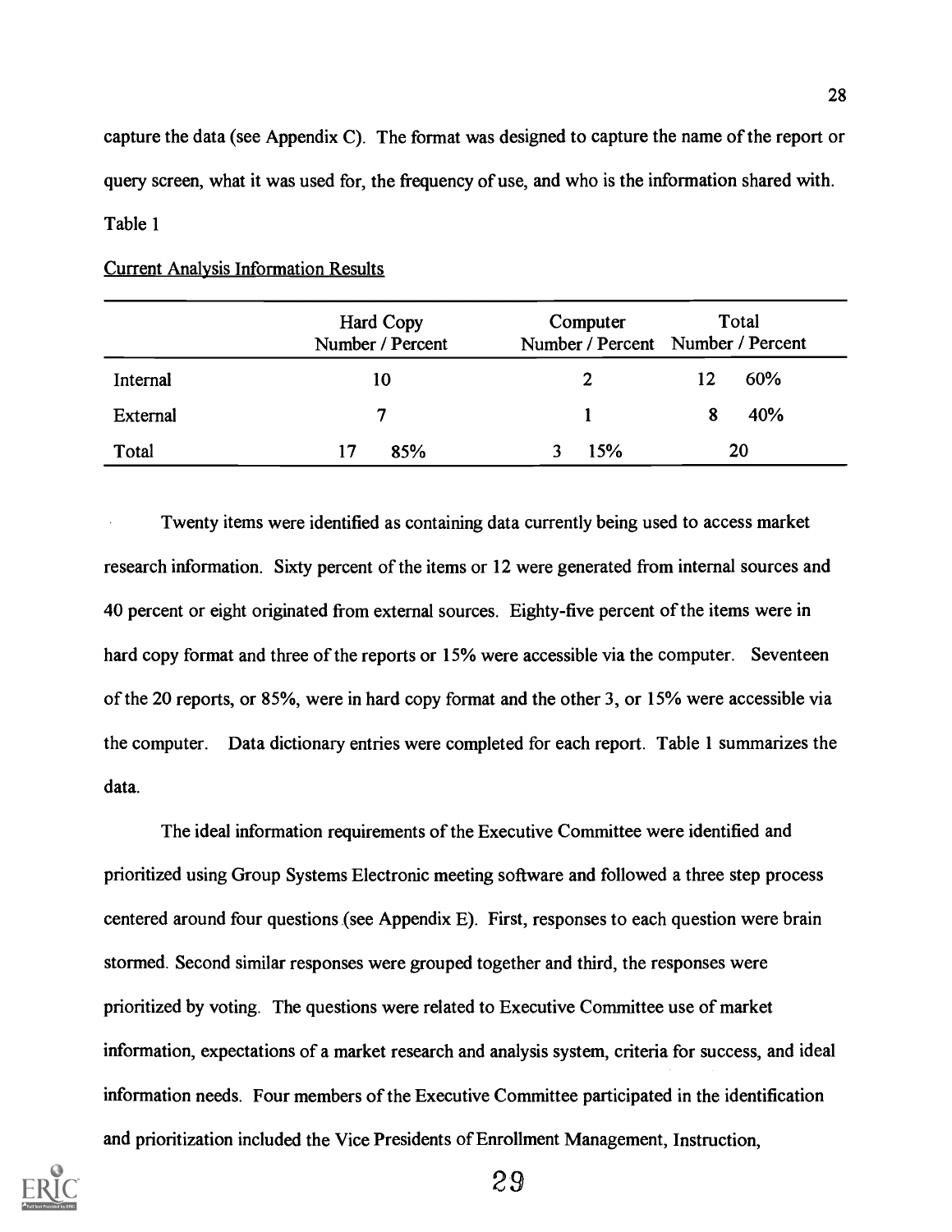Educational Support, and the Administrator of Research. For each question each Executive Committee member was given 10 votes that were cast and electronically tallied.

## Table 2

### Ideal Requirements Responses

| Question                     | <b>Total Responses</b> | Requirements | Percent |
|------------------------------|------------------------|--------------|---------|
| 1. Use of Market Information | 28                     | 14           | 50%     |
| 2. System Expectations       | 26                     | 14           | 54%     |
| 3. Criteria for Success      | 18                     | 6            | 33%     |
| 4. Ideal Requirements        | 38                     | 10           | 26%     |
| Total                        | 110                    | 44           | 40%     |

It was agreed upon by the Executive committee that any response receiving the vote of two or more Executive Committee members would be selected as the information system requirements for a particular question. The results, summarized in Table 2, show that a total of 110 responses were elicited and 44, or 40%, were selected as requirements. A total of 28 responses were elicited for question one related to the executive committee use of market information and 14 of the responses were selected as requirements. There were 26 responses to question two and 14 were chosen as requirements. Question three had 18 responses and 6 were selected as requirements and question 4 elicited 38 responses and 10 chosen as requirements.

Question one related to the use of market information by members of the Executive Committee. Selecting target markets was the only requirement that received the votes of all Executive Committee members. Five requirements received three votes each and the remaining eight received two votes. Table 3 lists the requirement and the number of votes received.

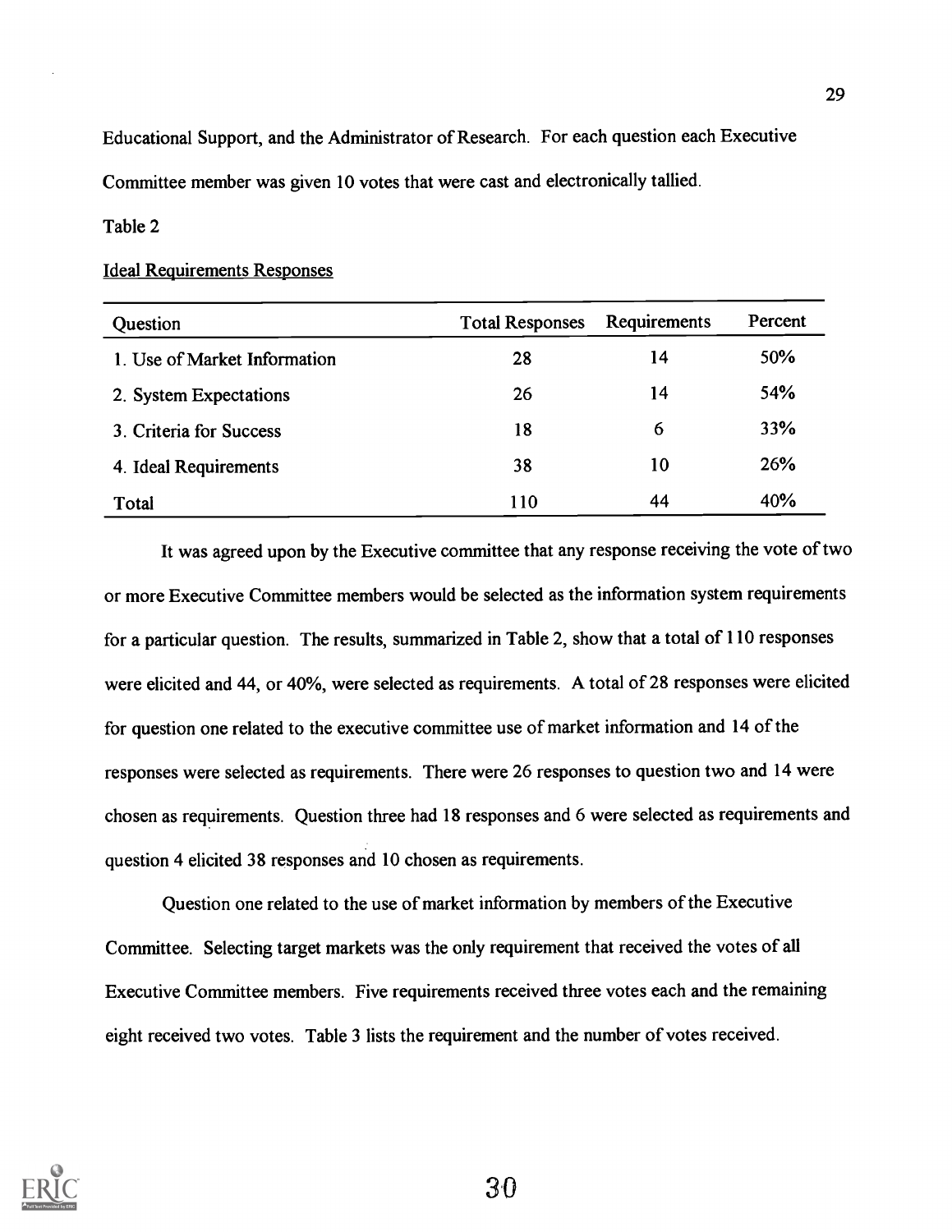## Question 1: Use of Market Information

| <b>Information Requirements</b> |                              | <b>Votes</b>   |  |
|---------------------------------|------------------------------|----------------|--|
| 1.                              | Select target markets        | 4              |  |
| $2_{\cdot}$                     | Make program decisions       | 3              |  |
| 3.                              | Measure accountability       | 3              |  |
| 4.                              | Monitor demographics         | 3              |  |
| 5.                              | Support innovation           | 3              |  |
| 6.                              | Represent the college        | 3              |  |
| 7.                              | <b>Set Goals</b>             | 2              |  |
| 8.                              | Determine service level      | 2              |  |
| 9.                              | Understand the competition   | 2              |  |
| 10.                             | Determine community needs    | $\overline{2}$ |  |
| 11.                             | Set pricing strategy         | 2              |  |
| 12.                             | Provide college leadership   | 2              |  |
| 13.                             | Make delivery decisions      | $\overline{2}$ |  |
| 14.                             | Determine resource viability | 2              |  |

Question two related to expectations of a market research and analysis system and had 14 requirements identified (Table 4). Two of the requirements had four votes including accurate and timely information and database compatibility. Two requirements had three votes and the remaining requirements had two votes.

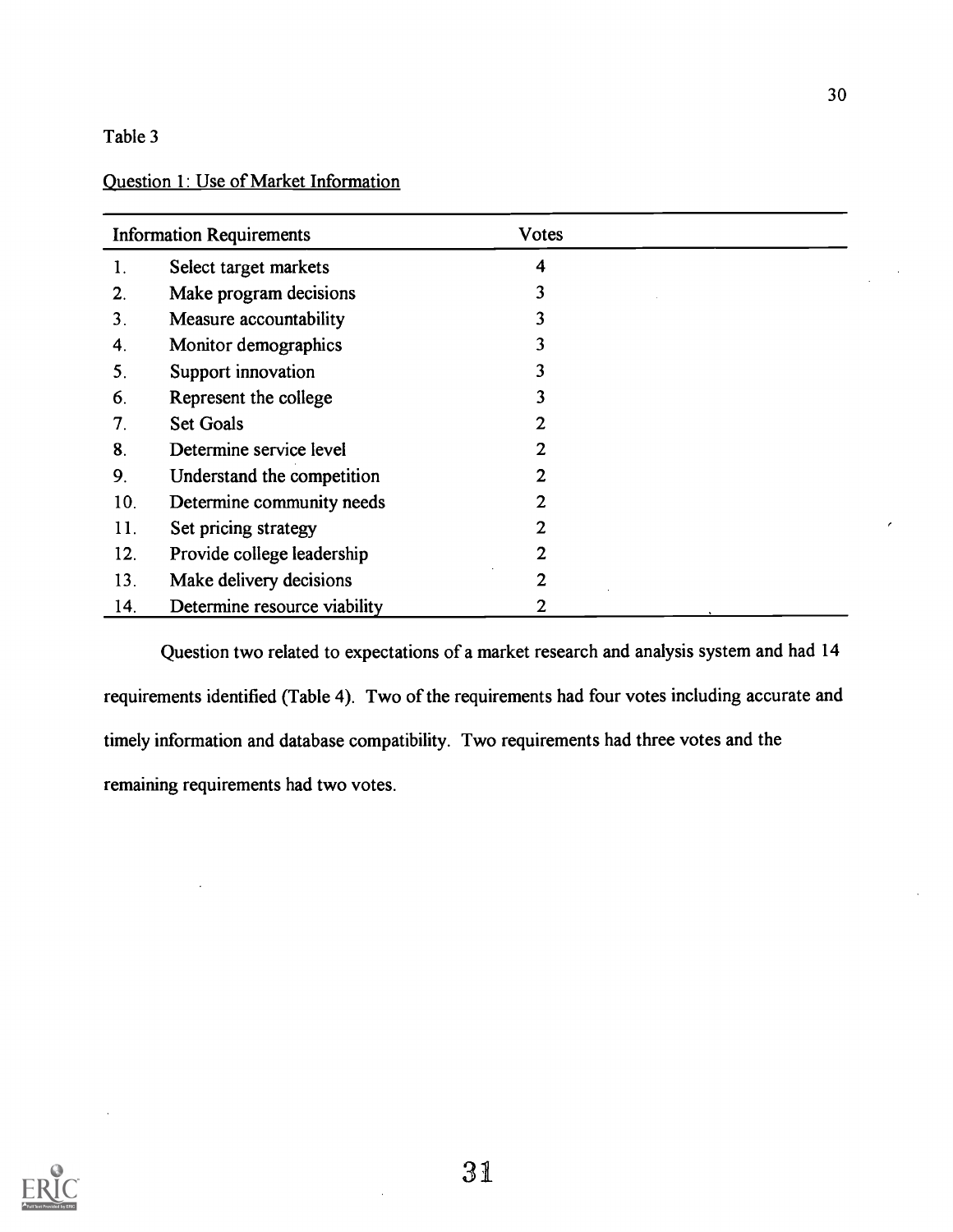## Question 2: System Expectations

| <b>Information Requirements</b> |                                 | <b>Votes</b>   |  |
|---------------------------------|---------------------------------|----------------|--|
| 1.                              | Accurate and timely information | 4              |  |
| 2.                              | Database compatibility          | 4              |  |
| 3.                              | Monitor target markets          | 3              |  |
| 4.                              | Easy to use                     | 3              |  |
| 5.                              | Consistent interpretation       | 2              |  |
| 6.                              | Decision-making information     | 2              |  |
| 7.                              | Customer information            | 2              |  |
| 8.                              | Consistent data                 | 2              |  |
| 9.                              | Daily enrollment reporting      | 2              |  |
| 10.                             | Remote access                   | 2              |  |
| 11.                             | Graphic display                 | $\overline{2}$ |  |
| 12.                             | Customer driven information     | 2              |  |
| 13.                             | Easy data manipulation          | 2              |  |
| 14                              | Longitudinal information        | 2              |  |

Question three asked what were the criteria for success and had six requirements identified. Because only 18 responses were generated for this question the number of votes cast was modified to five prior to the voting. None of the requirements received votes from all four Executive Committee members. Two of the requirements received votes from three members and four received votes from two. Table 5 lists the requirements and the votes.

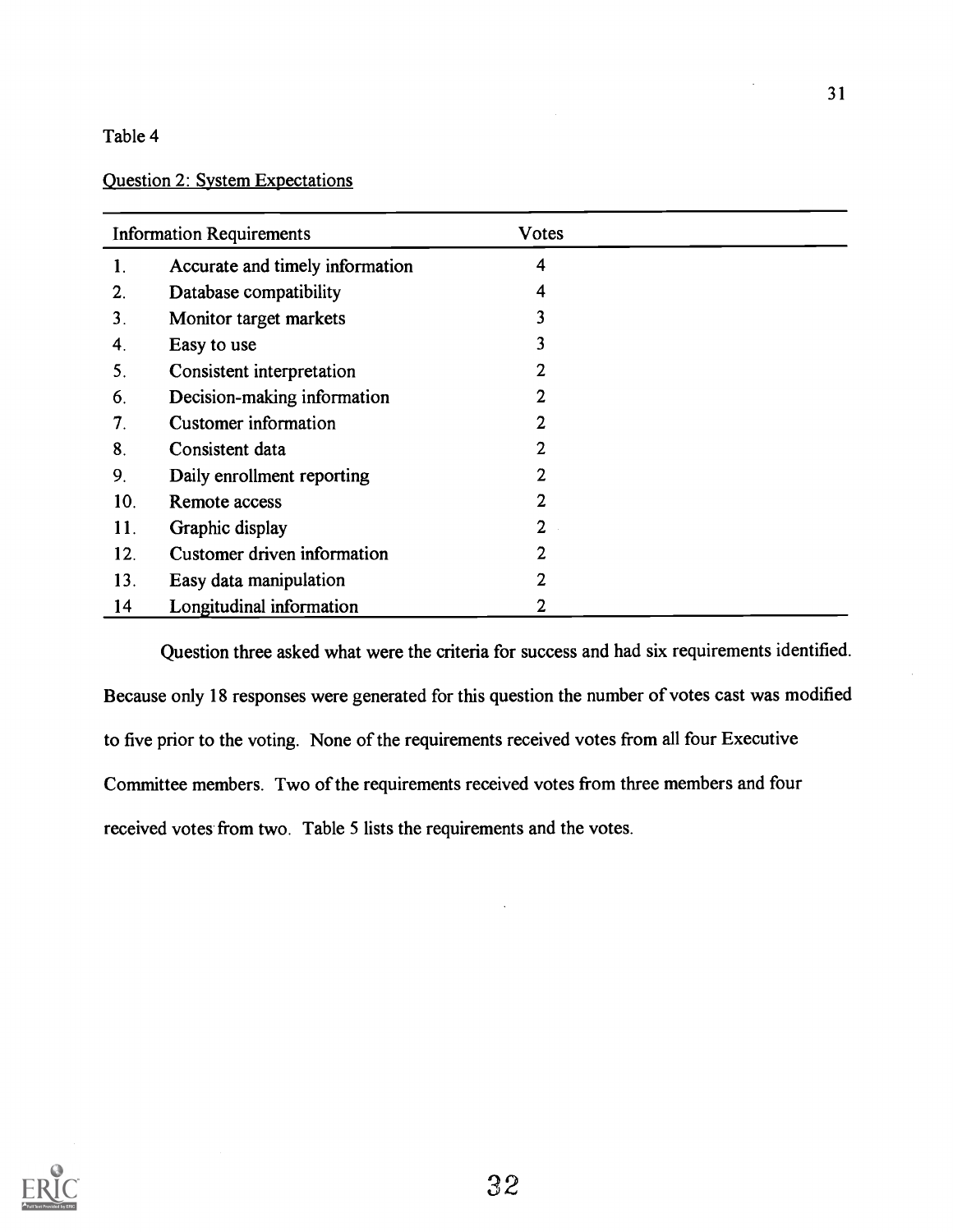## Question 3: Criteria for Success

| <b>Information Requirements</b> |                                   | Votes |
|---------------------------------|-----------------------------------|-------|
|                                 | Information available when needed | 3     |
| 2.                              | Futuristic information available  |       |
|                                 | <b>Monitor FTEs</b>               |       |
|                                 | Consistent conclusions reached    | 2     |
|                                 | Trained staff                     | 2     |
| 6                               | Easy communication                | 2     |

Question four related to ideal information needs and had ten requirements identified. Three requirements received four votes including population demographics, local and national technical skilled job trend data, and target market attributes. Two requirements had three votes and five had two votes. Table 6 lists the requirements and the votes.

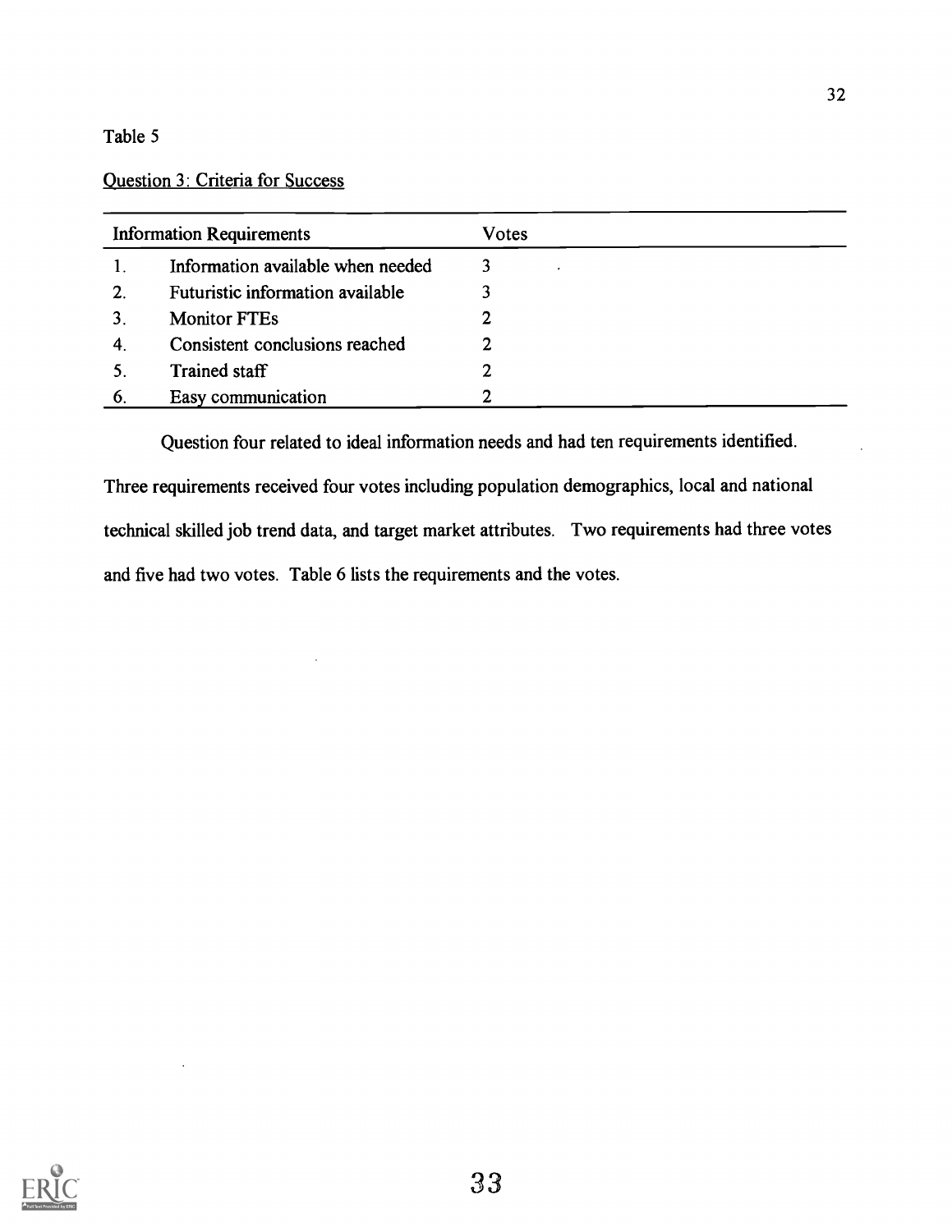## Question 4: Ideal Information Needs

|                  | <b>Information Requirements</b>                        | <b>Votes</b>   |  |
|------------------|--------------------------------------------------------|----------------|--|
| 1.               | Population demographics                                | 4              |  |
| $\overline{2}$ . | Local and national technical skilled job<br>trend data | 4              |  |
| 3.               | Target market attributes                               | 4              |  |
| 4.               | Historical student demographics                        | 3              |  |
| 5.               | Current customer attributes                            | 3              |  |
| 6.               | Benchmarks from similar institutions                   |                |  |
| 7.               | Placement information on current and<br>past students  | 2              |  |
| 8.               | Local and national employment data                     | 2              |  |
| 9.               | Staff demographics.                                    | $\overline{2}$ |  |
| 10.              | Ability to manipulate student and other<br>data bases  | 2              |  |

After the information requirements were identified they were evaluated against the reports identified in step 3 by the researcher and the Administrator of Research. The process used to conduct the evaluation followed the method suggested by Hoffer (1995) which is referred to as top-down planning (pp. 206, 212). A matrix (see Appendix H) was prepared for each question listing the prioritized responses from step four of the procedures across the horizontal axis and the reports identified in step three of the procedures down the vertical axis. The information requirements were then correlated against the reports by placing an X at the intersection of the row and column when it was determined that the report met the need of the requirement. A summary of the results of the comparison is presented in Table 7. Reports receiving the most Xs were determined to have the highest correlation with the information requirements.

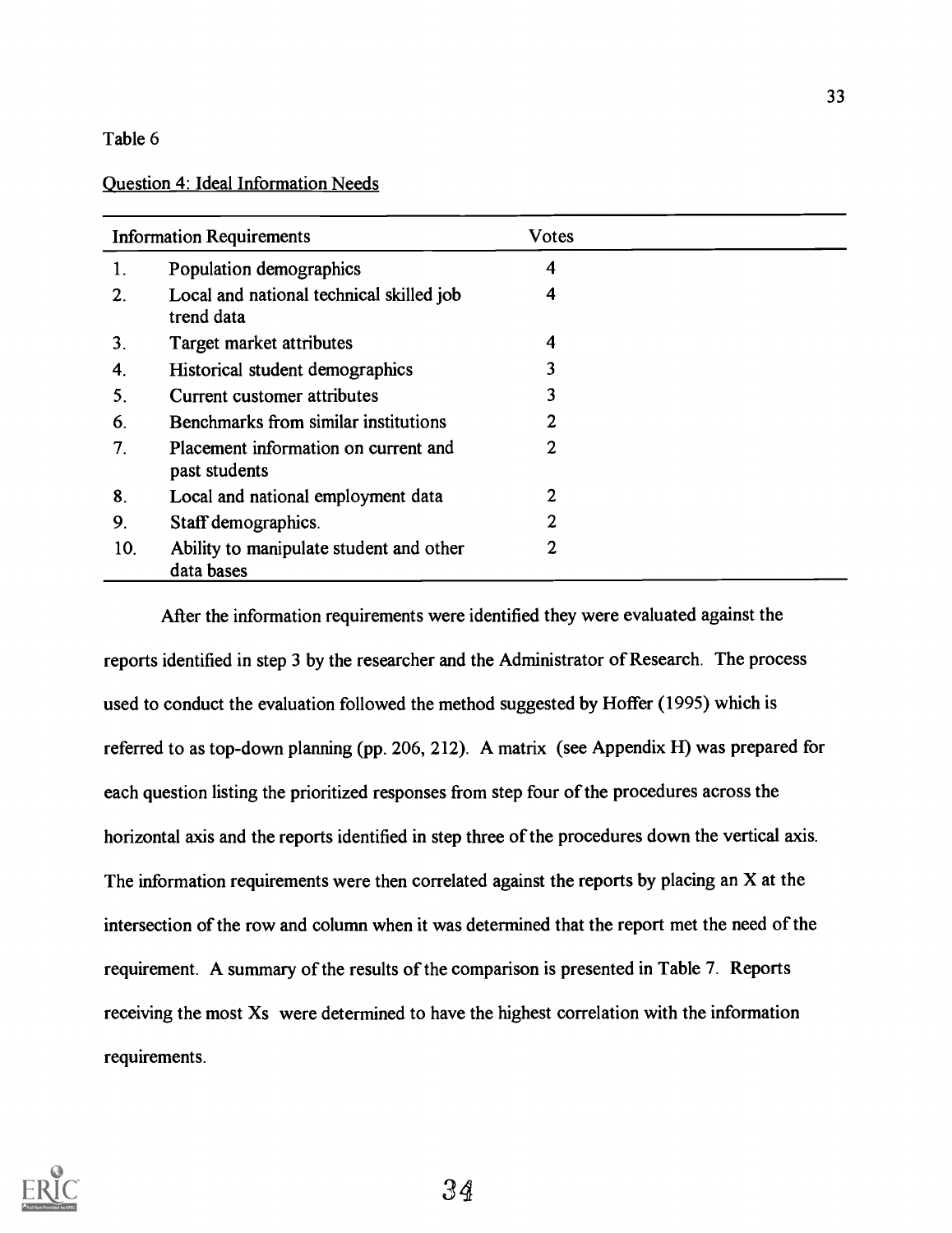## Ideal Requirements to Reports Comparison Summary

| Reports                             |                  |                         |                | Question 1 Question 2 Question 3 Question 4 |                         | Total Percent |
|-------------------------------------|------------------|-------------------------|----------------|---------------------------------------------|-------------------------|---------------|
| <b>PVA/PPP Documents</b>            | 6                | 5                       | $\overline{2}$ | $\overline{2}$                              | 15                      | 34%           |
| WisPop Report                       | 5                | 6                       | $\mathbf{2}$   | 4                                           | 17                      | 39%           |
| <b>Environmental Scanning Rep</b>   | $\overline{7}$   | 2                       | $\mathbf{1}$   | $\mathbf{1}$                                | 11                      | 25%           |
| <b>Information Planning Doc</b>     | 9                | 5                       | $\bf{0}$       | 8                                           | 22                      | 50%           |
| <b>Focus Group Reports</b>          | $\boldsymbol{8}$ | 4                       | $\mathbf{1}$   | $\mathbf{1}$                                | 14                      | 32%           |
| <b>Business Studies</b>             | 12               | 5                       | $\bf{0}$       | $\overline{\mathbf{4}}$                     | 21                      | 48%           |
| High to Low Enrollment Report       | 5                | 5                       | $\overline{2}$ | $\mathbf{1}$                                | 13                      | 30%           |
| <b>Client Reporting Comparisons</b> | 5                | 6                       | $\bf{0}$       | $\overline{\mathbf{4}}$                     | 15                      | 34%           |
| <b>Course Information Detail</b>    | $\bf{0}$         | 3                       | $\mathbf{1}$   | $\bf{0}$                                    | $\overline{\mathbf{4}}$ | 9%            |
| Employer Follow-up Report           | $\mathbf{1}$     | $\bf{0}$                | $\bf{0}$       | $\boldsymbol{2}$                            | 3                       | 7%            |
| Graduate Follow-up Report           | 6                | $\overline{\mathbf{4}}$ | $\bf{0}$       | $\mathbf{1}$                                | 11                      | 25%           |
| FTE Report (Computer)               | $\overline{4}$   | 4                       | $\overline{2}$ | 1                                           | 11                      | 25%           |
| <b>Enrollment Report</b>            | $\mathbf{1}$     | $\overline{\mathbf{3}}$ | $\bf{0}$       | $\bf{0}$                                    | $\overline{\mathbf{4}}$ | 9%            |
| FTE Report                          | 4                | 5                       | $\overline{2}$ | $\mathbf{0}$                                | 11                      | 25%           |
| <b>State Information/Reports</b>    | $\overline{2}$   | $\overline{\mathbf{4}}$ | $\bf{0}$       | 6                                           | 12                      | 27%           |
| <b>ACT Survey</b>                   | $\mathbf{1}$     | $\overline{\mathbf{3}}$ | $\bf{0}$       | $\mathbf{1}$                                | 5                       | 11%           |
| Strategic Plan                      | 3                | $\mathbf{1}$            | $\mathbf{1}$   | $\bf{0}$                                    | 5                       | 11%           |
| FTE Report (CLI 990)                | $\mathbf{2}$     | $\overline{\mathbf{3}}$ | $\bf{0}$       | $\overline{\mathbf{4}}$                     | 9                       | 21%           |
| WTCS Labor Market Info              | 5                | $\overline{2}$          | $\mathbf{1}$   | 4                                           | 12                      | 27%           |
| <b>WTCSB Minutes</b>                | $\bf{0}$         | 1                       | $\pmb{0}$      | $\mathbf{1}$                                | $\overline{2}$          | 5%            |

The report receiving the highest correlation was the Information Planning Document which received a score of 22, a 50% correlation with the information requirements. Next, the Business Studies received a score of 21, or a 48% correlation. Four more reports had a correlation of 30%

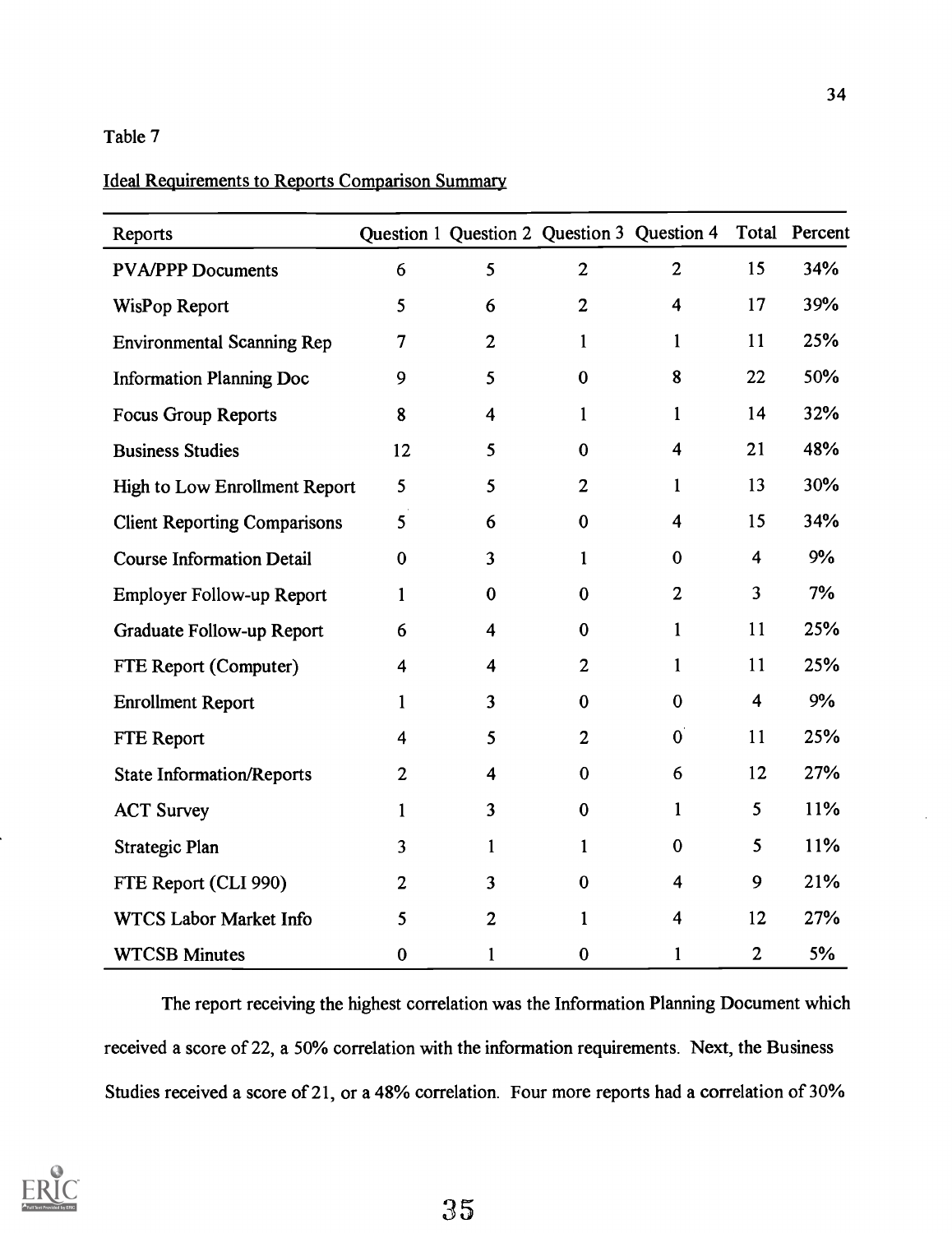or greater and include the PVA/PPP Documents, WisPop Report, Focus Group Reports, and Client Reporting Comparisons.

As the researcher and the Administrator of Research were completing the evaluation the discussion began as to wether or not the information needs identified by the Executive Committee in question four would meet the use requirements identified in question 1. A comparison was completed (see appendix I) between the use of marketing information (question 1) and the information needs (Question 4). The results show which reports are useful to members of the Executive Committee in fulfilling their responsibilities.

The requirements and evaluation were reviewed with the Executive Committee and a recommendation made by the researcher that these requirements provide the basis for the development of a market research and analysis information system. The Executive Committee supported the results and felt the results accurately portrayed their needs. The information requirements were incorporated into the technology plan to provide overall direction to the design of the information system.

Six procedures were used to complete the evaluative study including (1) a review of the literature, (2) development of a framework for a data dictionary, (3) analysis of the current information system, (4) identification of ideal information requirements, (5) evaluation of ideal requirements against the current information system, and (6) approval by the Executive Committee. Twenty reports were identified as providing market information to the Executive Committee. Of the 20 reports 12 were produced internally and only three were accessible via the computer. Questions used to determine ideal information needs were related to use of market information, system expectations, success criteria, and information needs. A total of 110 responses were elicited of which 44 were selected as requirements. In comparing the ideal

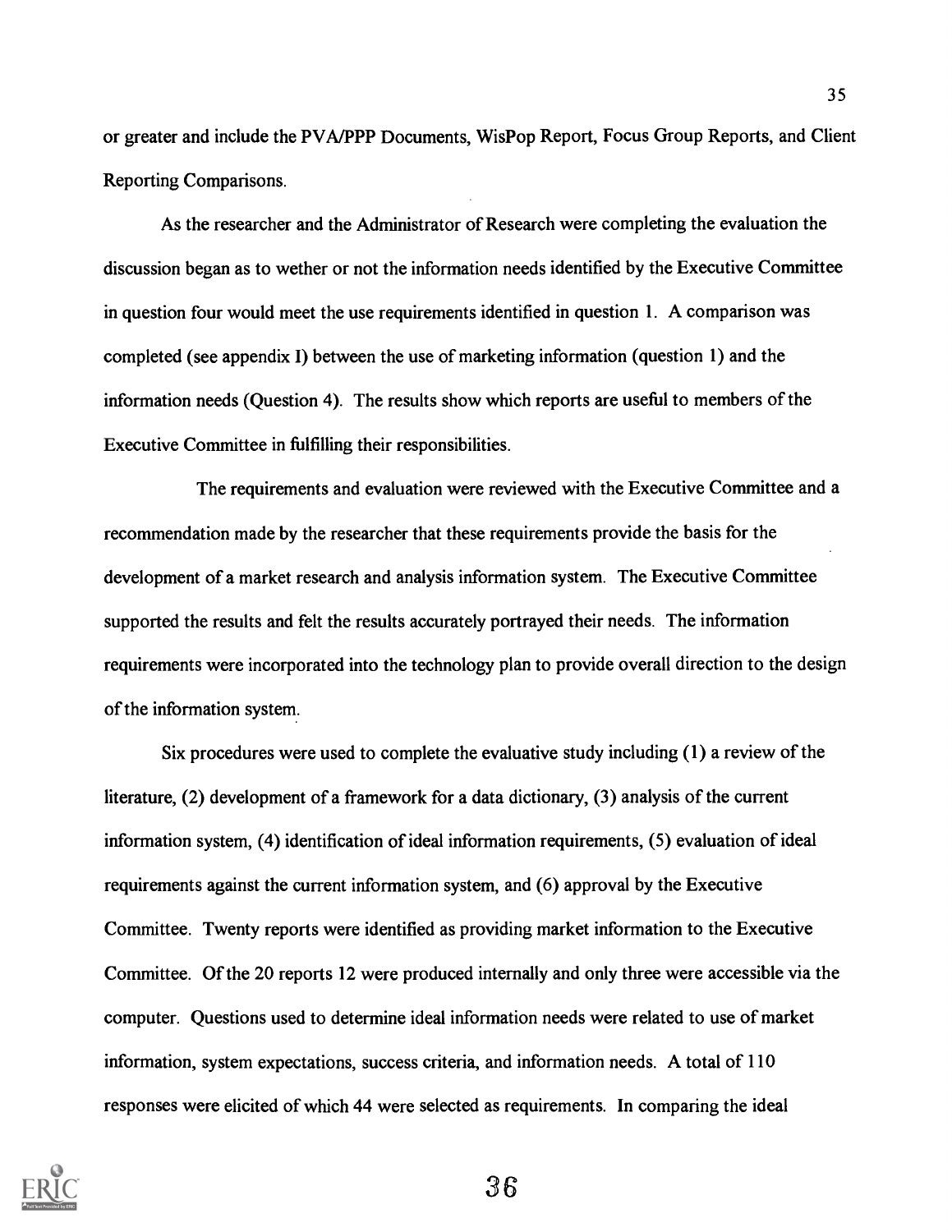requirements to the analysis of the current information only one report satisfied 50 percent of the requirements and six reports satisfied 30 percent or more. the Executive Committee approved the requirements for use in designing the market research and analysis information system.

 $\ddot{\phantom{a}}$ 

 $\Delta$ 

 $\bar{\bar{z}}$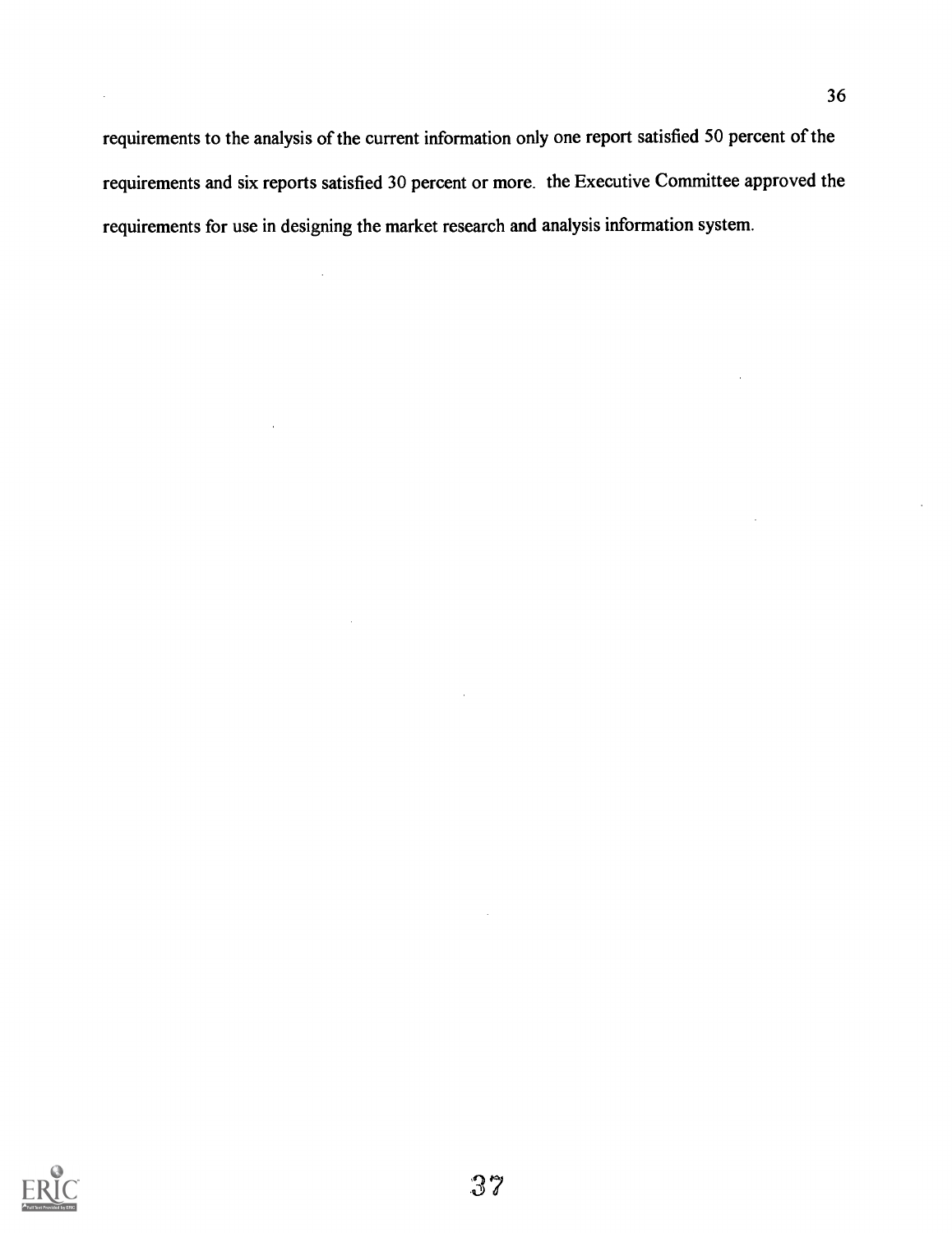#### Chapter 5

## DISCUSSION, CONCLUSIONS, IMPLICATIONS, AND

#### RECOMMENDATIONS

#### **Discussion**

Executive Committee information requirements for a market research and analysis information system were determined through an analysis of the current information available by first identifying what information was currently being used and then by identifying information system requirements in four areas including use of market information, expectations of a market information system, criteria for success, and ideal information needs. The results of the current analysis were correlated against the information system requirements to determine to what extent the current information available satisfied the information requirements.

Twenty different reports both computer accessible and hard copy accessible were identified. Only 3 of the reports were accessible via the computer. Futhermore, 12 of the reports originated from the Lakeshore Technical College database.

In comparing the ideal information requirements to the information currently available one report satisfied 50 percent of the requirements, one report satisfied 48percent of the requirements, and four reports satisfied more than 30 percent of the requirements. The information requirements are met primarily through two basic types of documents. The documents are entitled Information Planning Document and Business Studies which satisfy around 50 percent of the requirements. Four other reports entitled PVA/PPP Documents, WisPop Report, Focus Group Reports, and Client Reporting Comparisons, satisfy at least 30 percent of the information requirements.

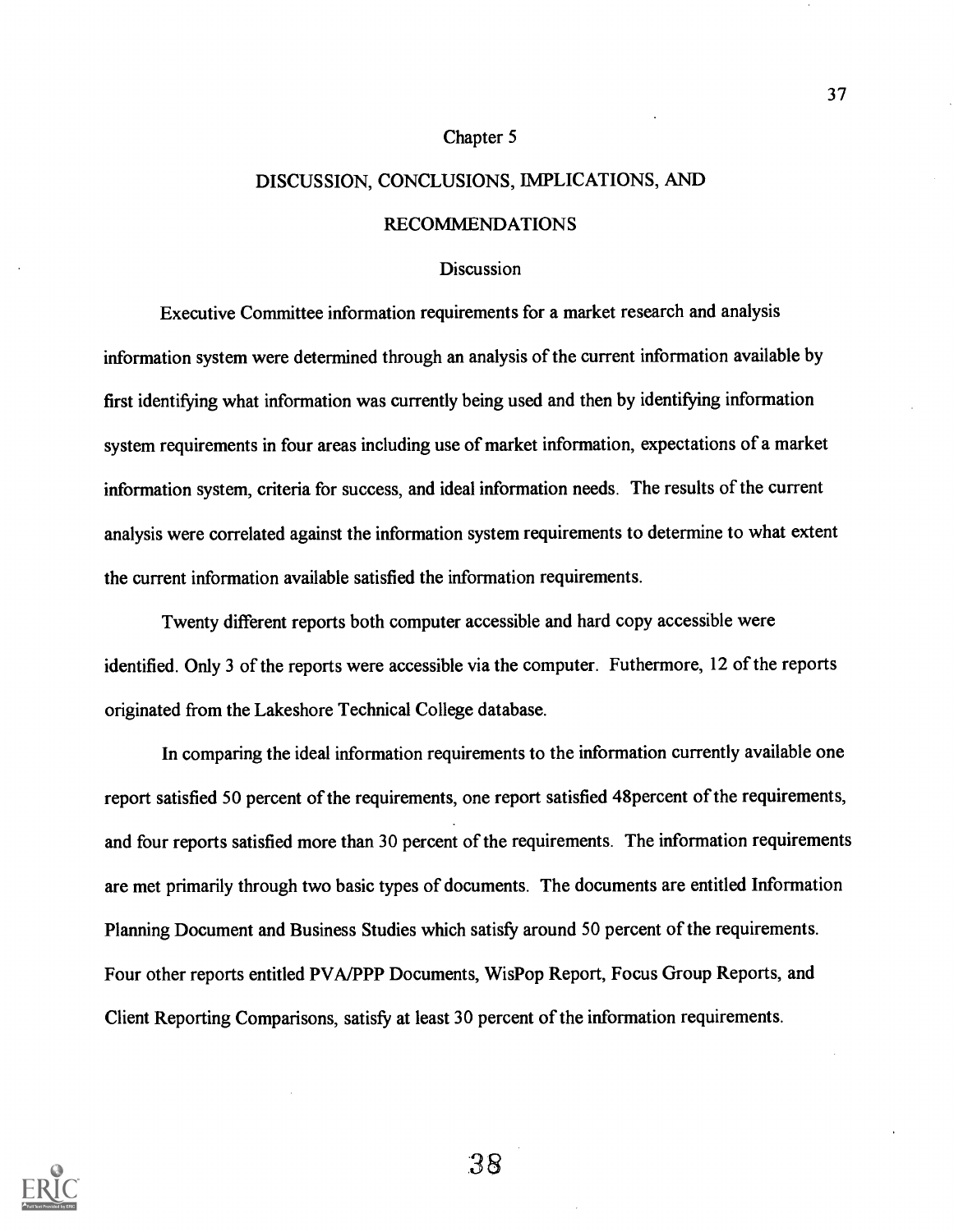#### **Conclusions**

It can be concluded that the current information available to Executive Committee members does not adequately meet their information requirements. Another conclusion is that two reports -- Information Planning Document and Business Studies -- satisfy the majority of the information requirements. A further conclusion is that the current reports are strong in program and service information and lack market pricing information. It can also be consluded that that the information requirements of the Executive users can be met through the existing data base. However, access to the data base by various users needs to be improved. A final conclusion was that there is not an overall market research information system. Most of the reports are generated through separate processes.

#### Implications

A number of implications can be drawn from this study. First, although the current reports do not adequatly meet the information requirements the database does contain the necessary information. Because most of the information is not accessible via the computer improving access can make improvements toward meeting the information requirements. Second, the requirements provide a guide for systems designers at Lakeshore Technical College to use in developing a market research and analysis system.

### Recommendations

It is recommended that LTC continue to develop the data dictionary system to help define the data elements. It is also recommended that a market research and analysis information system be developed that integrates data from external sources with the internal database. A further recommendation is that an information system that provides access to market information by executive and management users for use in making program and service decisions. A final



39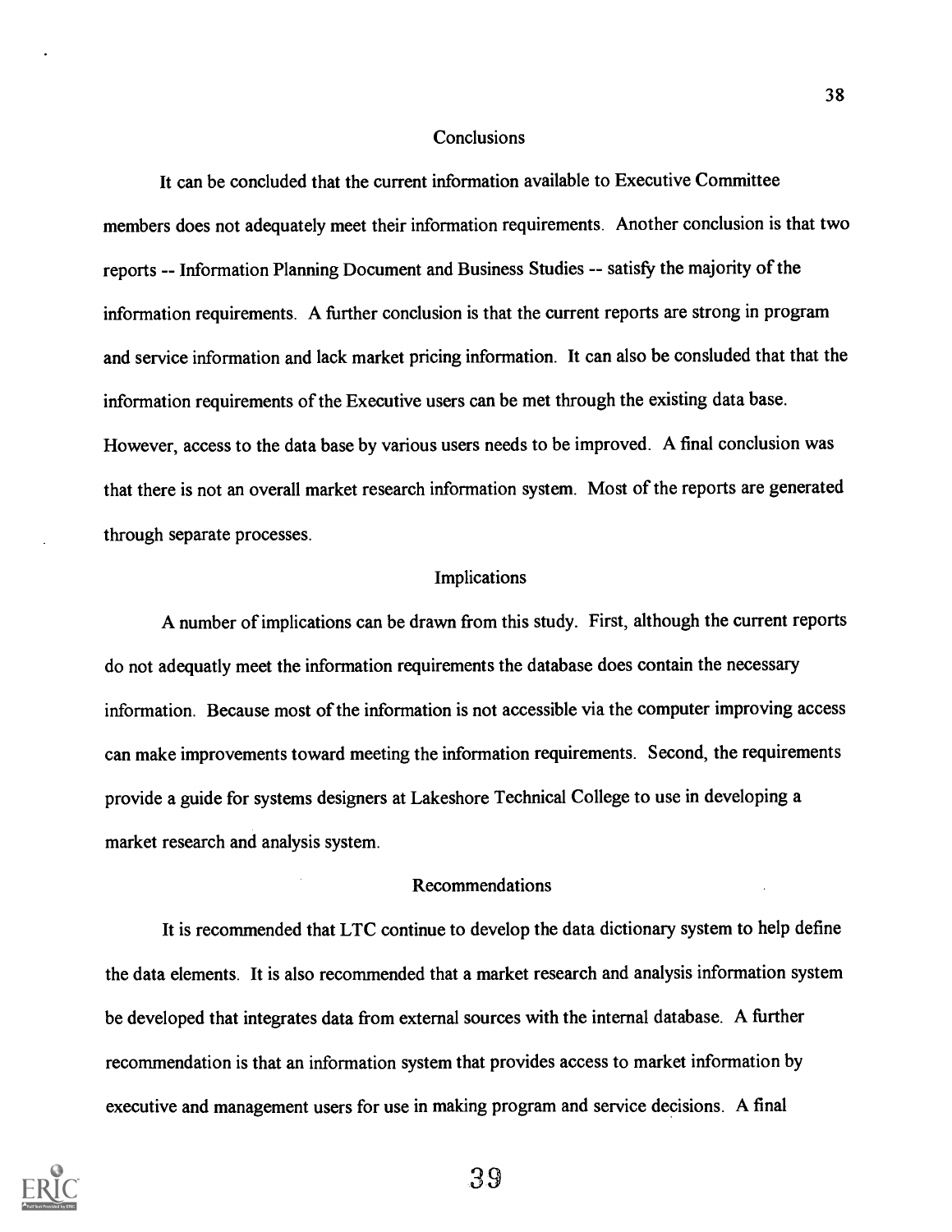recommendation is that the process used to determine the information requirements be adopted by the computer services area for use in designing future systems.

 $\bar{\beta}$ 

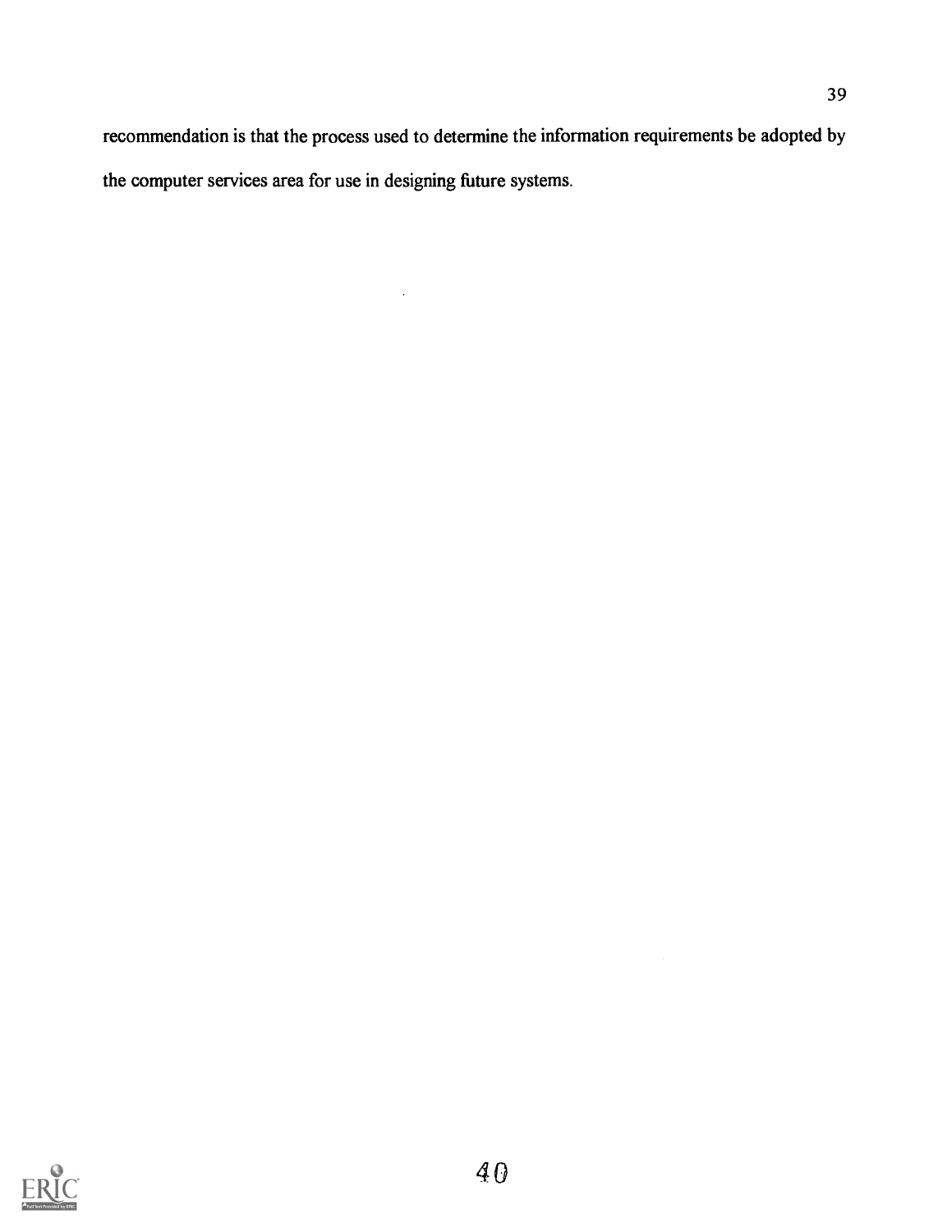### REFERENCES

Carter, J. (1995). The relational database. New York, NY: Chapman & Hall.

Dolence, M. G. & Norris, D. M. (1995). Transforming higher education: A vision for learning in the 21st century. Ann Arbor, MI: Society for College and University Planning.

Gibbs, M. (1995). Absolute beginners guide to networking: Your adventure has just begun 2d ed. Indianapolis, IN: SAMS Publishing.

Hoffer, J. A., George, J. F., & Valacich, J. S. (1995). Modern systems analysis and design. Readings, MA: The Benjamin/Cummings Publishing Company, Inc.

Kotler, P. (1983). Principles of marketing 2d ed. Englewood Cliffs, NJ: Prentice-Hall, Inc.

Frame, J. D. (1994). The new project management: Corporate reengineering & other business realities. San Francisco, CA: Jossey-Bass Inc.

Kranz, M. E. and Sessa, V. I. (1994). Meeting make overs. PC Magazine, 13(11), 205-210.

Li, E. Y. (1997). Marketing information systems in small companies. Information Resources Management Journal, 10(1), 27-35.

Licker, P. S. (1987). Fundamentals of systems analysis with application design. Boston, MA: Boyd & Fraser Publishing Company.

Marketing and Marketing Research Resources. [On- line] Available: http://ally.ios.com:80/~webster/market.html.

Modell, M. E. (1996). A professional's guide to systems analysis 2d ed. New York, NY: McGraw-Hill.

Moen, W. E. & McClure, C. R. (1996). An evaluation of the federal government's implementation of GILS: An abstract. [On- line] Available: http://wwwlan.unt.edu/slis/research/gilseval.htm.

Moriarty, R. T. & Moran, U. (1990). Managing hybrid marketing systems. Harvard Business Review no. 90605, 146-156.

Morrison, J. L. (1997). Transforming educational organizations. On the Horizon, 5(1), 2-3.

Rockart, J. F. (1979). Chief executives define their own data needs: New systems approach, based on the identification of critical success factors, supports attainment of organizational goals. Harvard Business Review 57(2), 81-93

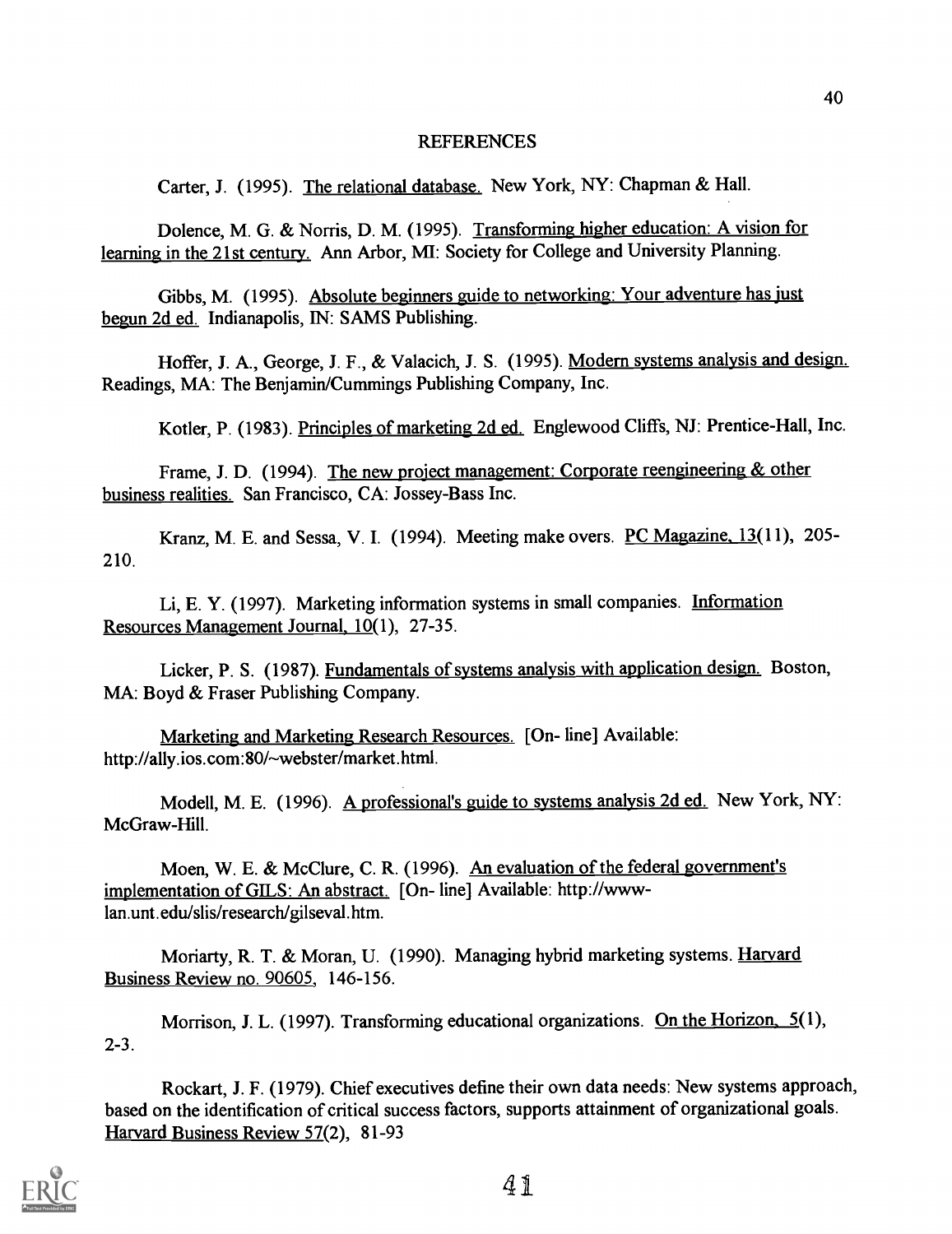Rockart, J. F. & Treacy, M. E. (1982). The CEO goes on-line: New technology and top managers' involvement herald better information systems to serve the executive office. Harvard Business Review, 60(1), 82-88.

Ross, S. C. (1994). Understanding information systems. St. Paul, MN: West Publishing Company.

Vaskevitch, D. (1995). Client server strategies: A survival guide for corporate reengineers 2d ed. Foster City, CA: IDG Books Worldwide, Inc.



 $\overline{\phantom{a}}$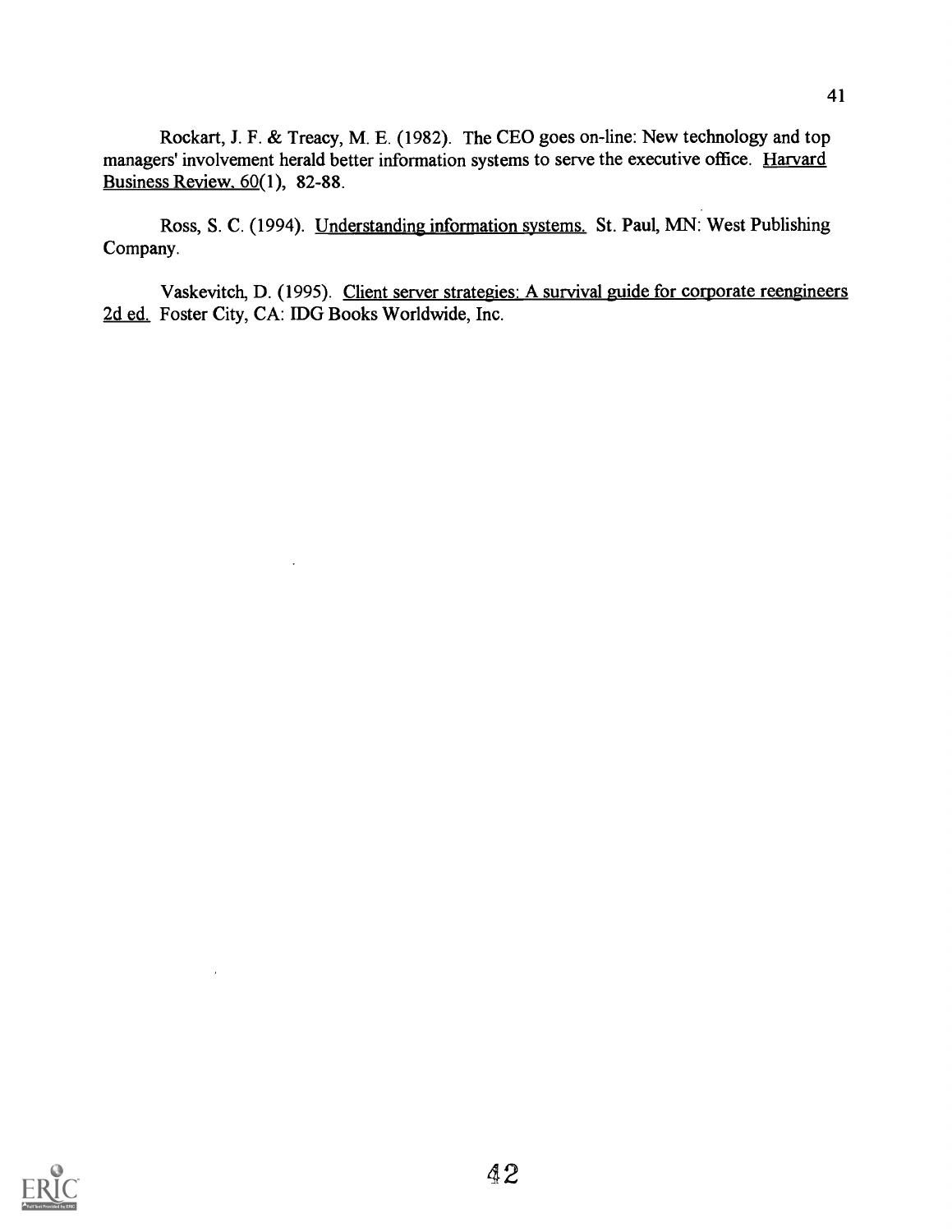APPENDIXES

 $\sim$ 

 $\sim$   $\sim$ 

 $\mathcal{A}^{\mathcal{A}}$ 

 $\mathcal{L}$ 

42



 $\sim$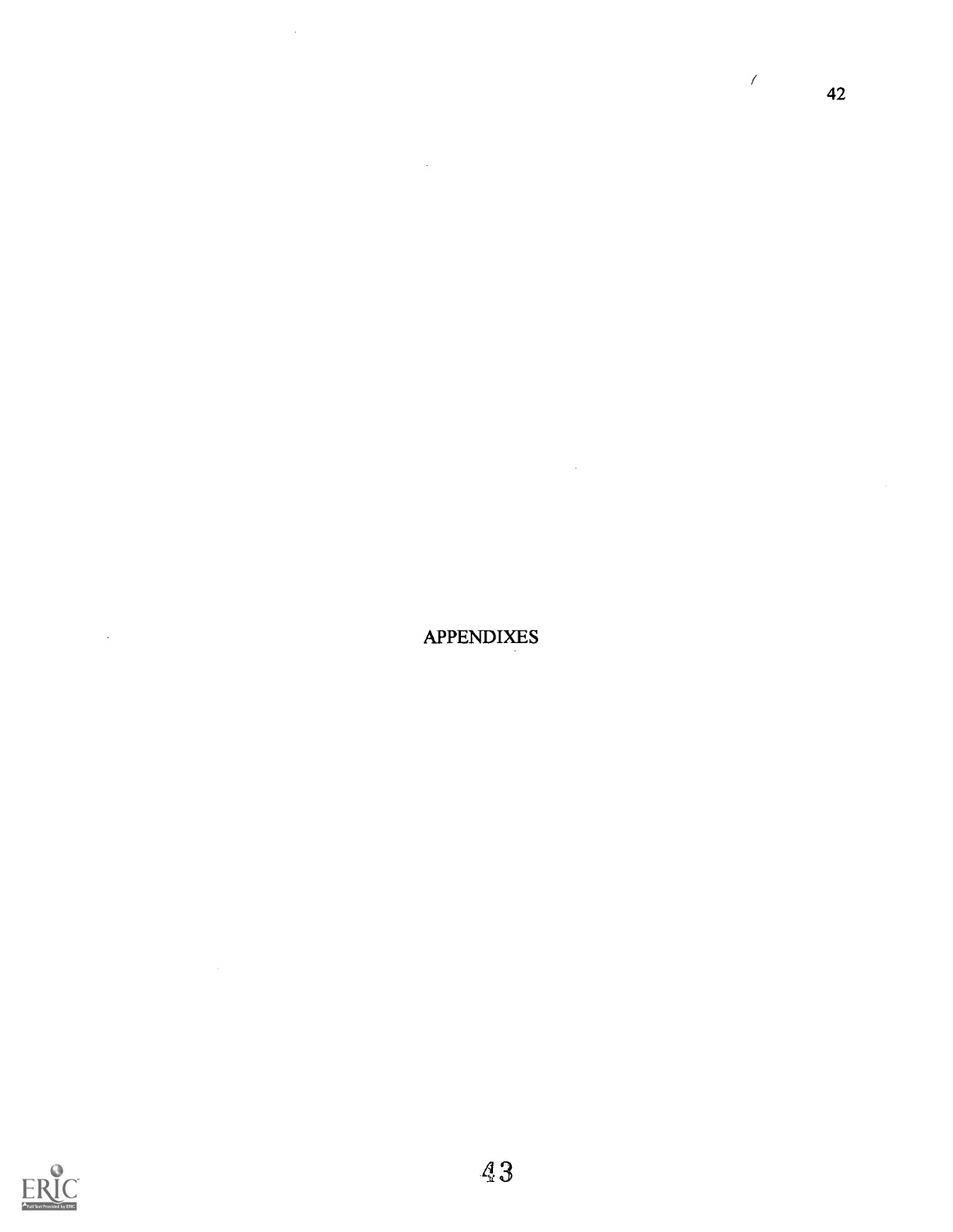Lakeshore Technical College System of Education



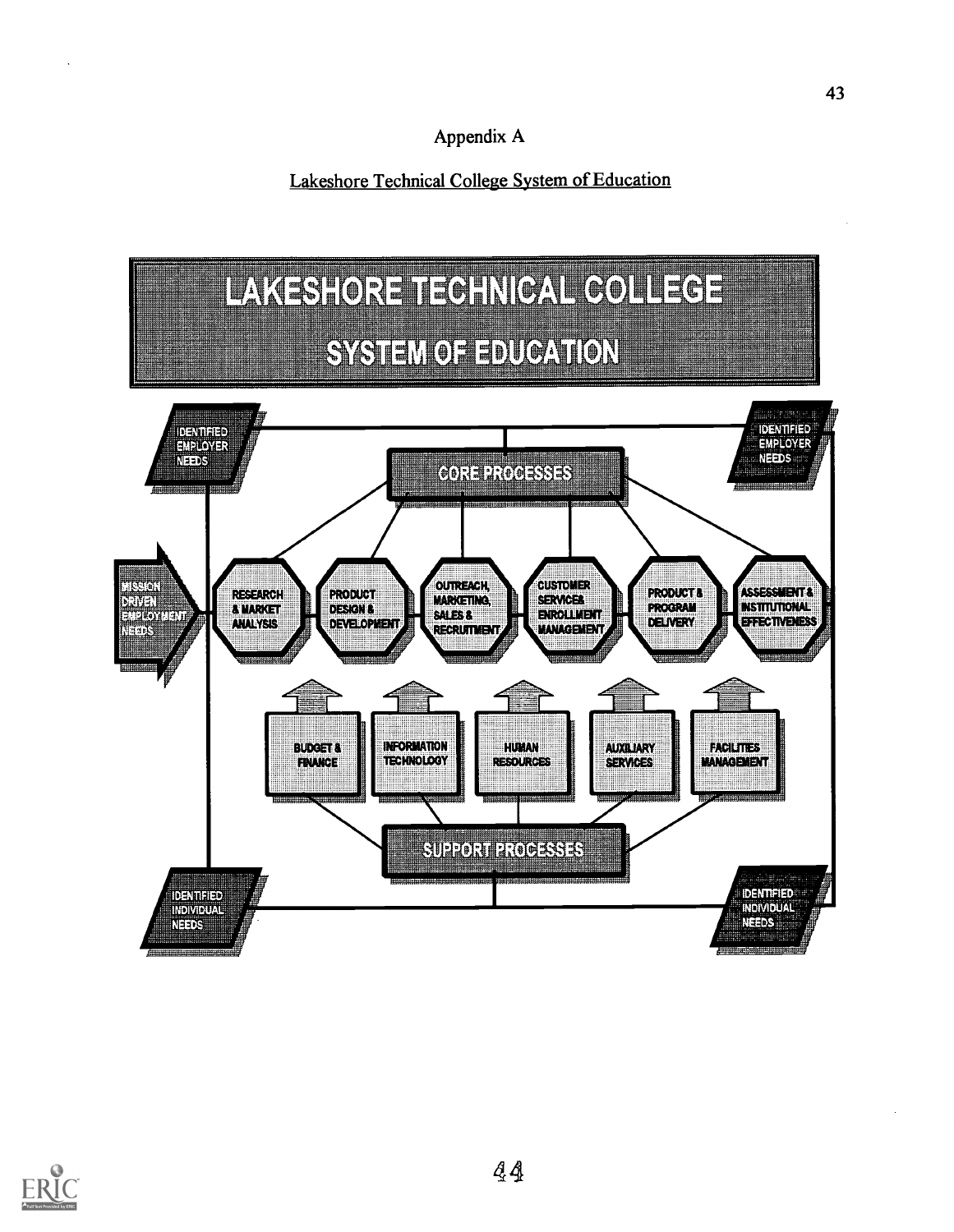# Appendix B

# Data Dictionary Component Definitions

| Component    | Definition                                          |
|--------------|-----------------------------------------------------|
| <b>Type</b>  | Identifies the element as a file, field, or report. |
| Name         | The name of the item.                               |
| Number:      | An identifying number.                              |
| Description: | A narrative description of the element.             |
| Source:      | The source of the data.                             |
| Notes:       | Any other descriptive information on the element.   |



 $\ddot{\phantom{a}}$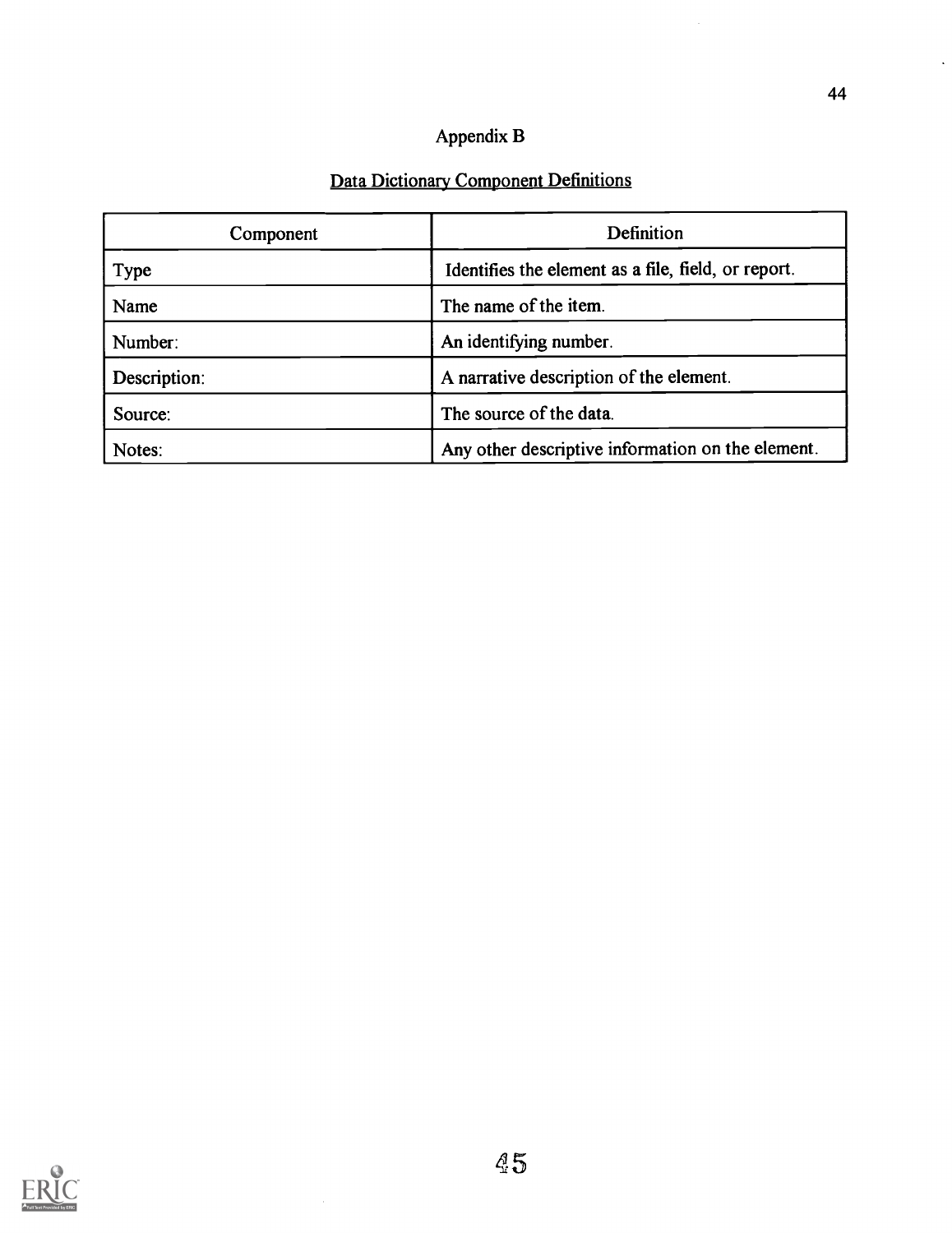## Data Dictionary

## Data Collection Form

COMPONENT TYPE: Identify the data element as one of the following:

FIELD FILE REPORT

NAME: List official name of data element. ( 30 spaces )

NUMBER: List an identifying number for the data element. ( 6 spaces )

<u> 1989 - John Stone, Amerikan besteht der Stone († 1918)</u>

<u> 1989 - Johann Stoff, amerikansk politiker (</u>

DESCRIPTION: Give a narrative description of the data element.

SOURCE: From what origin is the data obtained?

NOTES: Give any other descriptive information on the data element.



 $\bullet$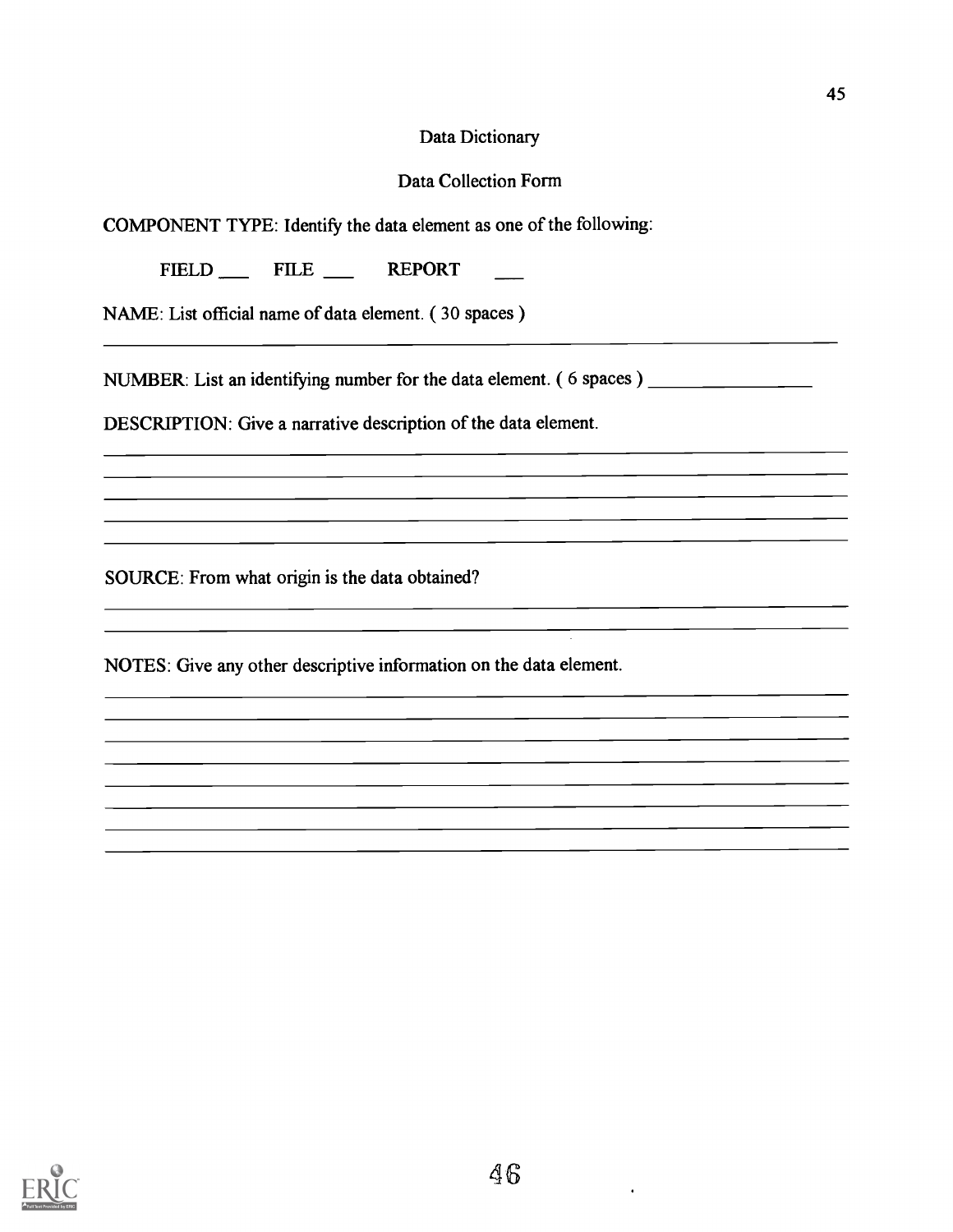| Data Dictionary |
|-----------------|
|-----------------|

## Data Collection Form

## For Information Requirements

<u> 1989 - Jan James James James James James James James James James James James James James James James James J</u>

<u> 1989 - Jan Samuel Barbara, margaret eta idazlea (h. 1989).</u>

## NAME: List official name of data element. ( 30 spaces )

| DESCRIPTION: Describe the data element. |  |
|-----------------------------------------|--|
|-----------------------------------------|--|

SOURCE: From what origin is the data obtained?

<u> 1980 - Johann John Stone, markin fizik eta idazlea (</u>

CAPTURE: How is the data obtained?

 $\sim$ 

| FREQUENCY OF REPORTING: Check all that apply. |                 |                                                                    |              |          |  |
|-----------------------------------------------|-----------------|--------------------------------------------------------------------|--------------|----------|--|
| $\Box$ Daily                                  |                 | Weekly Monthly Quarterly                                           | Semiannually | Annually |  |
| Semester                                      | Other (explain) |                                                                    |              |          |  |
|                                               |                 | NOTES: Give any other descriptive information on the data element. |              |          |  |

<u> 1980 - Johann Stoff, amerikansk politiker (d. 1980)</u>



 $\mathcal{L}^{\pm}$  $\mathcal{L}$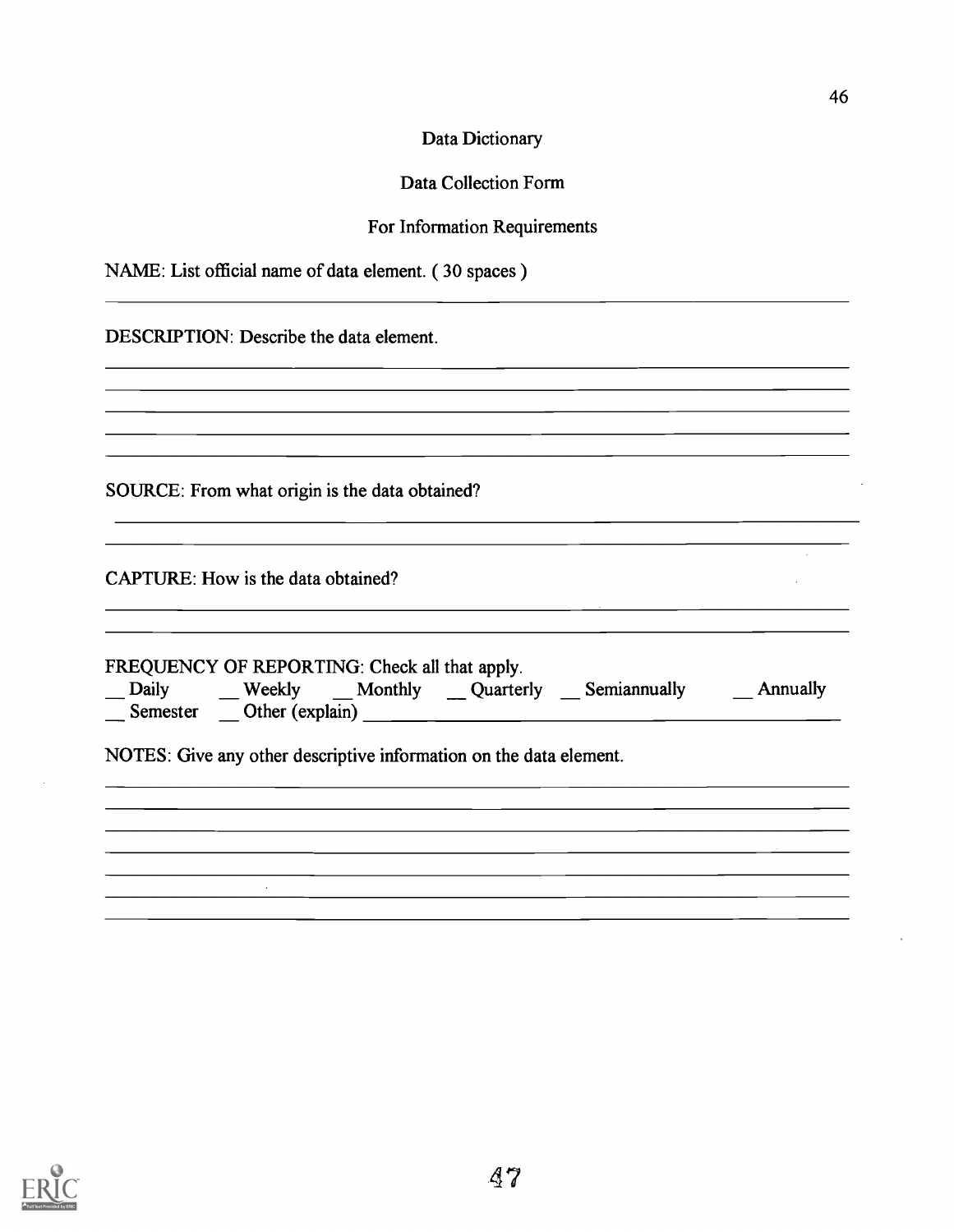## Appendix C

## Agenda for Current Analysis Interviews

Research & Market Analysis Executive Needs Identification

Definition: Gather information to develop a database to make decisions. Identify markets and develop strategies. Assess the competition.

Problem: It is not known if the market research information requirements of executive users are being met.

Purpose: To evaluate the marketing information requirements of the executive staff at LTC. Executive staff were chosen because of the impact their decisions have on the overall

direction and operations of the college.

Procedure: 1. Analyze current situation. 2. Identify ideal requirements. 3. Gap analysis. Benefits:

- 1. Guide the implementation of the market research information system.
- 2. Decisions made that are based on customer needs.
- 3. Decisions made that are based on data.

## Agenda

1. Review project.

2. Identify information currently being used.

- a. Hard copy reports.
- b. Computer screens.
- c. Other.
- 3. Next step.

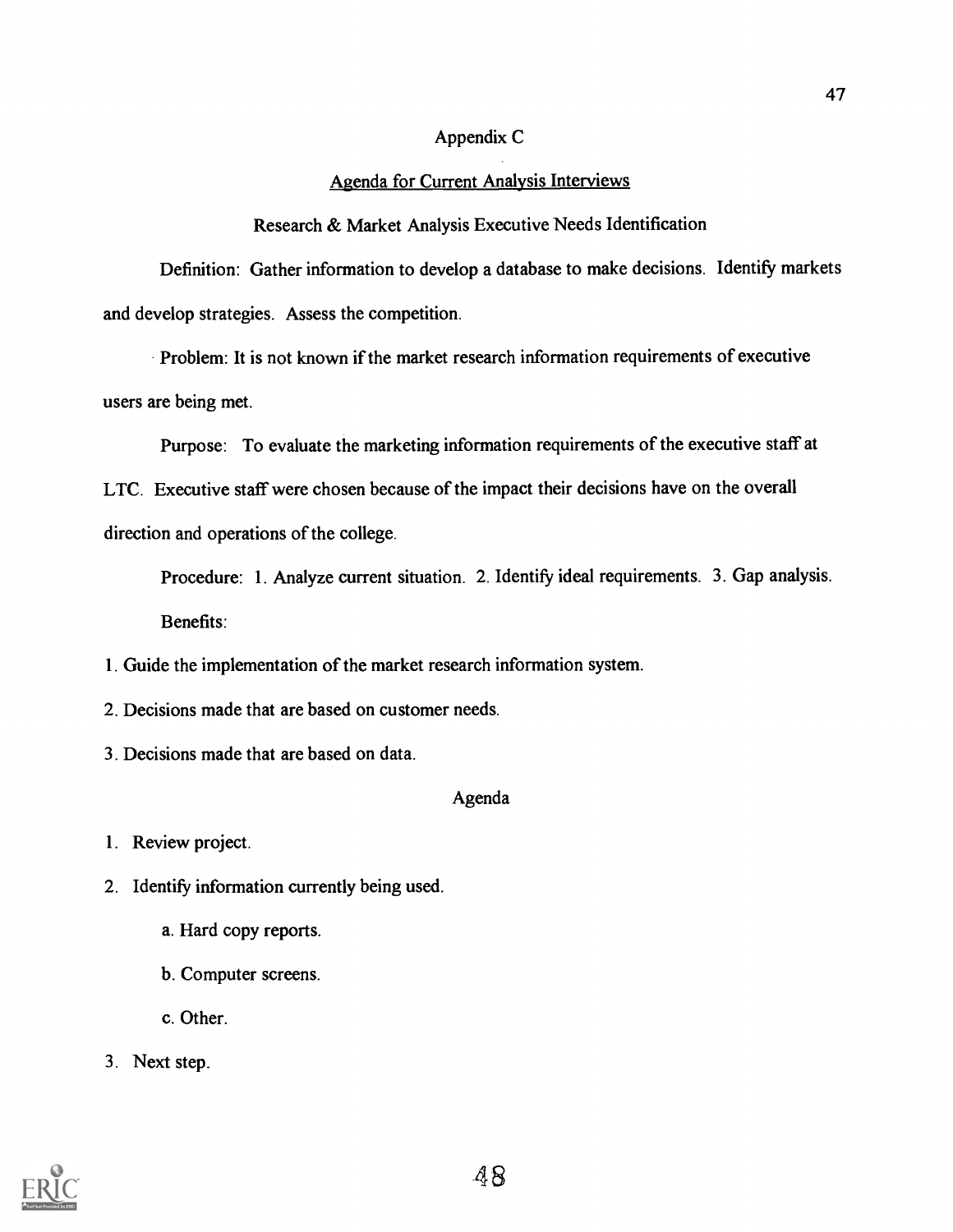## Appendix D

## Current Analysis Data Capture Form

## Market Research Current Information Analysis

Name:

Date:

|                  |           |             | How Used* |             |                                  |
|------------------|-----------|-------------|-----------|-------------|----------------------------------|
| Element          | ${\bf A}$ | $\mathbf I$ | DM        | $\mathbf O$ | Frequency Who is it shared with? |
| $\mathbf{1}$ .   |           |             |           |             |                                  |
| 2.               |           |             |           |             |                                  |
| 3.               |           |             |           |             |                                  |
| $\overline{4}$ . |           |             |           |             |                                  |
| 5.               |           |             |           |             | $\cdot$                          |
| 6.               |           |             |           |             |                                  |
| $\sim$<br>7.     |           |             |           |             |                                  |
| 8.               |           |             |           |             |                                  |
| 9.               |           |             |           |             |                                  |
| 10.              |           |             |           |             |                                  |

\*Key: A=Analysis, I=Information, DM=Decision Making, 0=Other

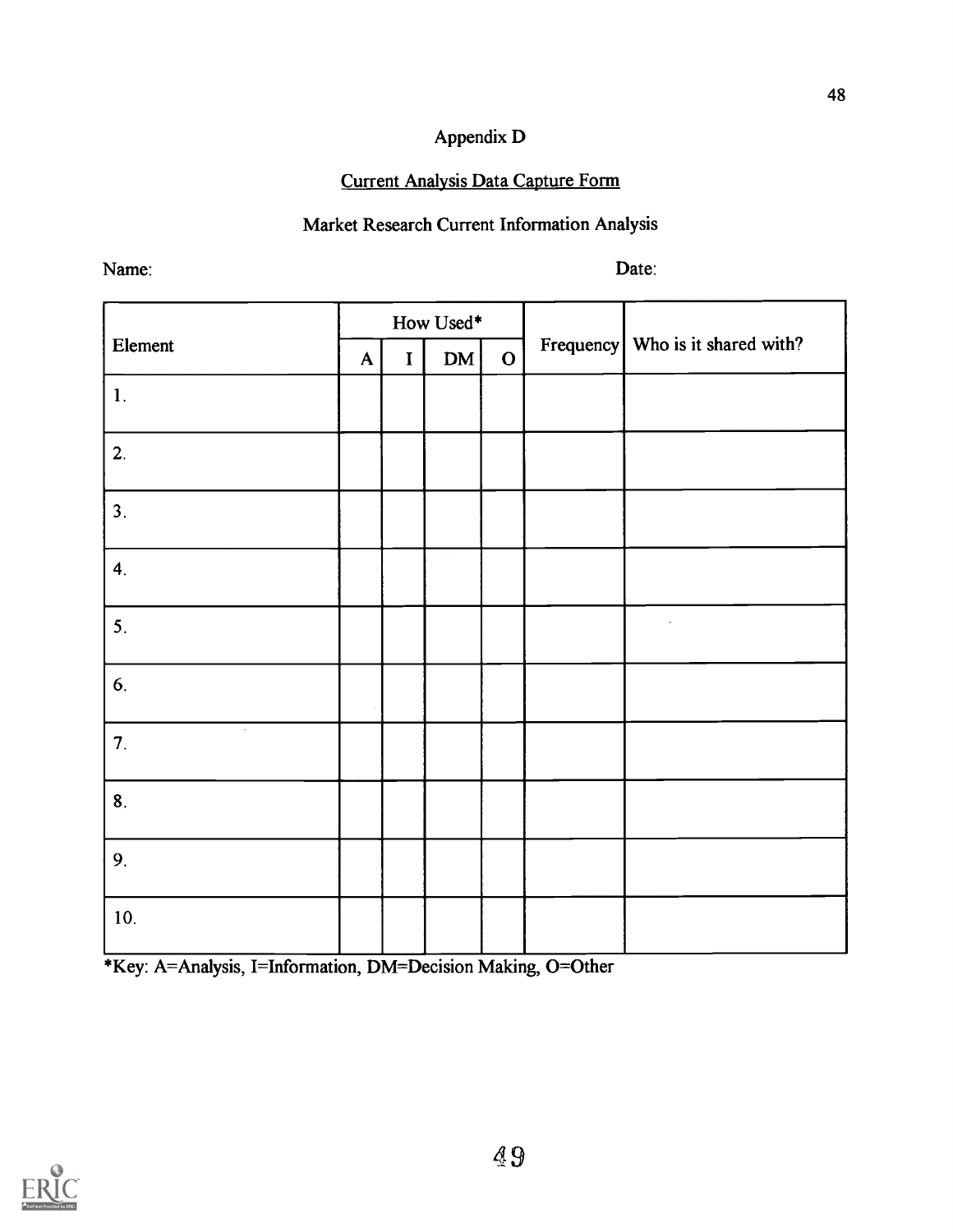### Appendix E

### Agenda for Requirements Planning Meeting

Agenda - Market Research - 6/4/97

- 1:10 PM Introduction: Overview of Meeting Purpose
- 1:15 PM Question 1 (Categorizer): What do we do as an Executive Committee that requires research and market analysis information?
- 1:30 PM Vote on Question 1 (Vote): Choose the top 10 from the compiled list.
- 1:35 PM Question 2 (Categorizer): What are your expectations of a research and market analysis system?
- 1:50 PM Vote on Question 2 (Vote): Choose the top 10 from the compiled list.
- 1:55 PM Question 3 (Categorizer): What are your criteria for success of a research and market analysis system?
- 2:10 PM Vote on Question 3 (Vote): Choose the top 10 from the compiled list.
- 2:15 PM Question 4 (Categorizer): Ideally, what information do you need from a market and research analysis system to make a decision?
- 2:30 PM Vote on Question 4 (Vote): Choose the top 10 from the compiled list.
- 2:35 PM Adjourn Meeting: Discuss next step.

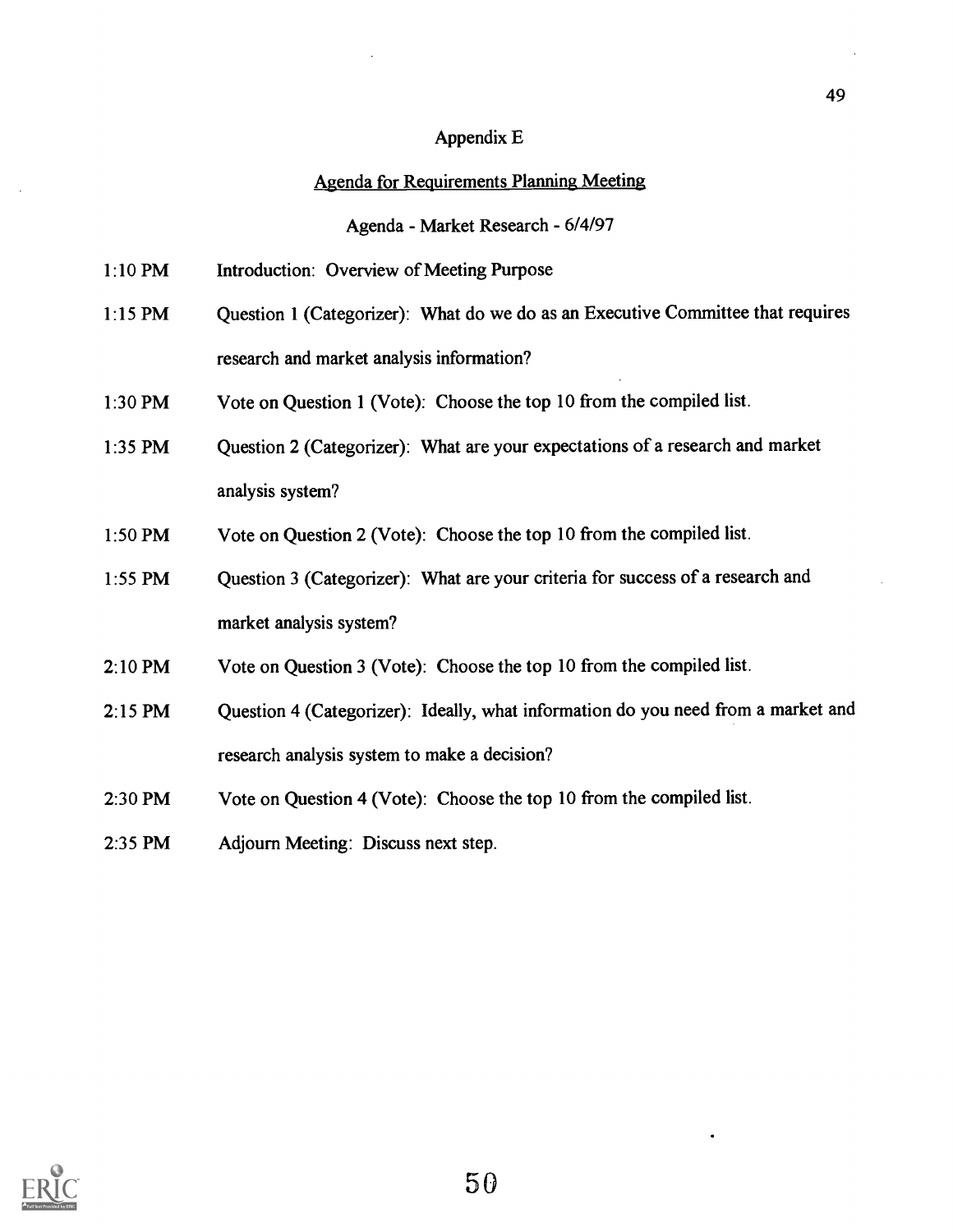## Appendix F

## Abbreviations Made to Prioritized Statements

## Statement Abbreviations

Question 1: Use of market information. What do you do as an Executive Committee that

requires research and market analysis information?

 $\mathcal{A}^{\mathcal{A}}$ 

 $\ddot{\phantom{a}}$ 

|     | <b>Statement</b>                                                                                                              | Abbreviation               |
|-----|-------------------------------------------------------------------------------------------------------------------------------|----------------------------|
| 1.  | Select target markets                                                                                                         | Select target markets      |
| 2.  | Make decisions on what programs to continue or<br>discontinue                                                                 | Program decisions          |
| 3.  | Enhance accountability measures                                                                                               | Measure accountability     |
| 4.  | Monitor demographic information that may change<br>the wants and needs of our customers                                       | Monitor demographics       |
| 5.  | Support innovation among faculty and staff                                                                                    | Support innovation         |
| 6.  | Represent the college to the community                                                                                        | Represent the college      |
| 7.  | Set goals to be reached                                                                                                       | Set goals                  |
| 8.  | Determine the level of capacity/service that is<br>aligned with the target markets identified                                 | Determine service level    |
| 9.  | Understand the competition                                                                                                    | Understand the competition |
| 10. | Determine future educational needs of the<br>community                                                                        | Determine community needs  |
| 11. | Make pricing decisions for products such as<br>workshops, 38.14 contracts.                                                    | Set pricing strategy       |
|     | 12. Provide leadership to the college and our respective<br>areas                                                             | College leadership         |
|     | 13. Service delivery decisions                                                                                                | Delivery decisions         |
|     | 14. Determine the resource viability of offering specific Determine resource viability<br>learning opportunities and services |                            |



 $\bar{z}$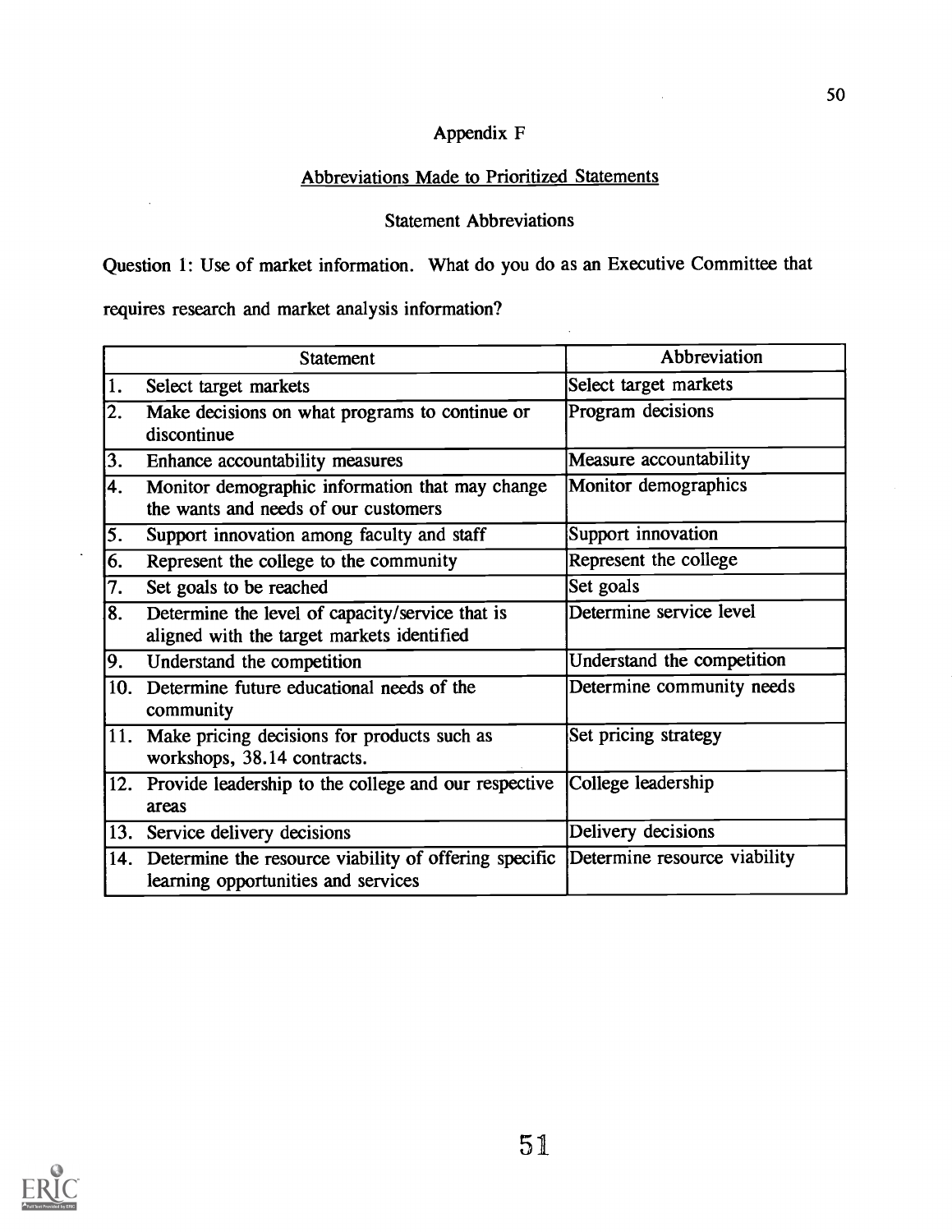Question 2: System expectations. What are your expectations of a research and market

analysis system?

|     | <b>Statement</b>                                                                                 | Abbreviation                  |
|-----|--------------------------------------------------------------------------------------------------|-------------------------------|
| 1.  | Provide accurate and timely information                                                          | Accurate & timely information |
| 2.  | Compatible with other information bases used in the Database compatibility<br>state/nation/world |                               |
| 3.  | Let us monitor target market activities                                                          | Monitor target markets        |
| 4.  | Easy to use                                                                                      | Easy to use                   |
| 5.  | Easy to interpret the information consistently                                                   | Consistent interpretation     |
| 6.  | Provide information that I need for decision<br>making.                                          | Decision making information   |
| 7.  | Tell us things about our customers we don't know                                                 | Customer information          |
| 8.  | It's consistently drawn from the same data base.                                                 | Consistent data               |
| 9.  | Provide daily updates on enrollment statistics                                                   | Daily enrollment reporting    |
|     | 10. It's easily accessible from my computer at work and Remote access<br>home.                   |                               |
|     | 11. It can be easily displayed graphically.                                                      | Graphic display               |
|     | 12. Information bases are customer driven not state<br>information needed                        | Customer driven information   |
| 13. | Manipulation of the data can be done by the uses                                                 | Easy data manipulation        |
|     | 14. Provide longitudinal information                                                             | Longitudinal information      |

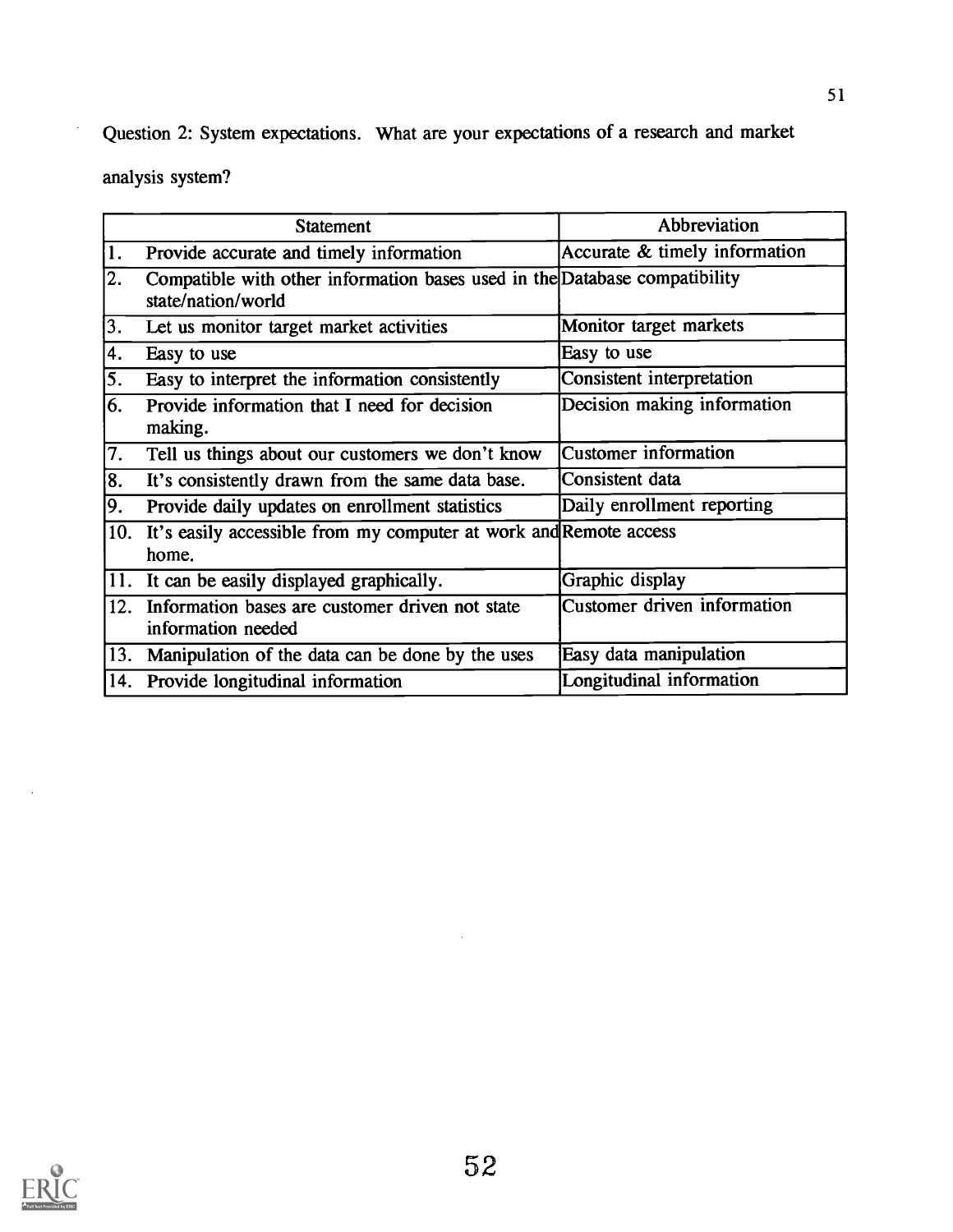Question 3: Criteria for success. What are your criteria for success of a research and market

l,

analysis system?

 $\overline{\phantom{a}}$ 

|     | <b>Statement</b>                                                                                                                     | Abbreviation                          |
|-----|--------------------------------------------------------------------------------------------------------------------------------------|---------------------------------------|
|     | The information I need for decision making is available<br>to me when I need it.                                                     | Information available when<br>Ineeded |
| 2.  | Futuristic information for decision making is as<br>available as historic                                                            | Futuristic information available      |
| 13. | FTE's increase                                                                                                                       | Monitor FTE's                         |
| l4. | The same conclusion/answer to a question is reached<br>based on the information provided regardless who<br>retrieves the information | Consistent conclusions reached        |
| 5.  | Staff are trained and understand the importance of data Trained staff                                                                |                                       |
| 16. | Communications throughout the college is made easier<br>because of consistency of information                                        | Easy communications                   |

 $\bar{z}$ 

 $\ddot{\phantom{a}}$ 

 $\sim 10^7$ 

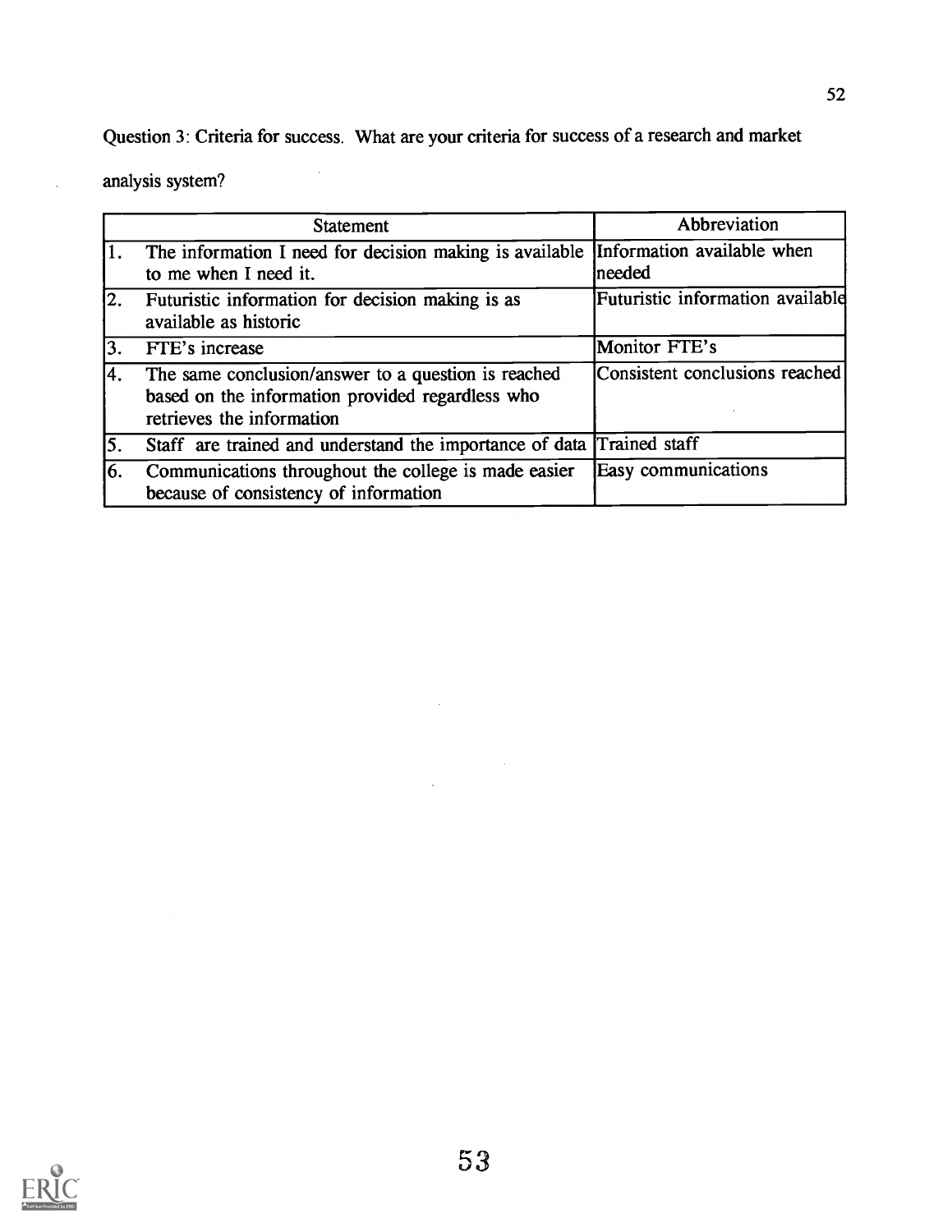Question 4: Information needs. Ideally, what information do you need from a market and research analysis system?

| <b>Statement</b>                                          | Abbreviation                    |
|-----------------------------------------------------------|---------------------------------|
| Population demographics<br>1.                             | Population demographics         |
| Local and national technical skilled job trend data<br>2. | Job trend data                  |
| Target market attributes<br>3,                            | Target market attributes        |
| Historical student demographics<br>14.                    | Historical student demographics |
| $\overline{\mathbf{5}}$<br>Current customer attributes    | Current customer attributes     |
| 6.<br>Benchmarks from similar institutions                | Benchmarks                      |
| 17.<br>Placement information on current and past students | Placement information           |
| 18.<br>Local and national employment data                 | Employment data                 |
| 9.<br>Ability to manipulate student and other data bases  | Multi database access           |



 $\hat{\mathcal{A}}$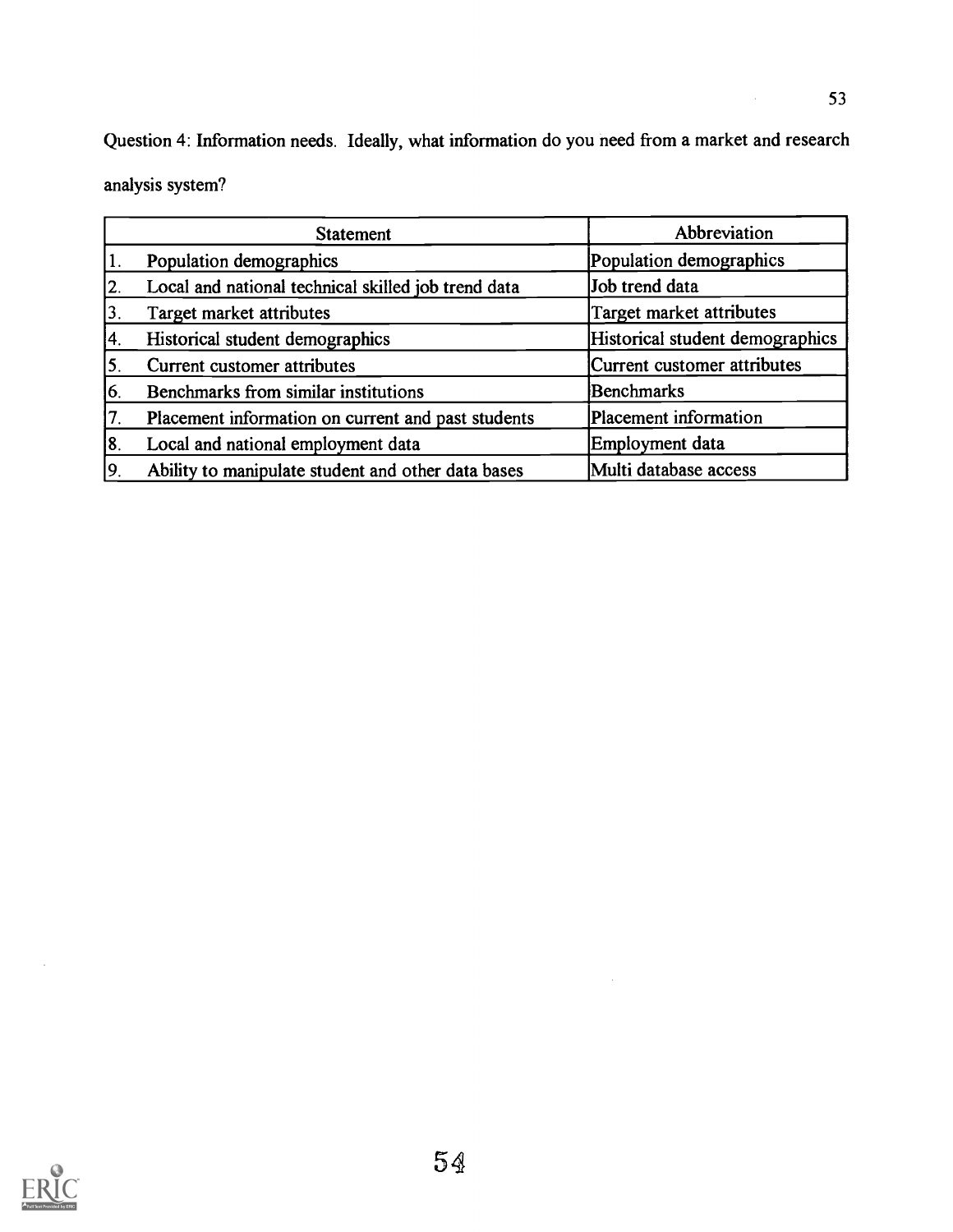## Appendix G

## Market Research and Analysis Reports

The following reports were identified by the Executive Committee as reports currently used as sources of market research information.

|                                     |             | How Used*   |             |             |                  |
|-------------------------------------|-------------|-------------|-------------|-------------|------------------|
| Reports                             | A           | I           | <b>DM</b>   | $\mathbf 0$ | Frequency        |
| 1. PVA/PPP Documents                |             | X           | X           |             | Annually         |
| 2. WisPop Report                    | X           | X           |             |             | As Needed        |
| 3. Environmental Scanning<br>Report |             | $\mathbf X$ |             |             | Semi Annual      |
| 4. Information Planning<br>Document |             | X           |             |             | Annually         |
| 5. Focus Group Reports              | $\mathbf X$ |             |             |             | As Needed        |
| 6. Business Studies                 | X           | X           |             |             | As Needed        |
| 7. High to Low Enrollment<br>Report | X           |             |             |             | Annually         |
| 8. Client Reporting<br>Comparisons  | X           |             |             |             | Annually         |
| 9. Course Information Detail        | X           |             |             |             | Annually         |
| 10. Employer Follow-up<br>Report    |             | X           |             |             | Every 4<br>Years |
| 11. Graduate Follow-up<br>Report    |             | $\mathbf X$ | $\mathbf X$ |             | Annually         |
| 12. FTE Report (computer)           |             | X           |             |             | Monthly          |
| 13. Enrollment Report               |             |             | X           |             | Weekly           |

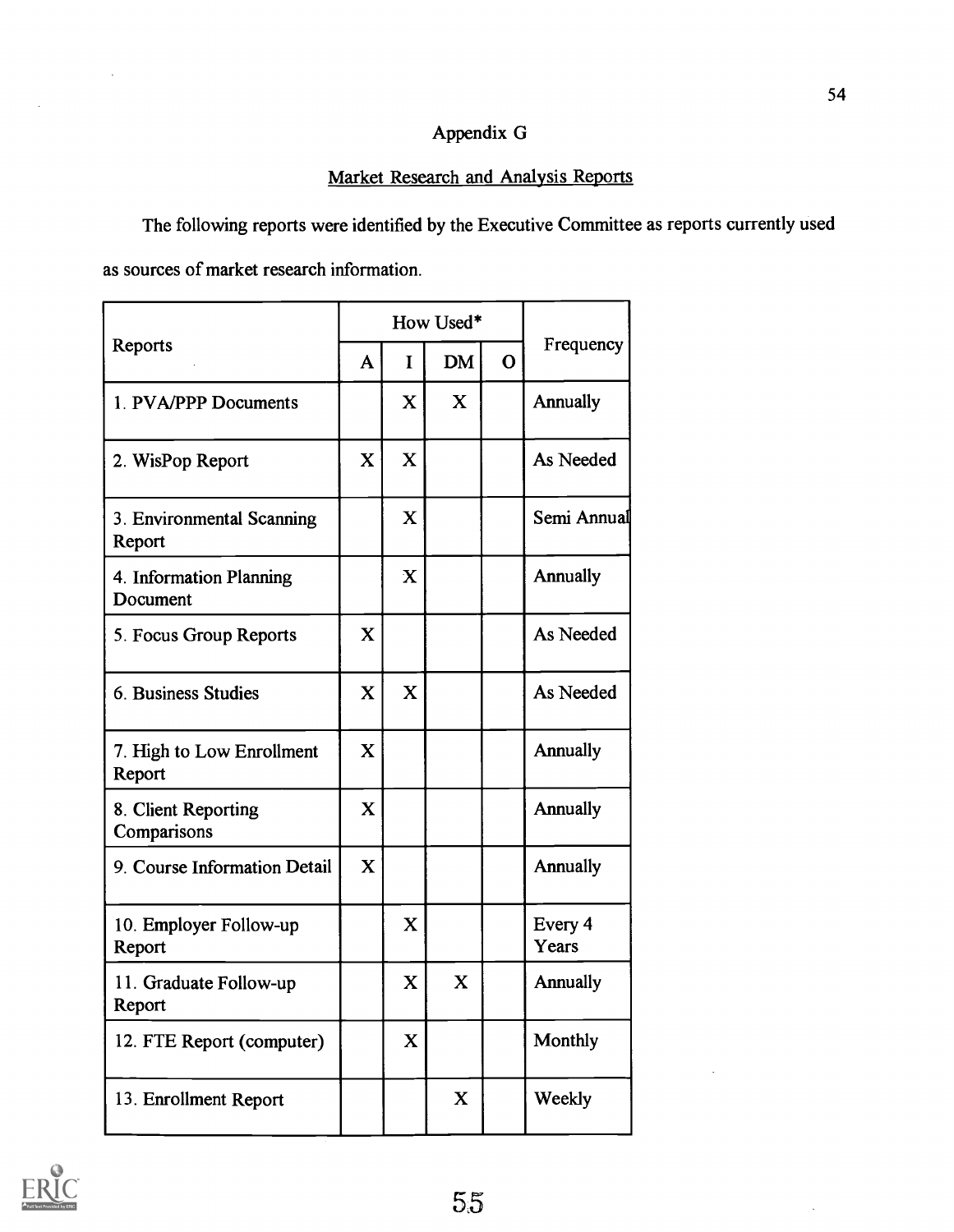|                                      |   |             | How Used* |             |              |
|--------------------------------------|---|-------------|-----------|-------------|--------------|
| Reports                              | A | I           | <b>DM</b> | $\mathbf O$ | Frequency    |
| 14. FTE Report                       |   | X           |           |             | Monthly      |
| 15. State Information/Reports        |   | $\bf{X}$    |           |             | Annually     |
| 16. ACT Survey                       |   | $\mathbf X$ |           |             | Annually     |
| 17. Strategic Plan                   |   | $\mathbf X$ |           |             | Annually     |
| 18. FTE Report (CLI 990)             |   | X           |           |             | Annually     |
| 19. WTCS Labor market<br>Information |   |             | X         |             | As Needed    |
| 20. WTCSB Minutes-New<br>Program     |   | $\mathbf X$ |           |             | Periodically |



J.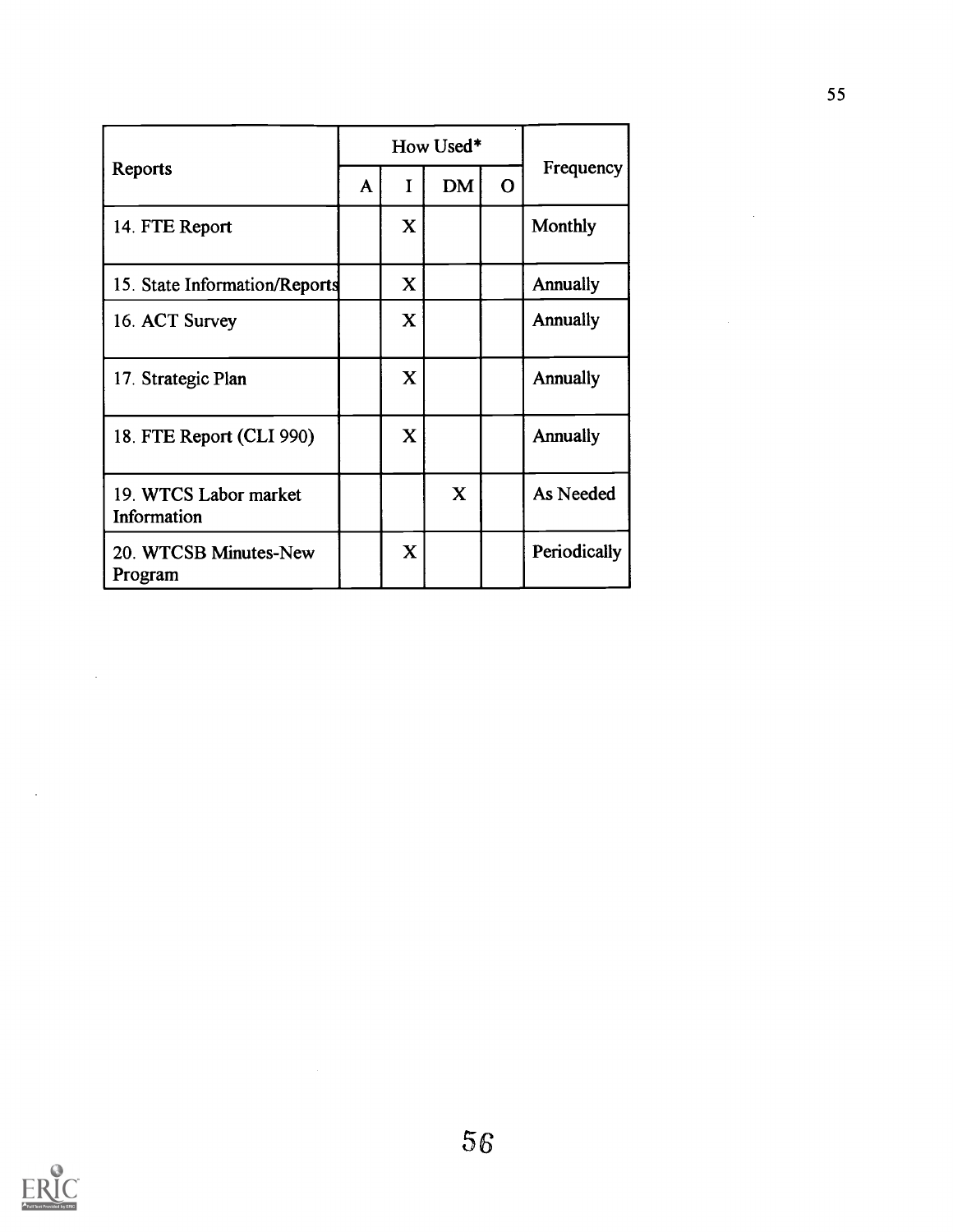# Appendix H

 $\hat{\mathcal{A}}$ 

# Information Requirements to Reports Correlation

Current Situation to Ideal Needs Comparison Question 1: Use of Marketing Information

Requirements

|                                     |              |    |   | Select using discrete declared according |             | B. Afrance Liberalist |              | Toplanda due criere des<br>Debauteur seniver lend<br>Moodus Moorental | SOFFERE INSURANCE |              |   | Debroides e someonelist penda<br>Sub posses strategi |              | Patrick of Bank of Bank of Bank of |                   |
|-------------------------------------|--------------|----|---|------------------------------------------|-------------|-----------------------|--------------|-----------------------------------------------------------------------|-------------------|--------------|---|------------------------------------------------------|--------------|------------------------------------|-------------------|
| Reports                             |              |    |   |                                          |             |                       |              |                                                                       |                   |              |   |                                                      |              |                                    |                   |
| <b>PVA/PPP Documents</b>            |              |    |   |                                          |             | $\mathbf{x}$          |              |                                                                       |                   |              |   |                                                      |              |                                    |                   |
| WisPop Report                       | X            |    |   | $\mathbf x$                              |             |                       |              | X                                                                     |                   | $\mathbf{x}$ |   |                                                      | x            |                                    | 5                 |
| Environmental Scanning Report X     |              |    |   | X                                        | x           |                       | x            |                                                                       | X                 | x            |   | x                                                    |              |                                    | $\mathbf{7}$      |
| Information Planning DocumentX      |              | X  |   | x                                        | x           | x                     | x            | x                                                                     | x                 |              |   |                                                      | x            |                                    | 9                 |
| Focus Group Reports                 | x            | x  |   | X                                        |             | x                     |              |                                                                       | x                 | x            |   | X                                                    | X.           |                                    | 8                 |
| <b>Business Studies</b>             | X            | X  |   | $\mathbf x$                              | $\mathbf x$ | X.                    | $\mathbf{x}$ | X                                                                     | X                 | x            | X | x                                                    | x            |                                    | $12 \overline{ }$ |
| High to Low Enrollment Report       |              | x  | X | x                                        |             | X                     |              |                                                                       |                   |              |   |                                                      | x            |                                    | 5                 |
| <b>Client Reporting Comparisons</b> |              | x  | x | x                                        |             | x                     |              | x                                                                     |                   |              |   |                                                      |              |                                    | 5                 |
| Course Information Detail           |              |    |   |                                          |             |                       |              |                                                                       |                   |              |   |                                                      |              |                                    | $\mathbf 0$       |
| Employer Follow-up Report           |              |    |   |                                          |             |                       |              |                                                                       |                   | X            |   |                                                      |              |                                    | $\mathbf{I}$      |
| Graduate Follow-up Report           |              | X  | x | x                                        | x           | x                     |              |                                                                       |                   | X            |   |                                                      |              |                                    | 6                 |
| FTE Report (Computer)               |              | X  | x | x                                        |             | x                     |              |                                                                       |                   |              |   |                                                      |              |                                    | 4                 |
| Enrollment Report                   |              |    |   |                                          |             | x                     |              |                                                                       |                   |              |   |                                                      |              |                                    | 1                 |
| FTE Report                          |              | X  | X | X                                        |             | x                     |              |                                                                       |                   |              |   |                                                      |              |                                    | 4                 |
| State Information/Reports           | $\mathbf{x}$ | X  |   |                                          |             |                       |              |                                                                       |                   |              |   |                                                      |              |                                    | $\overline{2}$    |
| <b>ACT Survey</b>                   |              |    |   |                                          |             |                       |              |                                                                       |                   |              |   |                                                      | x            |                                    | $\mathbf{1}$      |
| Strategic Plan                      |              |    |   | X                                        | X           |                       |              |                                                                       | x                 |              |   |                                                      |              |                                    | 3                 |
| FTE Report (CLI990)                 | X            |    |   |                                          |             | $\mathbf{x}$          |              |                                                                       |                   |              |   |                                                      |              |                                    | $\mathbf{z}$      |
| WTCS Labor Market InformatioN       |              | x  |   |                                          |             | x                     |              |                                                                       |                   | $\mathbf x$  |   | x                                                    |              |                                    | 5                 |
| WTCSB Minutes-New Programs          |              |    |   |                                          |             |                       |              |                                                                       |                   |              |   |                                                      |              |                                    | $\Omega$          |
| Total                               | 9            | 11 | 6 | 12                                       | 5           | 12                    | 3            | 4                                                                     | 5                 | 7            | 1 | 4                                                    | $\mathbf{7}$ | $\Omega$                           |                   |

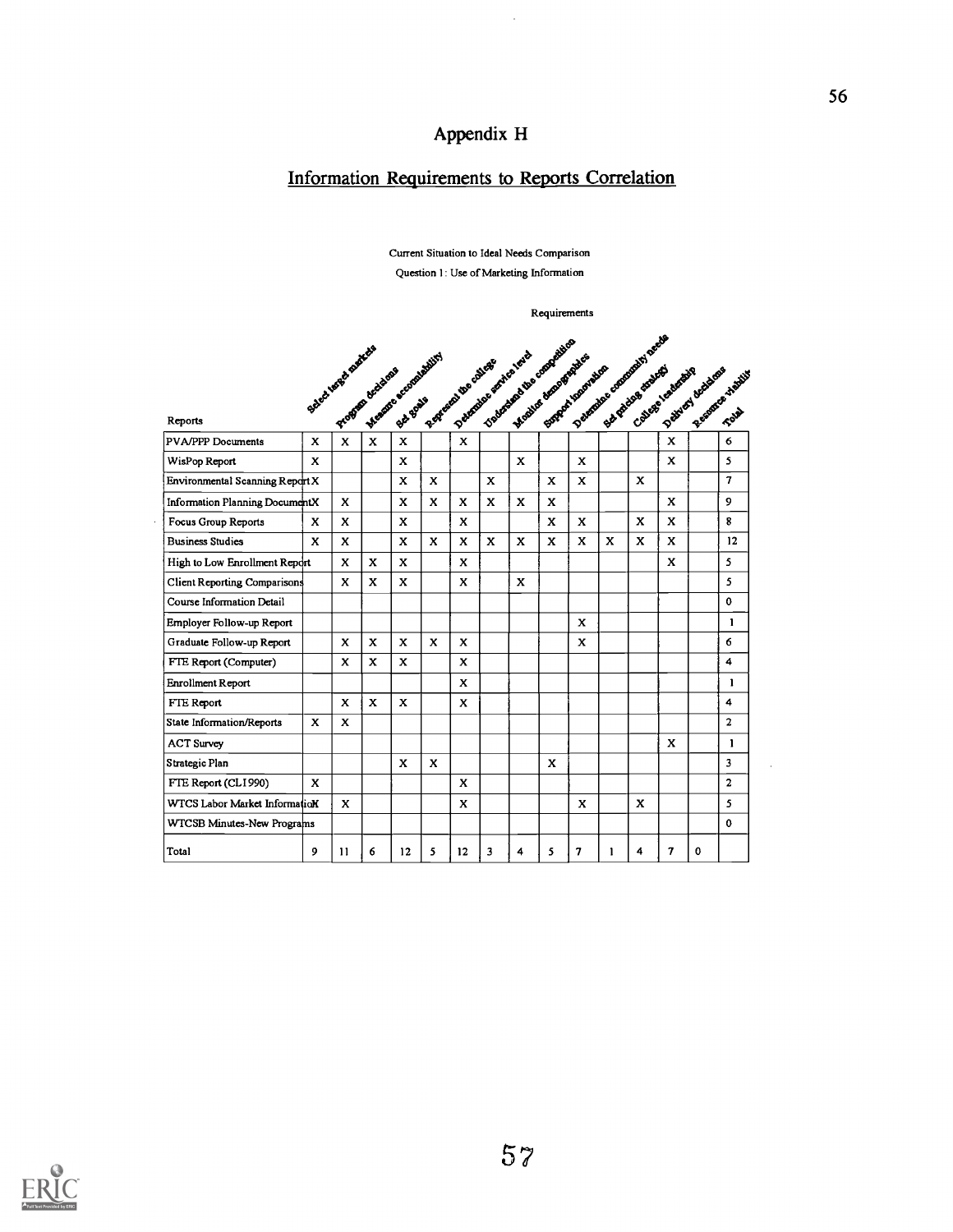#### Current Situation to Ideal Needs Comparison

### Question 2: Expectations of Market Research & Analysis System

| Reports                              |              | A COONELLE BY SOMETIME ROOM WAS TOO THE PARTY |              |              |             |              | - Management of decision oxicity<br>Classical ideas of the classical | Creatives data |              |              | David analysis degrades<br>Canadic Brotin's |                | Constraint British Assembly of |              | East of the production | Lucasions of Montage and |
|--------------------------------------|--------------|-----------------------------------------------|--------------|--------------|-------------|--------------|----------------------------------------------------------------------|----------------|--------------|--------------|---------------------------------------------|----------------|--------------------------------|--------------|------------------------|--------------------------|
| <b>PVA/PPP Documents</b>             |              |                                               |              |              |             | $\mathbf{x}$ |                                                                      | $\mathbf x$    |              |              |                                             |                |                                | $\mathbf{x}$ |                        | 5                        |
| WisPop Report                        | X            |                                               | $\mathbf x$  |              |             | $\mathbf x$  | X                                                                    | $\mathbf{x}$   |              | $\mathbf{x}$ |                                             |                |                                |              |                        | 6                        |
| <b>Environmental Scanning Report</b> |              |                                               |              | $\mathbf{x}$ |             | X            |                                                                      |                |              |              |                                             |                |                                |              |                        | $\overline{2}$           |
| Information Planning Document        |              |                                               |              | $\mathbf{x}$ |             | $\mathbf x$  | $\mathbf{x}$                                                         | $\mathbf{x}$   |              |              |                                             |                |                                | X            |                        | 5                        |
| Focus Group Reports                  | $\mathbf{x}$ |                                               |              |              |             | X            | X                                                                    |                |              |              |                                             | X              |                                |              |                        | $\overline{\mathbf{4}}$  |
| <b>Business Studies</b>              | $\mathbf{x}$ |                                               | $\mathbf x$  |              |             | X            | $\mathbf{x}$                                                         |                |              |              |                                             | X              |                                |              |                        | 5                        |
| High to Low Enrollment Report        | $\mathbf x$  |                                               |              | $\mathbf x$  | $\mathbf x$ | $\mathbf x$  |                                                                      | $\mathbf x$    |              |              |                                             |                |                                |              |                        | 5                        |
| <b>Client Reporting Comparisons</b>  | X            |                                               |              |              | X           | X            | X                                                                    | $\mathbf x$    |              |              |                                             |                |                                | X            |                        | 6                        |
| Course Information Detail            | $\mathbf x$  |                                               |              |              |             | $\mathbf x$  |                                                                      | X              |              |              |                                             |                |                                |              |                        | 3                        |
| Employer Follow-up Report            |              |                                               |              |              |             |              |                                                                      |                |              |              |                                             |                |                                |              |                        | $\mathbf 0$              |
| Graduate Follow-up Report            | $\mathbf x$  |                                               |              |              |             | $\mathbf{x}$ | X                                                                    | $\mathbf{x}$   |              |              |                                             |                |                                |              |                        | 4                        |
| FTE Report (Computer)                | $\mathbf x$  |                                               |              |              |             | X            |                                                                      |                | $\mathbf{x}$ |              |                                             |                |                                | X            |                        | 4                        |
| Enrollment Report                    |              |                                               |              |              |             | X            |                                                                      | X              |              |              |                                             |                |                                | X            |                        | 3                        |
| FTE Report                           | $\mathbf{x}$ |                                               |              | X            |             | X            |                                                                      | $\mathbf{x}$   |              |              |                                             |                |                                | $\mathbf x$  |                        | 5                        |
| State Information/Reports            |              |                                               |              |              |             | X            | $\mathbf{x}$                                                         | $\mathbf x$    |              |              |                                             |                |                                | X            |                        | 4                        |
| <b>ACT Survey</b>                    |              |                                               |              |              |             | X            | X                                                                    | X              |              |              |                                             |                |                                |              |                        | $\overline{\mathbf{3}}$  |
| Strategic Plan                       |              |                                               |              |              |             | X            |                                                                      |                |              |              |                                             |                |                                |              |                        | 1                        |
| FTE Report (CLI 990)                 |              |                                               |              |              |             | X            | X                                                                    | X              |              |              |                                             |                |                                |              |                        | 3                        |
| WTCS Labor Market Information        |              |                                               |              |              |             | X            | $\mathbf{x}$                                                         |                |              |              |                                             |                |                                |              |                        | $\overline{2}$           |
| WTCSB Minutes-New Programs           |              |                                               |              |              |             | X            |                                                                      |                |              |              |                                             |                |                                |              |                        | $\mathbf{I}$             |
| Total                                | 9            | $\mathbf 0$                                   | $\mathbf{2}$ | 5            | 3           | 19           | 10                                                                   | 12             | 1            |              | 0                                           | $\overline{2}$ | $\mathbf 0$                    | $\mathbf{7}$ |                        |                          |





 $\ddot{\phantom{a}}$ 

 $\mathcal{A}$ 

 $\ddot{\phantom{a}}$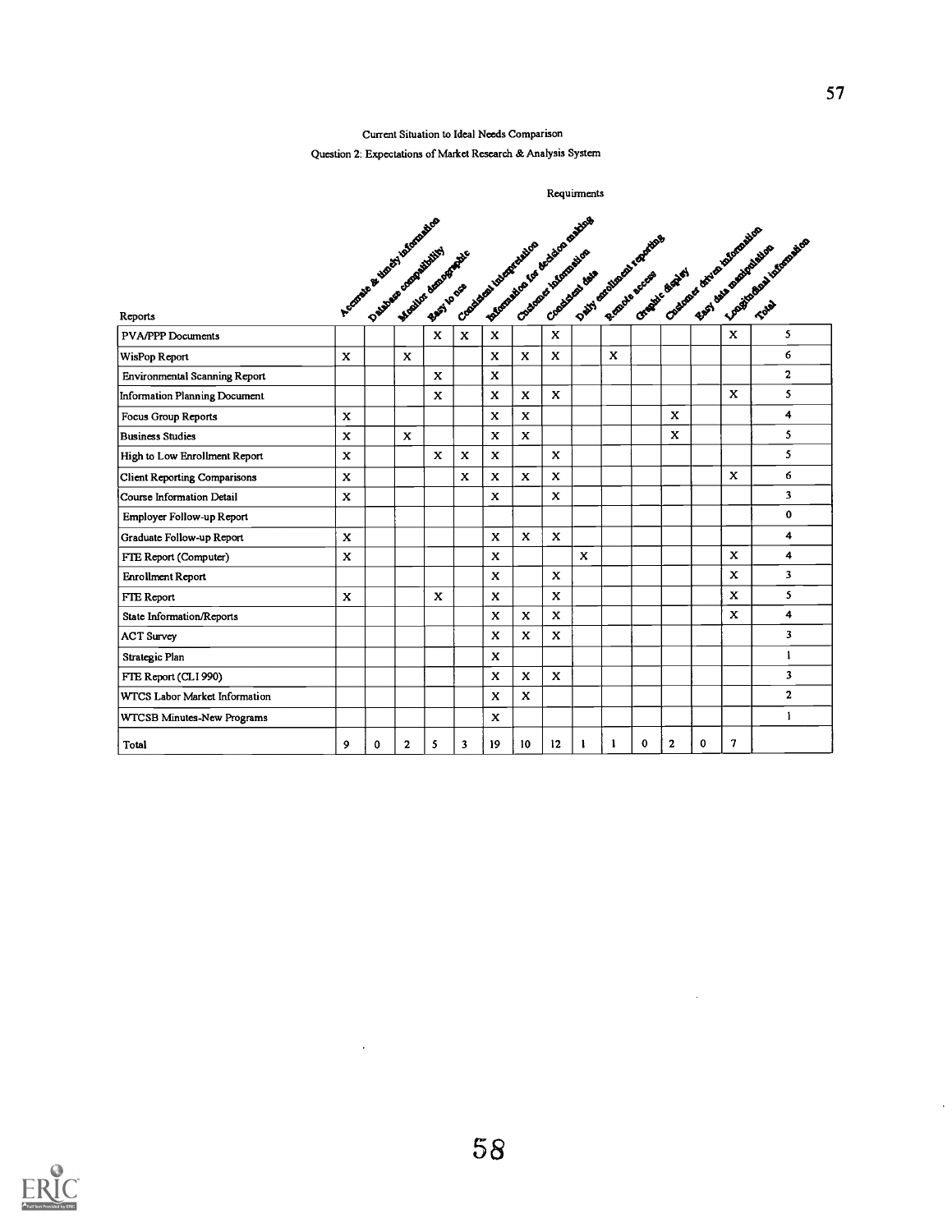### Current Situation to Ideal Needs Comparison Question 3: Criteria for Success

|                                      |                                                    |                         |          |                         |          | Requirements            |                                                           |
|--------------------------------------|----------------------------------------------------|-------------------------|----------|-------------------------|----------|-------------------------|-----------------------------------------------------------|
|                                      | I Islamatical division and property and address of |                         |          |                         |          |                         | LOokieterst conclusions rendered<br>East of Demonstration |
| <b>PVA/PPP Documents</b>             |                                                    |                         |          |                         |          |                         | $\mathbf{2}$                                              |
| <b>WisPop Report</b>                 | $\overline{\mathbf{x}}$                            | $\overline{\mathbf{x}}$ |          |                         |          |                         | $\overline{2}$                                            |
| <b>Environmental Scanning Report</b> |                                                    | X                       |          |                         |          |                         | $\mathbf{1}$                                              |
| <b>Information Planning Document</b> |                                                    |                         |          |                         |          |                         | $\bf{0}$                                                  |
| Focus Group Reports                  |                                                    | $\overline{\mathbf{x}}$ |          |                         |          |                         | $\mathbf{1}$                                              |
| <b>Business Studies</b>              |                                                    |                         |          |                         |          |                         | $\bf{0}$                                                  |
| High to Low Enrollment Report        | $\mathbf x$                                        |                         |          |                         |          | X                       | $\overline{2}$                                            |
| <b>Client Reporting Comparisons</b>  |                                                    |                         |          |                         |          |                         | $\overline{\mathfrak{o}}$                                 |
| <b>Course Information Detail</b>     | X                                                  |                         |          |                         |          |                         | $\mathbf{I}$                                              |
| <b>Employer Follow-up Report</b>     |                                                    |                         |          |                         |          |                         | $\pmb{0}$                                                 |
| Graduate Follow-up Report            |                                                    |                         |          |                         |          |                         | $\overline{0}$                                            |
| FTE Report (Computer)                | X                                                  |                         |          | $\overline{\mathbf{x}}$ |          |                         | $\mathbf{2}$                                              |
| <b>Enrollment Report</b>             |                                                    |                         |          |                         |          |                         | $\bf{0}$                                                  |
| <b>FTE Report</b>                    |                                                    |                         |          | $\overline{\mathbf{x}}$ |          | $\overline{\mathbf{x}}$ | $\overline{2}$                                            |
| <b>State Information/Reports</b>     |                                                    |                         |          |                         |          |                         | $\bf{0}$                                                  |
| <b>ACT Survey</b>                    |                                                    |                         |          |                         |          |                         | $\bf{0}$                                                  |
| <b>Strategic Plan</b>                |                                                    | X                       |          |                         |          |                         | $\mathbf{1}$                                              |
| FTE Report (CLI 990)                 |                                                    |                         |          |                         |          |                         | $\bf{0}$                                                  |
| <b>WTCS Labor Market Information</b> |                                                    | X                       |          |                         |          |                         | 1                                                         |
| <b>WTCSB Minutes-New Programs</b>    |                                                    |                         |          |                         |          |                         | $\bf{0}$                                                  |
| <b>Total</b>                         | $\overline{\mathbf{4}}$                            | 5                       | $\bf{0}$ | $\overline{\mathbf{3}}$ | $\bf{0}$ | 3                       |                                                           |

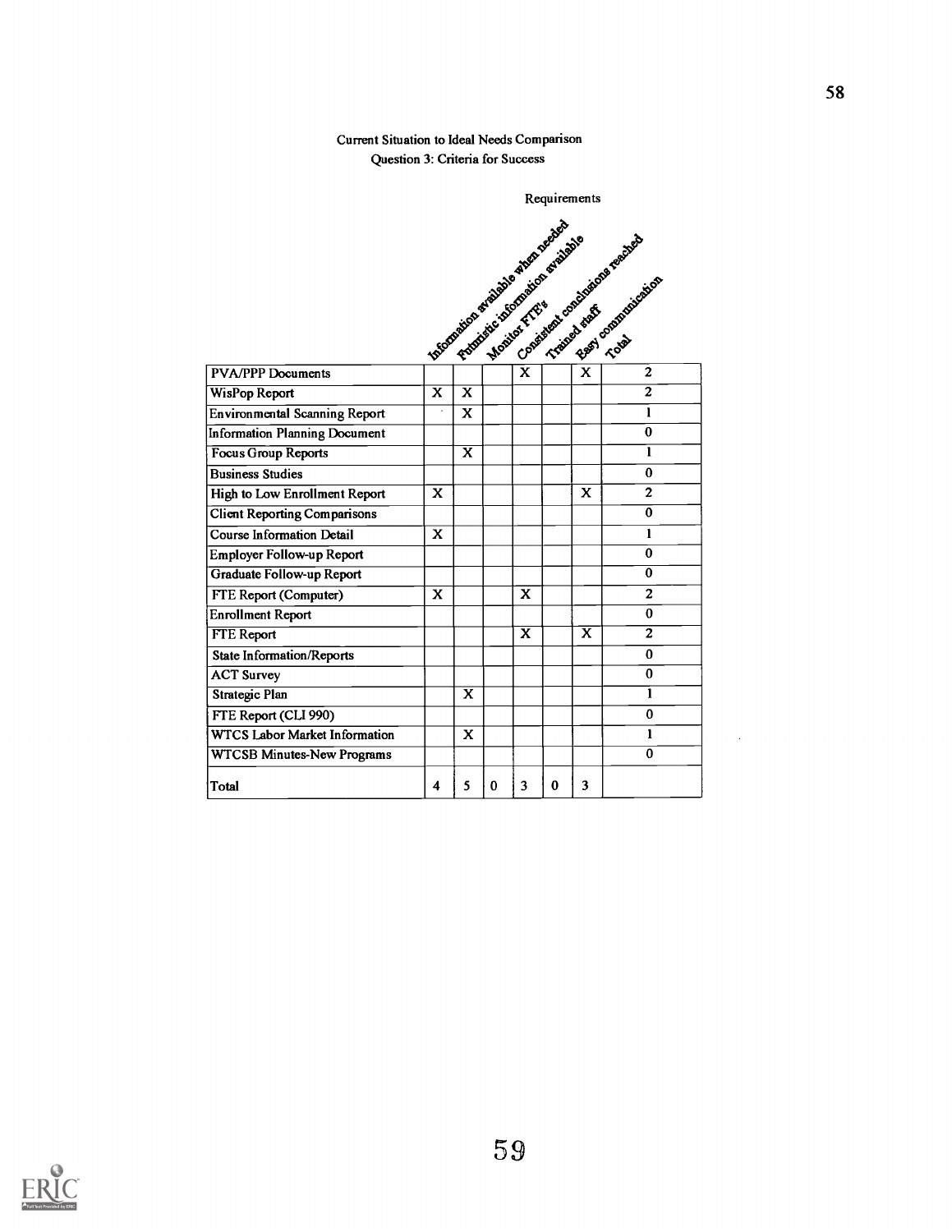### Current Situation to Ideal Needs Comparison Question 4: Ideal Information Needs

 $\overline{\phantom{a}}$ 

|                                      | Poplation dangerous developed |                         |                         |                         |                         |                         |                         | - Xistorical england beno exceptably                     |                         |                         |                         |
|--------------------------------------|-------------------------------|-------------------------|-------------------------|-------------------------|-------------------------|-------------------------|-------------------------|----------------------------------------------------------|-------------------------|-------------------------|-------------------------|
|                                      |                               |                         |                         |                         |                         |                         |                         | Cookerst chairman air straighter<br>Planeton internation |                         |                         | -Malti delabora access  |
|                                      |                               |                         |                         |                         |                         |                         |                         | Elsen Asylvent days                                      |                         |                         | Suite Demographies      |
|                                      |                               |                         |                         |                         |                         |                         |                         |                                                          |                         |                         |                         |
| Reports                              |                               |                         |                         |                         |                         |                         |                         |                                                          |                         |                         |                         |
| <b>PVA/PPP Documents</b>             |                               |                         |                         |                         |                         | $\mathbf x$             | $\mathbf x$             |                                                          |                         |                         | $\overline{2}$          |
| WisPop Report                        | $\mathbf{x}$                  |                         | $\mathbf x$             |                         |                         |                         |                         | X                                                        |                         | X                       | $\boldsymbol{4}$        |
| <b>Environmental Scanning Report</b> |                               | $\overline{\mathbf{x}}$ |                         |                         |                         |                         |                         |                                                          |                         |                         | 1                       |
| <b>Information Planning Document</b> | $\overline{\mathbf{x}}$       | X                       | X                       | X                       | X                       |                         | $\mathbf x$             | $\overline{\mathbf{x}}$                                  | $\mathbf x$             |                         | 8                       |
| Focus Group Reports                  |                               |                         | $\mathbf{x}$            |                         |                         |                         |                         |                                                          |                         |                         | 1                       |
| <b>Business Studies</b>              | $\overline{\mathbf{x}}$       | $\overline{\mathbf{x}}$ |                         |                         | $\overline{\mathbf{x}}$ |                         |                         | $\overline{\mathbf{x}}$                                  |                         |                         | $\overline{\mathbf{4}}$ |
| High to Low Enrollment Report        |                               |                         |                         |                         |                         |                         |                         |                                                          |                         | X                       | 1                       |
| <b>Client Reporting Comparisons</b>  |                               |                         |                         | X                       | $\overline{\mathbf{x}}$ | $\mathbf x$             |                         |                                                          |                         | $\overline{\mathbf{x}}$ | 4                       |
| <b>Course Information Detail</b>     |                               |                         |                         |                         |                         |                         |                         |                                                          |                         |                         | $\bf{0}$                |
| Employer Follow-up Report            |                               | $\mathbf X$             |                         |                         |                         |                         |                         | $\mathbf x$                                              |                         |                         | $\overline{2}$          |
| Graduate Follow-up Report            |                               |                         |                         |                         |                         |                         | X                       |                                                          |                         |                         | $\mathbf{1}$            |
| FTE Report (Computer)                |                               |                         |                         |                         |                         |                         |                         |                                                          |                         | X                       | 1                       |
| <b>Enrollment Report</b>             |                               |                         |                         |                         |                         |                         |                         |                                                          |                         |                         | $\bf{0}$                |
| FTE Report                           |                               |                         |                         |                         |                         |                         |                         |                                                          |                         |                         | $\Omega$                |
| <b>State Information/Reports</b>     |                               |                         |                         | $\overline{\mathbf{x}}$ | $\overline{\mathbf{x}}$ | $\overline{\mathbf{x}}$ | $\overline{\mathbf{x}}$ |                                                          | $\overline{\mathbf{x}}$ | X                       | 6                       |
| ACT Survey                           |                               |                         | X                       |                         |                         |                         |                         |                                                          |                         |                         | 1                       |
| <b>Strategic Plan</b>                |                               |                         |                         |                         |                         |                         |                         |                                                          |                         |                         | $\Omega$                |
| FTE Report (CLI 990)                 |                               |                         | $\overline{\mathbf{x}}$ | $\overline{\mathbf{x}}$ | $\overline{\mathbf{x}}$ |                         |                         |                                                          |                         | X                       | 4                       |
| <b>WTCS Labor Market Information</b> |                               | X                       | X                       |                         |                         |                         |                         | X                                                        |                         | $\mathbf x$             | 4                       |
| WTCSB Minutes-New Programs           |                               |                         |                         |                         |                         |                         |                         | $\mathbf{x}$                                             |                         |                         | $\mathbf{I}$            |
| Total                                | 3                             | 5                       | 6                       | 4                       | 5                       | 3                       | 4                       | 6                                                        | $\overline{2}$          | 7                       |                         |



 $\hat{\mathcal{A}}$ 

59

 $\mathcal{L}$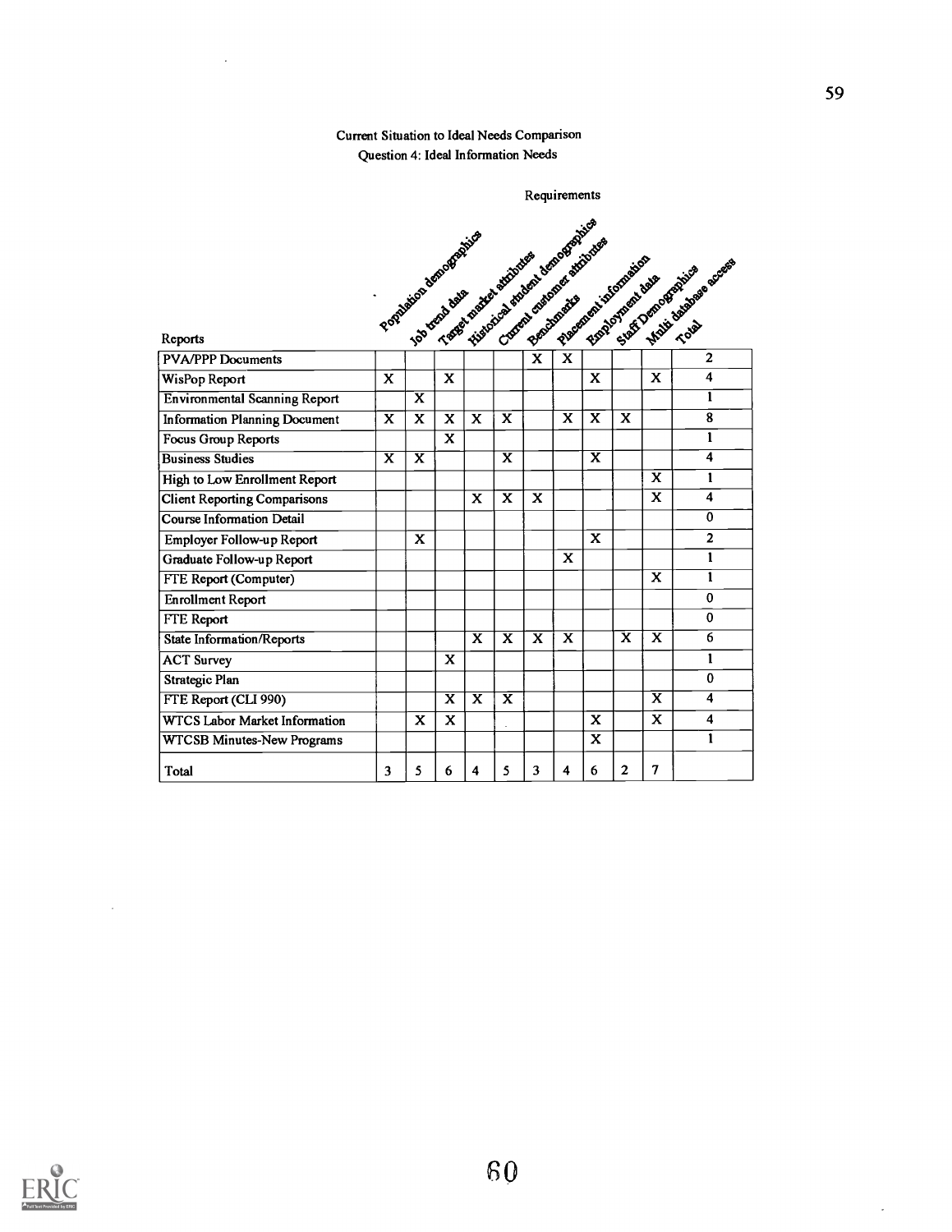### Current Situation to Ideal Needs Comparison Responsibilities to Information Needs

|                              |                         |                         |                         | Population abmosphere design states and development of the states and |                         |                         |                         |                         |                         |                         |                                     |
|------------------------------|-------------------------|-------------------------|-------------------------|-----------------------------------------------------------------------|-------------------------|-------------------------|-------------------------|-------------------------|-------------------------|-------------------------|-------------------------------------|
|                              |                         |                         |                         |                                                                       |                         |                         |                         |                         |                         |                         |                                     |
|                              |                         |                         |                         |                                                                       |                         |                         |                         | Placement into provides |                         |                         | Environment days a procedure access |
|                              |                         |                         |                         |                                                                       |                         |                         |                         |                         |                         |                         |                                     |
|                              |                         |                         |                         |                                                                       |                         |                         |                         |                         |                         |                         |                                     |
| Use of Market Infrmation     |                         |                         |                         |                                                                       |                         |                         |                         |                         |                         |                         |                                     |
| Select target markets        | X                       | X                       |                         | X                                                                     | X                       |                         | X                       | X.                      | X                       | X                       | 8                                   |
| Program decisions            |                         | X                       | X                       | X                                                                     |                         | X                       | X                       | x                       |                         | X                       | 7                                   |
| Measure accountability       |                         |                         | X                       | $\overline{\mathbf{x}}$                                               | $\overline{\mathbf{x}}$ | $\overline{\mathbf{x}}$ | $\overline{\mathbf{x}}$ |                         |                         | X                       | $6\overline{6}$                     |
| Set goals                    | X                       | X                       | X                       | X                                                                     | X                       | $\mathbf{x}$            | X                       | X                       |                         | X                       | 9                                   |
| Represent the college        |                         | X                       |                         | X                                                                     | X                       | X                       | X                       | X.                      |                         | X                       | 7                                   |
| Determine service level      | $\overline{\mathbf{x}}$ | $\overline{\mathbf{x}}$ | $\overline{\mathbf{x}}$ | $\mathbf x$                                                           | $\overline{\mathbf{x}}$ | X                       | $\overline{\textbf{x}}$ | $\overline{\textbf{x}}$ | $\overline{\mathbf{x}}$ | $\overline{\mathbf{x}}$ | 10                                  |
| Understand the competition   |                         |                         | $\mathbf{x}$            |                                                                       |                         | X                       |                         |                         |                         |                         | $\overline{2}$                      |
| Monitor demographics         | X                       | X                       |                         | X                                                                     | X                       | X                       | X                       | X                       |                         | X                       | 8                                   |
| Support innovation           |                         | X                       | X                       |                                                                       |                         |                         |                         | X                       |                         | $\overline{\mathbf{x}}$ | $\overline{4}$                      |
| Determine community needs    | X                       | X                       |                         |                                                                       |                         |                         | X                       | X.                      |                         | X                       | 5                                   |
| Set pricing strategy         |                         |                         | X                       |                                                                       | X                       |                         | X                       |                         |                         | X                       | 4                                   |
| College leadership           | X                       | X                       |                         | $\overline{\mathbf{x}}$                                               | $\overline{\mathbf{x}}$ |                         |                         | $\overline{\mathbf{x}}$ |                         | $\overline{\textbf{x}}$ | 6                                   |
| Delivery decisions           | X.                      |                         | $\mathbf{x}$            | X                                                                     | X                       |                         |                         | $\mathbf x$             |                         |                         | 5                                   |
| Determine resource viability |                         | X                       |                         | X                                                                     | X                       | $\mathbf x$             |                         | X                       | X                       | X                       | 7                                   |
| Total                        | 7                       | 10                      | 8                       | 10                                                                    | 10                      | $\overline{\mathbf{8}}$ | 9                       | 11                      | 3                       | 12                      |                                     |

Informaton Needs



 $\hat{\boldsymbol{\gamma}}$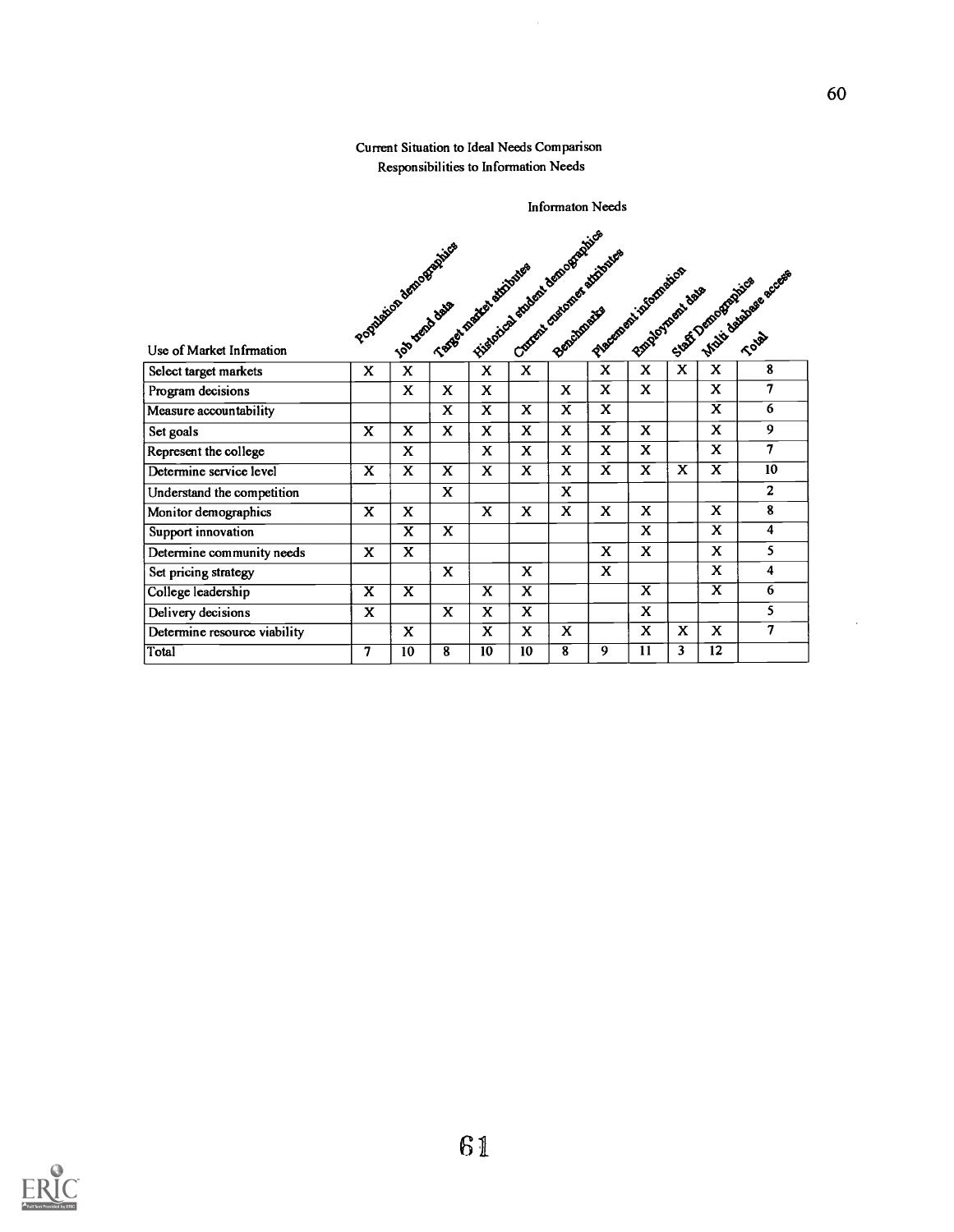# Appendix I

# Responsibilities to Information Needs Matrix

|                                    |                         |              |              | Current Situation to Ideal Needs Comparison                                                                                                                                                                                    |                           |                         |              |                           |              |                               |                      |
|------------------------------------|-------------------------|--------------|--------------|--------------------------------------------------------------------------------------------------------------------------------------------------------------------------------------------------------------------------------|---------------------------|-------------------------|--------------|---------------------------|--------------|-------------------------------|----------------------|
|                                    |                         |              |              | Responsibilities to Information Needs                                                                                                                                                                                          |                           |                         |              |                           |              |                               |                      |
|                                    |                         |              |              |                                                                                                                                                                                                                                |                           |                         |              |                           |              |                               |                      |
|                                    |                         |              |              |                                                                                                                                                                                                                                |                           |                         |              |                           |              |                               |                      |
|                                    |                         |              |              | Andrew South Company and the company of the company of the company of the company of the company of the company of the company of the company of the company of the company of the company of the company of the company of th |                           | <b>CONTROLLER STATE</b> |              | Proceed and Manual River  |              | S. W. British Ash . Ash . Ash |                      |
| Responsibilities/Information Needs |                         |              |              |                                                                                                                                                                                                                                |                           |                         |              |                           |              |                               |                      |
| Select turget murkets              | x                       | $\pmb{\chi}$ |              | $\mathbf{x}$                                                                                                                                                                                                                   | $\mathbf{x}$              |                         | $\mathbf{x}$ | $\boldsymbol{\mathrm{x}}$ | x            | x                             | $\pmb{\ast}$         |
| Program decisions                  |                         | x            | x            | x                                                                                                                                                                                                                              |                           | x                       | x            | x                         |              | $\mathbf x$                   | 7                    |
| Measure accountability             |                         |              | $\mathbf x$  | $\mathbf x$                                                                                                                                                                                                                    | x                         | x                       | x            |                           |              | $\mathbf{x}$                  | 6                    |
| Set goals                          | x                       | x            | $\mathbf{x}$ | $\mathbf{x}$                                                                                                                                                                                                                   | $\mathbf{x}$              | x                       | x            | x                         |              | x                             | ,                    |
| Represent the college              |                         | x            |              | x                                                                                                                                                                                                                              | $\mathbf{x}$              | $\mathbf x$             | $\mathbf{x}$ | x                         |              | x                             | $\mathbf{7}$         |
| Determine service level            | x                       | $\mathbf x$  | $\mathbf{x}$ | $\mathbf{x}$                                                                                                                                                                                                                   | $\boldsymbol{\mathsf{x}}$ | x                       | $\mathbf{x}$ | $\mathbf{x}$              | x            | x                             | 10                   |
| Understand the competition         |                         |              | x            |                                                                                                                                                                                                                                |                           | $\mathbf{x}$            |              |                           |              |                               | $\mathbf{2}$         |
| Monitor demographics               | x                       | x            |              | x                                                                                                                                                                                                                              | $\mathbf{x}$              | x                       | $\mathbf{x}$ | $\mathbf{x}$              |              | x                             | 8                    |
| Support innovation                 |                         | x            | x            |                                                                                                                                                                                                                                |                           |                         |              | $\mathbf{x}$              |              | $\mathbf{x}$                  | ٠                    |
| Determine community needs          | x                       | x            |              |                                                                                                                                                                                                                                |                           |                         | $\mathbf{x}$ | $\mathbf{x}$              |              | x                             | 5                    |
| Set pricing strategy               |                         |              | $\mathbf{x}$ |                                                                                                                                                                                                                                | $\mathbf x$               |                         | $\mathbf{x}$ |                           |              | $\mathbf x$                   | $\ddot{\phantom{1}}$ |
| College leadership                 | x                       | x            |              | $\mathbf{x}$                                                                                                                                                                                                                   | $\pmb{\mathsf{x}}$        |                         |              | $\mathbf{x}$              |              | x                             | 6                    |
| Delivery decisions                 | $\mathbf{x}$            |              | $\mathbf{x}$ | $\mathbf{x}$                                                                                                                                                                                                                   | $\mathbf{x}$              |                         |              | x                         |              |                               | $\mathbf{5}$         |
| Determine resource viability       |                         | x            |              | $\mathbf x$                                                                                                                                                                                                                    | $\mathbf x$               | $\mathbf x$             |              | $\mathbf{x}$              | $\pmb{\chi}$ | x                             | 7                    |
| Total                              | $\overline{\mathbf{z}}$ | 10           | 8            | 10                                                                                                                                                                                                                             | 10                        | 8                       | 9            | 11                        | $\mathbf{3}$ | 12                            | 10                   |



 $\ddot{\phantom{a}}$ 

 $\ddot{\phantom{a}}$ 

 $\bar{z}$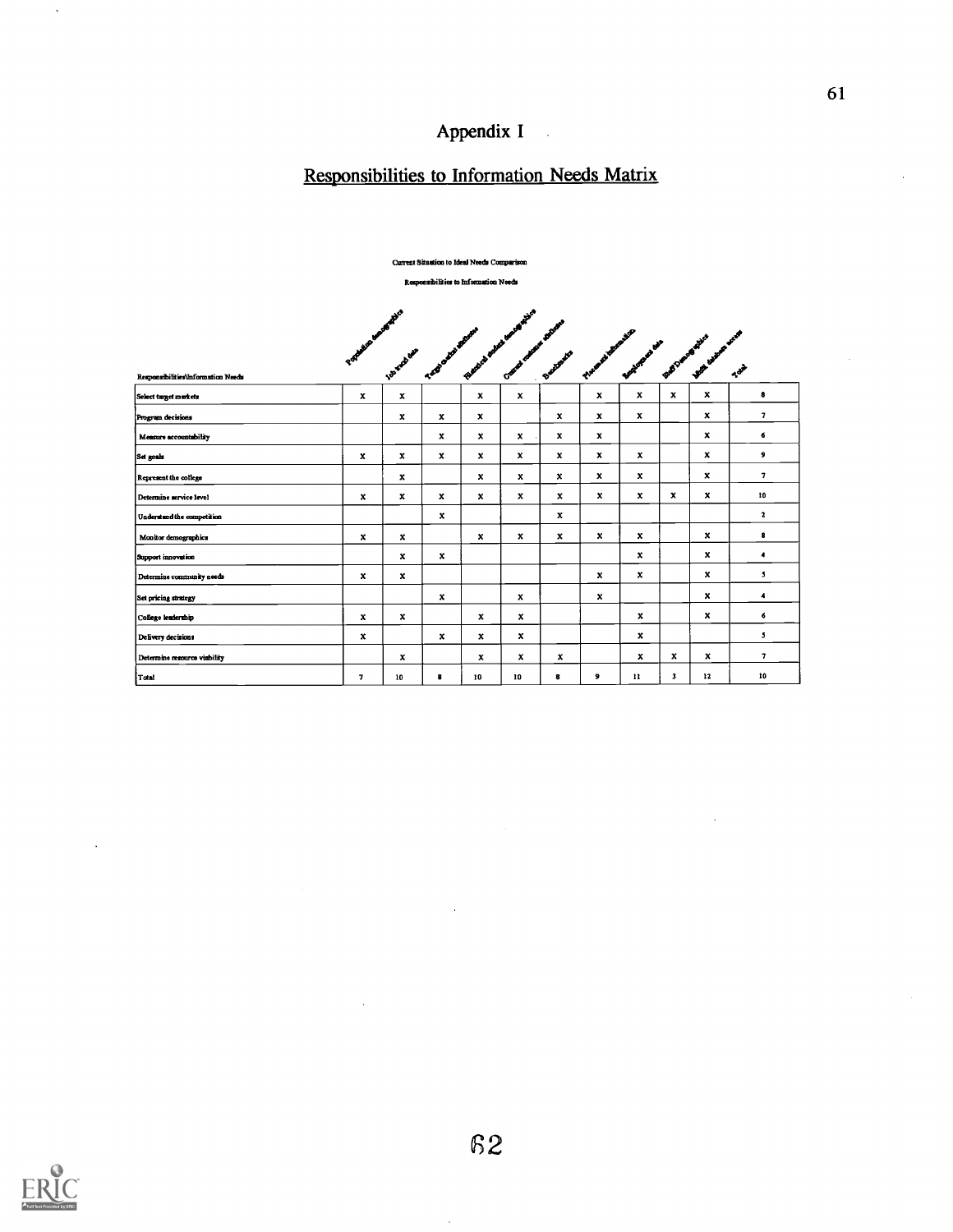

# U.S. Department of Education



Office of Educational Research and Improvement (OERI)-Educational Resources Information Center (ERIC)

REPRODUCTION RELEASE

(Specific Document)

## I. DOCUMENT IDENTIFICATION:

| Title: Evaluation of the Executive Information Requirements |                          |
|-------------------------------------------------------------|--------------------------|
| For the Market Research Process                             |                          |
| Author(s): Michael A. Lanser                                |                          |
| <b>Corporate Source:</b>                                    | <b>Publication Date:</b> |
| Nova Southeastern University                                | $A_{Vgus}$ + 1997        |

## II. REPRODUCTION RELEASE:

In order to disseminate as widely as possible timely and significant materials of interest to the educational community, documents announced in the monthly abstract journal of the ERIC system, Resources in Education (RIE), are usually made available to users in microfiche, reproduced paper copy, and electronic/optical media, and sold through the ERIC Document Reproduction Service (EDRS) or other ERIC vendors. Credit is given to the source of each document, and, if reproduction release is granted, one of the following notices is affixed to the document

If permission is granted to reproduce and disseminate the identified document, please CHECK ONE of the following two options and sign at the bottom of the page.



Documents will be processed as indicated provided reproduction quality permits. If permission to reproduce is granted, but neither box is checked, documents will be processed at Level 1.

| <b>PC</b><br>W)<br>$\mathcal Q$<br>Y | "I hereby grant to the Educational Resources Information Center (ERIC) nonexclusive permission to reproduce and disseminate<br>this document as indicated above. Reproduction from the ERIC microfiche or electronic/optical media by persons other than<br>ERIC employees and its system contractors requires permission from the copyright holder. Exception is made for non-profit<br>reproduction by libraries and other service agencies to satisfy information needs of educators in response to discrete inquiries." |                                                                    |                              |
|--------------------------------------|-----------------------------------------------------------------------------------------------------------------------------------------------------------------------------------------------------------------------------------------------------------------------------------------------------------------------------------------------------------------------------------------------------------------------------------------------------------------------------------------------------------------------------|--------------------------------------------------------------------|------------------------------|
| Sign<br>here-><br>piease             | <b>Signature</b><br>Janser                                                                                                                                                                                                                                                                                                                                                                                                                                                                                                  | Printed Name/Position/Title:<br>Michael A. Lanser, Vice Pres. Jent |                              |
|                                      | Organization/Address:                                                                                                                                                                                                                                                                                                                                                                                                                                                                                                       | Telephone:<br>$[920 - 458 - 4183]$                                 | ``FAX``<br>$1920.457 - 6211$ |
|                                      | LukeshoreTechnical Colleye<br>Cleveland, WI 53015                                                                                                                                                                                                                                                                                                                                                                                                                                                                           | E-Mail Address:<br>$imila e$ $He$ . tec. wi. U.S.                  | : Date:<br>9/g)q7            |